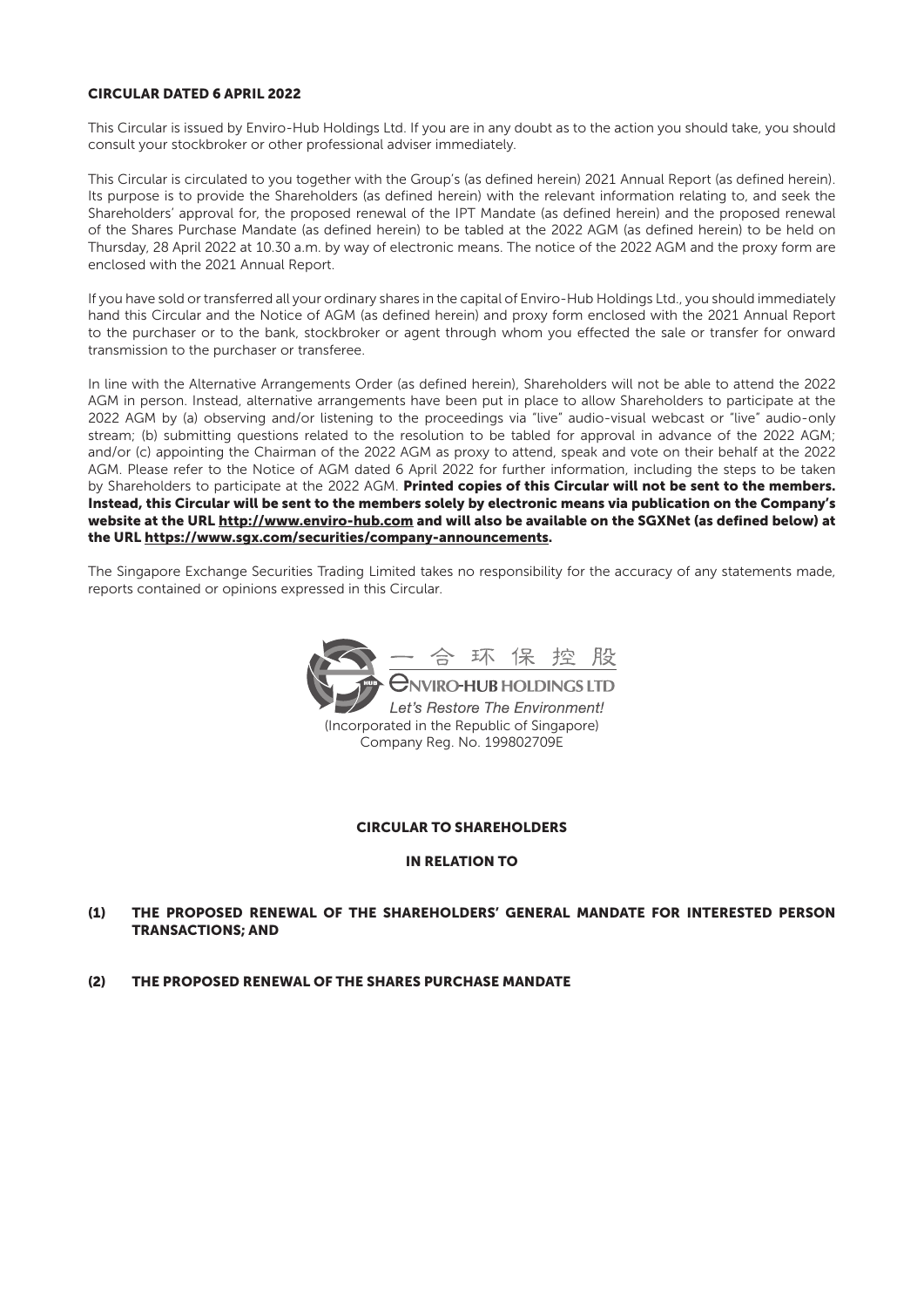# CONTENTS

| 2.               |  |
|------------------|--|
| $\overline{3}$ . |  |
| 4.               |  |
| 5.               |  |
| 6.               |  |
| $\overline{7}$ . |  |
| 8.               |  |
| 9.               |  |
| 10.              |  |
|                  |  |
|                  |  |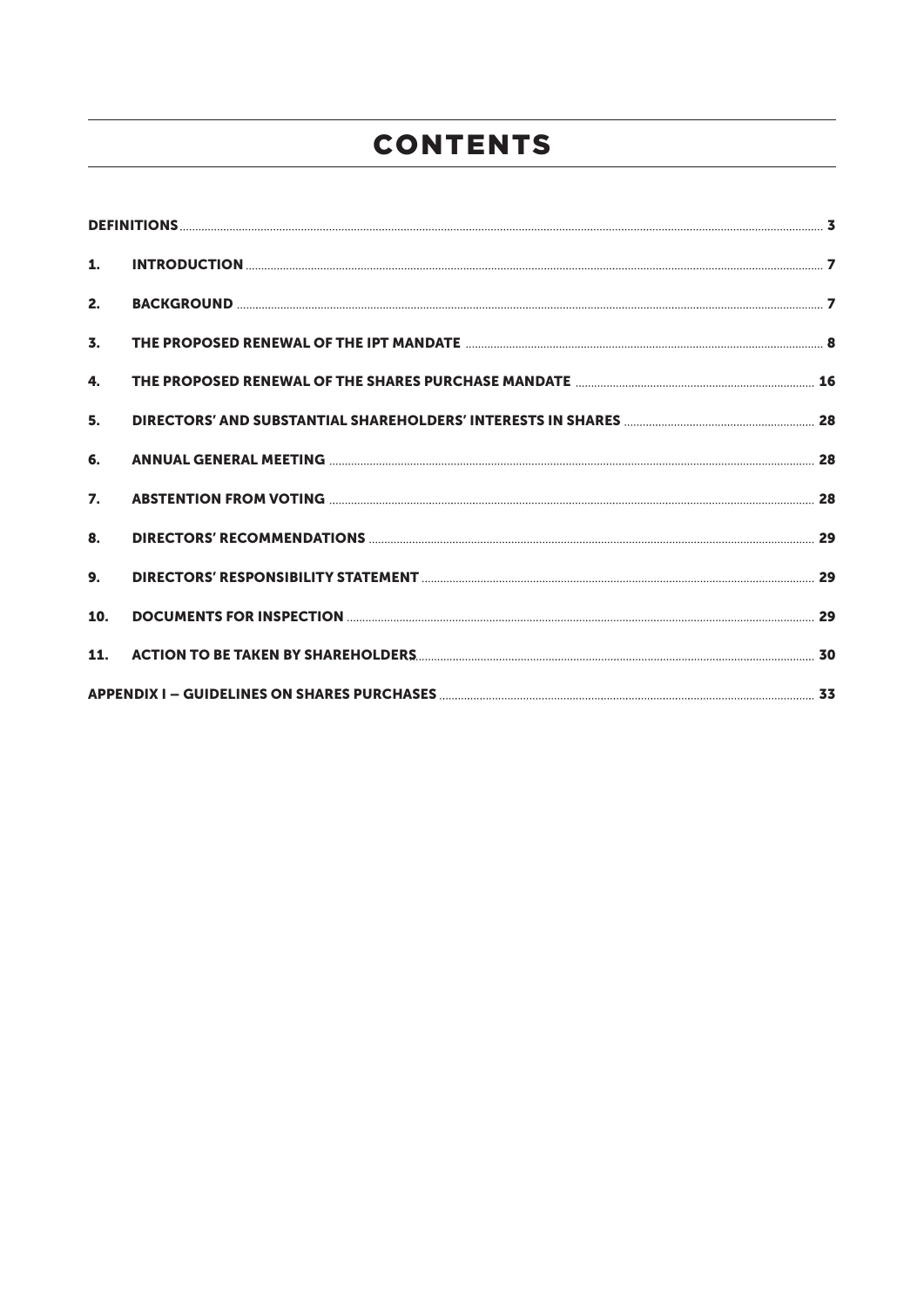In this Circular, the following definitions shall apply unless otherwise stated or the context otherwise requires:

| "2012 Scheme"                      |   | The Enviro-Hub Share Award Scheme 2012 that was approved by Shareholders<br>on 22 November 2012                                                                                                                                                                 |
|------------------------------------|---|-----------------------------------------------------------------------------------------------------------------------------------------------------------------------------------------------------------------------------------------------------------------|
| "2022 Scheme"                      |   | The proposed Enviro-Hub Share Award Scheme 2022                                                                                                                                                                                                                 |
| "2021 Annual Report"               |   | The annual report of the Company for the financial year ended<br>31 December 2021                                                                                                                                                                               |
| "2021 IPT Mandate"                 |   | The general mandate for interested person transactions granted by the<br>Shareholders as described in the Company's circular to Shareholders dated<br>12 April 2021 that was last renewed at the annual general meeting of the<br>Company held on 28 April 2021 |
| "2021 Shares Purchase Mandate"     |   | The general mandate for share buy-back granted by the Shareholders as<br>described in the Company's circular to Shareholders dated 12 April 2021<br>that was last renewed at the annual general meeting of the Company held<br>on 28 April 2021                 |
| "2022 AGM"                         | ÷ | The annual general meeting of the Company to be held on Thursday, 28<br>April 2022 at 10.30 a.m. (or any adjournment thereof), which set out in the<br>Notice of AGM                                                                                            |
| "ACRA" or "Registrar of Companies" | ÷ | The Accounting and Corporate Regulatory Authority of Singapore                                                                                                                                                                                                  |
| "Act"                              |   | The Companies Act 1967 of Singapore (2020 Revised Edition), as the same<br>may be modified, supplemented or amended from time to time                                                                                                                           |
| "acting in concert"                |   | Shall have the meaning ascribed to it in the Take-over Code                                                                                                                                                                                                     |
| "Alternative Arrangements Order"   | ÷ | The COVID-19 (Temporary Measures) (Alternative Arrangements for<br>Meetings for Companies, Variable Capital Companies, Business Trusts, Unit<br>Trusts and Debenture Holders) Order 2020                                                                        |
| "Associate"                        |   | Shall have the meaning ascribed to it in the Listing Manual                                                                                                                                                                                                     |
| "associated company"               |   | A company in which at least 20% but not more than 50% of its shares are<br>held by the listed company or group                                                                                                                                                  |
| "Audit Committee"                  |   | The audit committee of the Company comprising Mr. Tan Kok Hiang and<br>Mr. Samuel Poon Hon Thang, Mr. Lai Huen Poh and Dr. Teo Ho Pin                                                                                                                           |
| "Board"                            |   | The board of Directors of the Company for the time being                                                                                                                                                                                                        |
| "BS Capital"                       |   | BS Capital Pte. Ltd.                                                                                                                                                                                                                                            |
| "CDP"                              |   | The Central Depository (Pte) Limited                                                                                                                                                                                                                            |
| "chief executive officer"          |   | The most senior executive officer who is responsible under the immediate<br>authority of the Board for the conduct of the business of the Company                                                                                                               |
| "Company" or "Enviro-Hub"          | ÷ | Enviro-Hub Holdings Ltd.                                                                                                                                                                                                                                        |
| "Constitution"                     |   | The constitution of the Company, as the same may be modified, supplemented<br>or amended from time to time                                                                                                                                                      |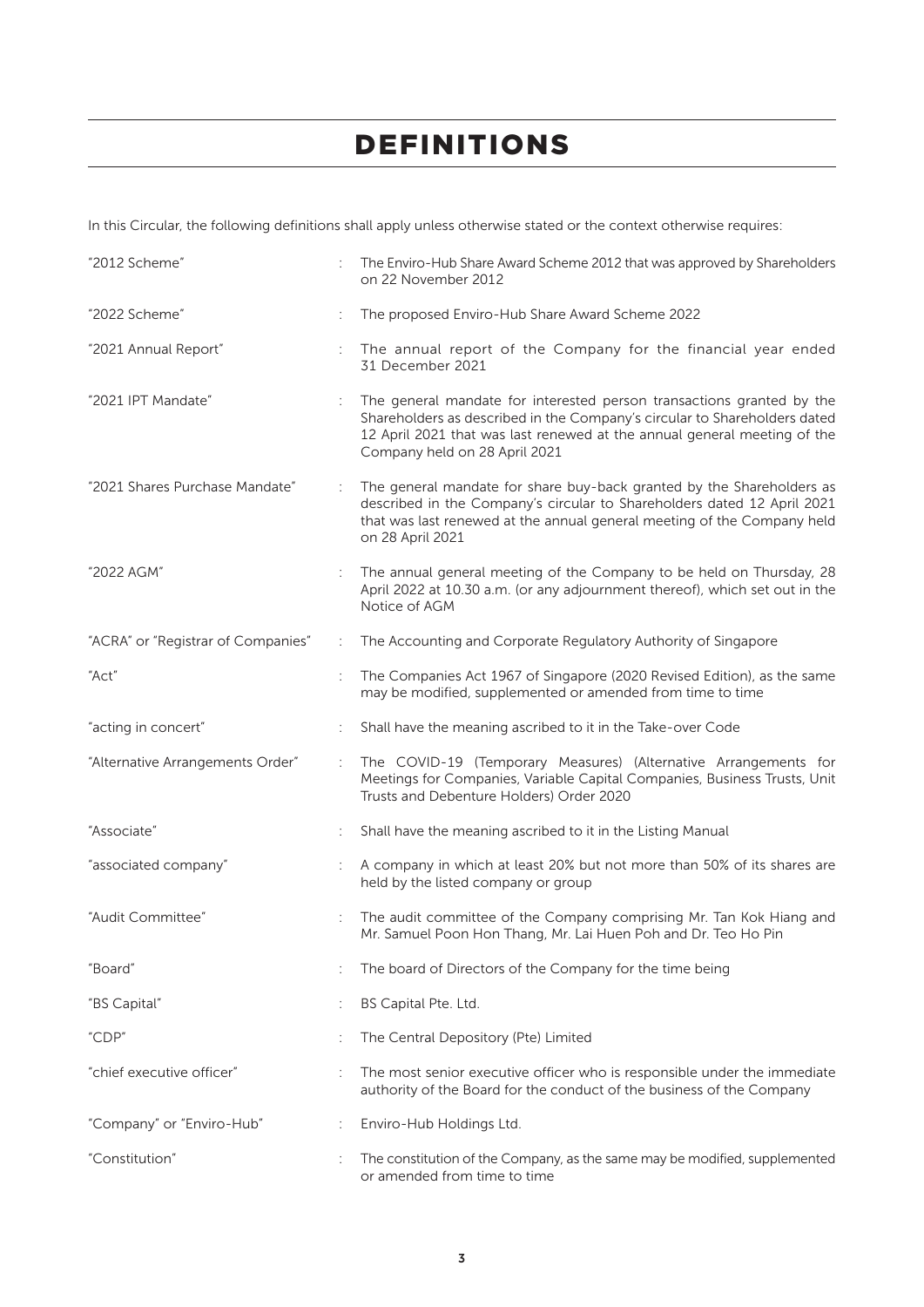|                                 |   | "Construction-related Core Business": Shall have the meaning ascribed to it in Section 3.4(b) of this Circular                                                                                                                                                           |
|---------------------------------|---|--------------------------------------------------------------------------------------------------------------------------------------------------------------------------------------------------------------------------------------------------------------------------|
| "Controlling Shareholder"       |   | A person who:                                                                                                                                                                                                                                                            |
|                                 |   | (a)<br>holds directly or indirectly 15% or more of the total number of issued<br>Shares excluding Treasury Shares and Subsidiary Holdings in the<br>Company. The SGX-ST may determine that a person who satisfies<br>this paragraph is not a Controlling Shareholder; or |
|                                 |   | (b)<br>in fact exercises control over the Company                                                                                                                                                                                                                        |
| "Council"                       |   | The Securities Industry Council                                                                                                                                                                                                                                          |
| "Directors"                     |   | The directors of the Company for the time being                                                                                                                                                                                                                          |
| "EH Property"                   |   | EH Property & Investments Pte. Ltd., a subsidiary of the Company                                                                                                                                                                                                         |
| "entity at risk"                |   | Shall have the meaning ascribed to it in Section 3.2(b) of this Circular                                                                                                                                                                                                 |
| "EPS"                           | t | Earnings per Share                                                                                                                                                                                                                                                       |
| "FY"                            |   | Financial year                                                                                                                                                                                                                                                           |
| "FY2021"                        |   | Financial year ended 31 December 2021                                                                                                                                                                                                                                    |
| "FY2022"                        |   | Financial year ending 31 December 2022                                                                                                                                                                                                                                   |
| "FY2023"                        |   | Financial year ended 31 December 2023                                                                                                                                                                                                                                    |
| "Group"                         |   | The Company and its subsidiaries                                                                                                                                                                                                                                         |
| "interested person"             |   | Shall have the meaning ascribed to it in Section 3.2(c) of this Circular                                                                                                                                                                                                 |
| "interested person transaction" |   | Shall have the meaning ascribed to it in Section 3.2(e) of this Circular                                                                                                                                                                                                 |
| "IPT Mandate"                   |   | The Shareholders' general mandate pursuant to Rule 920 of the Listing<br>Manual for the Recurrent IPT as described in Section 3.6 of this Circular                                                                                                                       |
| "Latest Practicable Date"       |   | 23 March 2022, being the latest practicable date prior to the release of<br>this Circular                                                                                                                                                                                |
| "Leong Hin Builders"            |   | Leong Hin Builders Pte. Ltd., a wholly-owned subsidiary of Leong Hin Piling                                                                                                                                                                                              |
| "Leong Hin Piling"              |   | Leong Hin Piling Pte Limited, a wholly-owned subsidiary of the Company                                                                                                                                                                                                   |
| "LHP Entities"                  |   | Leong Hin Piling, its subsidiaries and associated companies from time to<br>time, or any of them, being the entities with which the RN Interested Persons<br>may transact the Recurrent IPT described in Section 3.6(b) of this Circular                                 |
| "Listing Manual"                |   | The Listing Manual of the SGX-ST, as the same may be amended, varied or<br>supplemented from time to time                                                                                                                                                                |
| "LPS"                           |   | Loss per Share                                                                                                                                                                                                                                                           |
| "Market Day"                    |   | A day on which the SGX-ST is open for trading in securities                                                                                                                                                                                                              |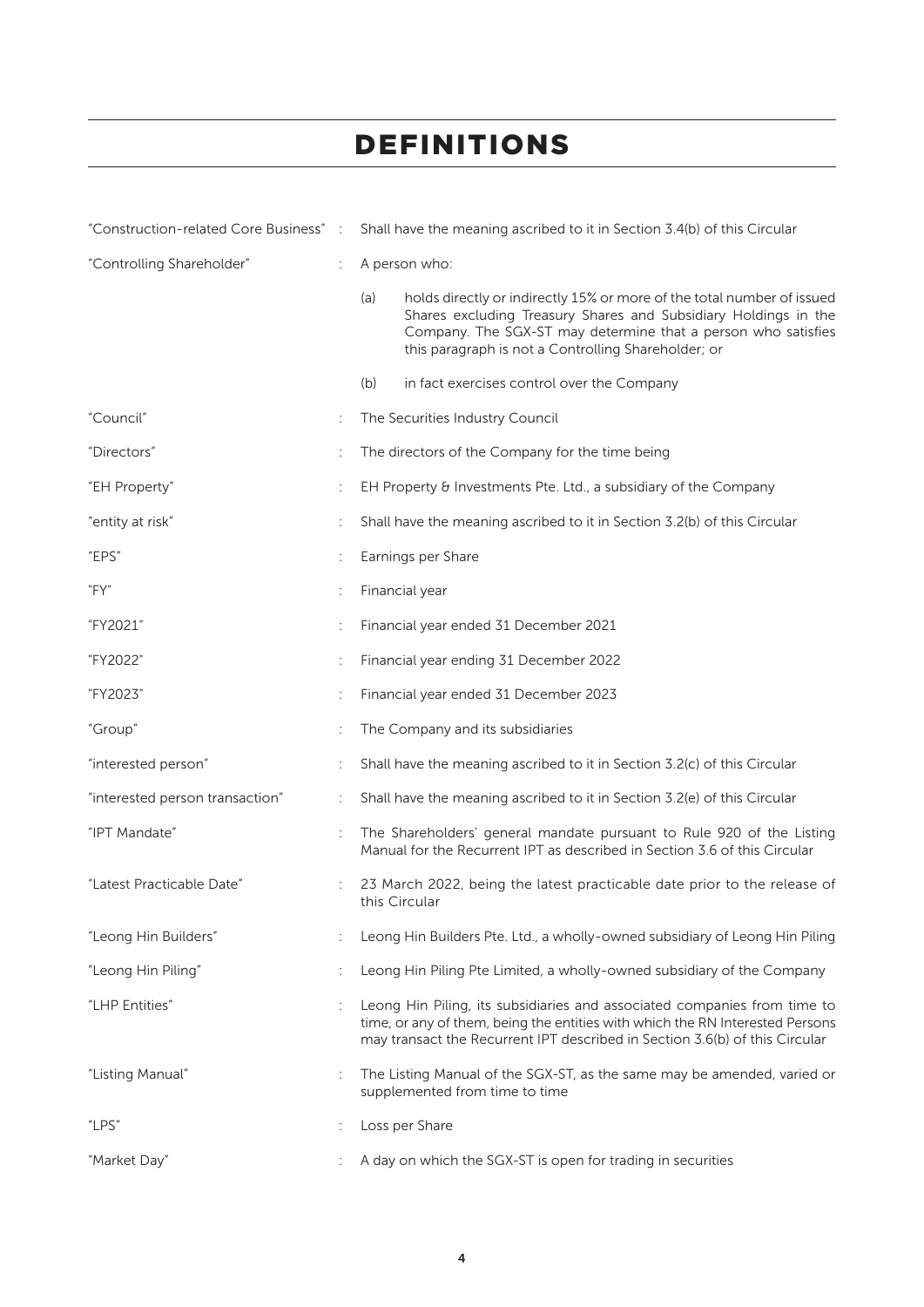| "Market Purchases"                       |   | Market acquisitions of Shares on the SGX-ST undertaken by the Company<br>during the Relevant Period, and a "Market Purchase" shall be construed<br>accordingly. For the purposes of this definition, a market acquisition means<br>an on-market purchase transacted through the SGX-ST's trading system or on<br>another stock exchange on which the Company's equity securities are listed                                                                                                                                                                                                                                                                                                                                                                                                                                                                                                                                |
|------------------------------------------|---|----------------------------------------------------------------------------------------------------------------------------------------------------------------------------------------------------------------------------------------------------------------------------------------------------------------------------------------------------------------------------------------------------------------------------------------------------------------------------------------------------------------------------------------------------------------------------------------------------------------------------------------------------------------------------------------------------------------------------------------------------------------------------------------------------------------------------------------------------------------------------------------------------------------------------|
| "Maximum Price"                          |   | Shall have the meaning ascribed to it in Section 4.3.4 of this Circular                                                                                                                                                                                                                                                                                                                                                                                                                                                                                                                                                                                                                                                                                                                                                                                                                                                    |
| "Notice of AGM"<br>"NTA"                 |   | Notice of the 2022 AGM<br>Net tangible assets                                                                                                                                                                                                                                                                                                                                                                                                                                                                                                                                                                                                                                                                                                                                                                                                                                                                              |
| "Off-Market Purchases"                   |   | Off-market acquisitions of Shares undertaken by the Company during the<br>Relevant Period on an equal access scheme in accordance with section 76C<br>of the Act, and an "Off-Market Purchase" shall be construed accordingly                                                                                                                                                                                                                                                                                                                                                                                                                                                                                                                                                                                                                                                                                              |
| "Offeree Shareholders"                   |   | Shareholders holding Shares at the time of an offer of Shares Purchase, and<br>an "Offeree Shareholder" shall be construed accordingly                                                                                                                                                                                                                                                                                                                                                                                                                                                                                                                                                                                                                                                                                                                                                                                     |
| "Ordinary Resolution"                    |   | Ordinary resolution of the Company                                                                                                                                                                                                                                                                                                                                                                                                                                                                                                                                                                                                                                                                                                                                                                                                                                                                                         |
| "Recurrent IPT"                          |   | The recurrent interested person transactions as described in Section 3.6 of<br>this Circular                                                                                                                                                                                                                                                                                                                                                                                                                                                                                                                                                                                                                                                                                                                                                                                                                               |
| "Register of Directors' Shareholdings" : |   | A register of the shareholdings of the Company's Directors                                                                                                                                                                                                                                                                                                                                                                                                                                                                                                                                                                                                                                                                                                                                                                                                                                                                 |
| "Register of Substantial Shareholders" : |   | A register of the Substantial Shareholders of the Company                                                                                                                                                                                                                                                                                                                                                                                                                                                                                                                                                                                                                                                                                                                                                                                                                                                                  |
| "Relevant Period"                        |   | The period commencing from the date of the resolution passed by Shareholders<br>for the Shares Purchase Mandate at the 2022 AGM and expiring on the earliest<br>of the date the next annual general meeting of the Company is held or is<br>required by law to be held, or the date the said mandate is revoked or varied<br>by the Company in general meeting, or the date on which purchases or<br>acquisitions of Shares pursuant to the Shares Purchase Mandate are carried<br>out to the full extent mandated                                                                                                                                                                                                                                                                                                                                                                                                         |
| "Required Price"                         |   | In relation to the offer required to be made under the provisions of Rule<br>14.1 of the Take-over Code, the offer shall be in cash or be accompanied<br>by a cash alternative at a price in accordance with Rule 14.3 which is the<br>highest of the highest price paid by the offerors and/or person(s) acting in<br>concert with them for the Company's Shares (i) during the offer period and<br>within the preceding six (6) months, (ii) acquired through the exercise of<br>instruments convertible into securities which carry voting rights within six<br>(6) months of the offer and during the offer period, or (iii) acquired through<br>the exercise of rights to subscribe for, and options in respect of, securities<br>which carry voting rights within six (6) months of the offer and during the<br>offer period; or at such price as determined by the Council under Rule 14.3<br>of the Take-over Code |
| "RN Interested Persons"                  |   | Mr. Raymond Ng Ah Hua and his associates, or any of them, being the<br>interested persons with which the LHP Entities may transact the Recurrent<br>IPT described in Section 3.6(b) of this Circular                                                                                                                                                                                                                                                                                                                                                                                                                                                                                                                                                                                                                                                                                                                       |
| "SFA"                                    | ÷ | The Securities and Futures Act 2001 of Singapore (2020 Revised Edition), as<br>the same may be modified, supplemented or amended from time to time                                                                                                                                                                                                                                                                                                                                                                                                                                                                                                                                                                                                                                                                                                                                                                         |
| "SGXNet"                                 |   | A system network used by listed companies to send information and<br>announcements to the SGX-ST or any other system network prescribed by<br>the SGX-ST                                                                                                                                                                                                                                                                                                                                                                                                                                                                                                                                                                                                                                                                                                                                                                   |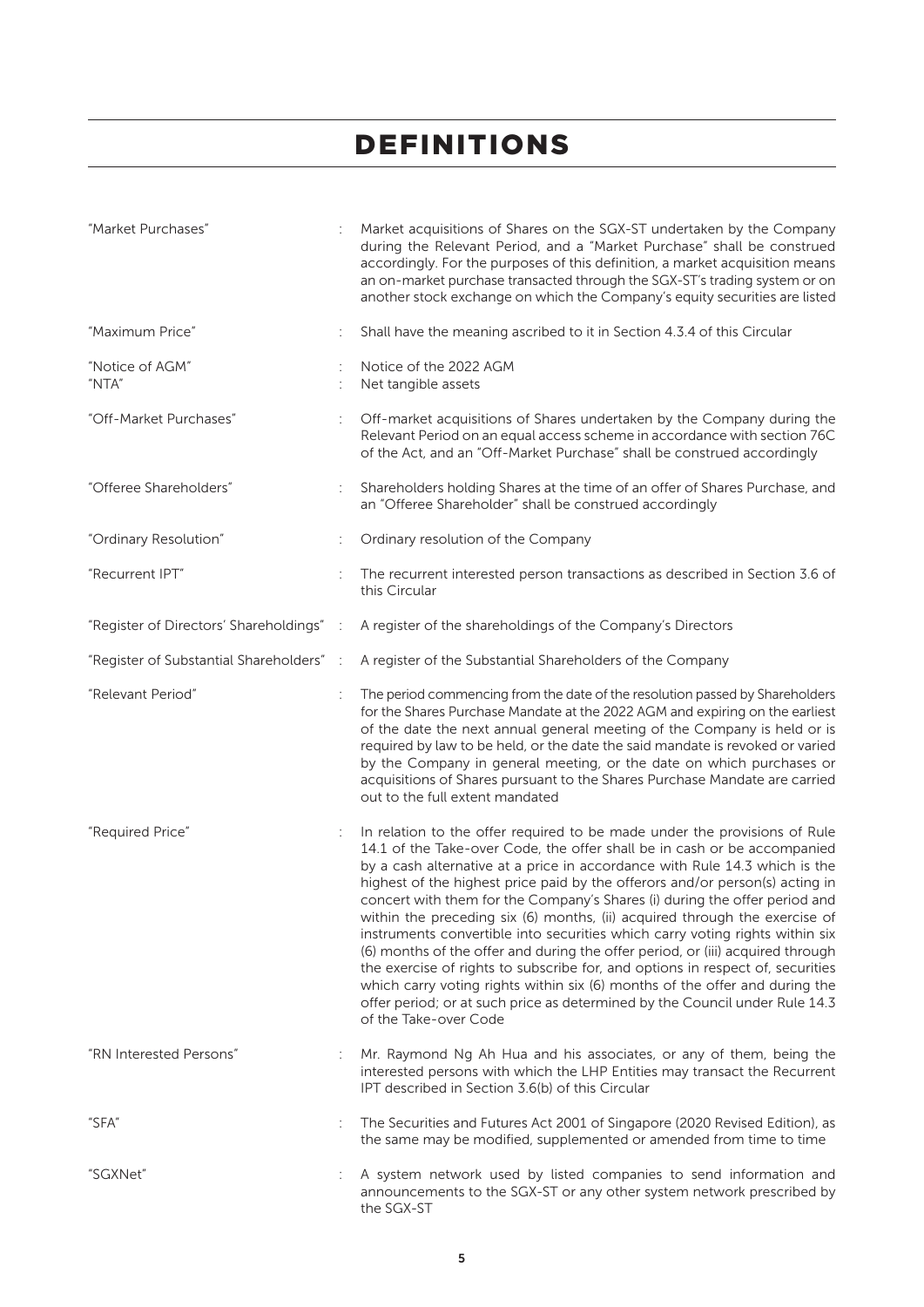| "SGX-ST"                  |   | The Singapore Exchange Securities Trading Limited                                                                                                                                                                                                                                                                                                                                                                                                                                                                                                                                                                                                                   |
|---------------------------|---|---------------------------------------------------------------------------------------------------------------------------------------------------------------------------------------------------------------------------------------------------------------------------------------------------------------------------------------------------------------------------------------------------------------------------------------------------------------------------------------------------------------------------------------------------------------------------------------------------------------------------------------------------------------------|
| "Shareholders"            |   | Persons who are registered as holders of the Shares except where the registered<br>holder is CDP, in which case the term "Shareholders" shall, in relation to such<br>Shares, mean the Depositors whose Securities Accounts with CDP are credited<br>with the Shares                                                                                                                                                                                                                                                                                                                                                                                                |
| "Shares"                  | ÷ | Ordinary shares in the capital of the Company                                                                                                                                                                                                                                                                                                                                                                                                                                                                                                                                                                                                                       |
| "Shares Purchases"        |   | Off-Market Purchases or Market Purchases undertaken by the Company during<br>the Relevant Period in accordance with the Act, and a "Shares Purchase" shall<br>be construed accordingly                                                                                                                                                                                                                                                                                                                                                                                                                                                                              |
| "Shares Purchase Mandate" |   | The Shareholders' general and unconditional mandate to authorise the<br>Directors to make Shares Purchases within the Relevant Period of up to ten<br>per cent. (10%) of the total number of issued Shares in the capital of the<br>Company (ascertained as at the date of the resolution passed by Shareholders<br>authorising the proposed renewal of the Shares Purchase Mandate, but<br>disregarding any Shares held as Treasury Shares and Subsidiary Holdings) at<br>the price of up to but not exceeding the Maximum Price, in accordance with<br>the "Guidelines on Shares Purchases" set out in Appendix I of this Circular<br>and the rules of the SGX-ST |
| "subsidiaries"            |   | The subsidiaries of a company (as defined in section 5 of the Act), and<br>"subsidiary" shall be construed accordingly                                                                                                                                                                                                                                                                                                                                                                                                                                                                                                                                              |
| "Subsidiary Holdings"     |   | Shares referred to in sections 21(4), 21(4B), 21(6A) and 21(6C) of the Act                                                                                                                                                                                                                                                                                                                                                                                                                                                                                                                                                                                          |
| "Substantial Shareholder" |   | A person who holds directly or indirectly five per cent. (5%) or more of the<br>issued voting Shares of the Company                                                                                                                                                                                                                                                                                                                                                                                                                                                                                                                                                 |
| "Take-over Code"          |   | The Singapore Code on Take-over and Mergers, as the same may be<br>modified, supplemented or amended from time to time                                                                                                                                                                                                                                                                                                                                                                                                                                                                                                                                              |
| "Treasury Shares"         | ÷ | Shall have the meaning ascribed to it in the Act                                                                                                                                                                                                                                                                                                                                                                                                                                                                                                                                                                                                                    |
| "Treasury Shares usage"   |   | Shall have the meaning ascribed to it in Section 4.5 of this Circular                                                                                                                                                                                                                                                                                                                                                                                                                                                                                                                                                                                               |
| "S\$" and "cents"         |   | Singapore dollars and cents                                                                                                                                                                                                                                                                                                                                                                                                                                                                                                                                                                                                                                         |
| "%" or "per cent."        |   | Per centum or percentage                                                                                                                                                                                                                                                                                                                                                                                                                                                                                                                                                                                                                                            |

The terms "Depositor" and "Depository Register" shall have the meanings ascribed to them respectively under section 81SF of the SFA.

Words importing the singular shall, where applicable, include the plural and *vice versa* and words importing the masculine gender shall, where applicable, include the feminine and neuter genders. References to persons shall include corporations.

Any reference in this Circular to any enactment is a reference to that enactment as for the time being amended or re-enacted. Any word defined under the Act, Listing Manual, SFA, Take-over Code or any modification thereof and used in this Circular shall have the meaning assigned to it under the said Act, Listing Manual, SFA, Take-over Code or any modification thereof, unless otherwise stated or the context otherwise requires.

Any reference to a time or a day in the Circular is a reference to Singapore time and date.

The headings in this Circular are inserted for convenience only and shall not affect the construction of this Circular.

Where any word or expression is defined in this Circular, such definition shall extend to the grammatical variations and cognate expressions of such word or expression.

Any discrepancies in the tables in this Circular between the listed amounts and the totals thereof are due to rounding.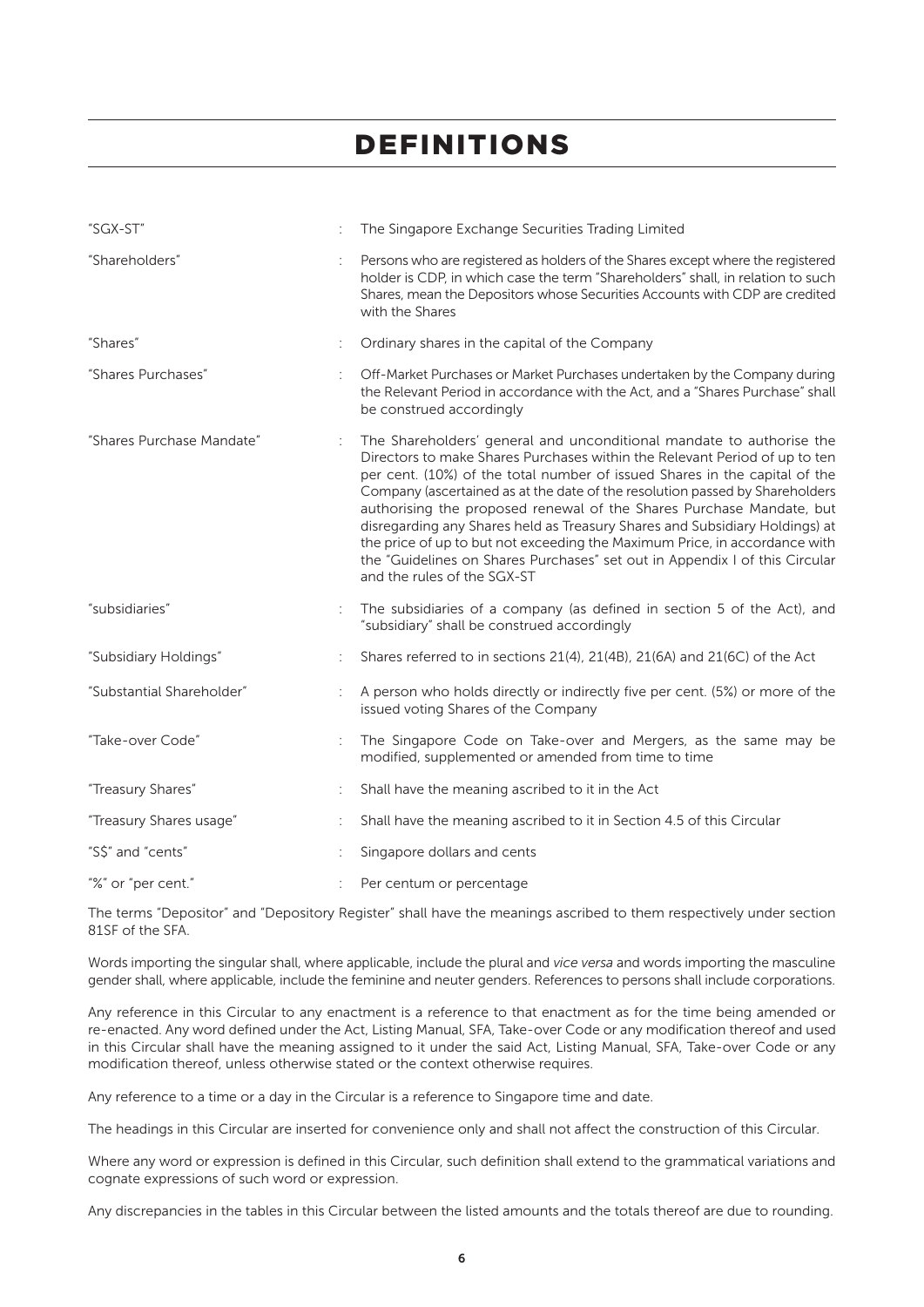### ENVIRO-HUB HOLDINGS LTD.

(Incorporated in the Republic of Singapore) Company Reg. No. 199802709E

Directors Registered Office

Raymond Ng Ah Hua (Executive Director/Chairman) 3 Gul Crescent Tan Kok Hiang (Independent Director) States and States and Singapore 629519 Samuel Poon Hon Thang (Independent Director) Lai Huen Poh (Non-Executive Director) Dr. Teo Ho Pin (Independent Director)

6 April 2022

To: The Shareholders of Enviro-Hub Holdings Ltd.

Dear Shareholder

### (1) THE PROPOSED RENEWAL OF THE SHAREHOLDERS' GENERAL MANDATE FOR INTERESTED PERSON TRANSACTIONS

### (2) THE PROPOSED RENEWAL OF THE SHARES PURCHASE MANDATE

### 1 INTRODUCTION

- 1.1 The Company refers to (a) the Notice of AGM dated 6 April 2022 convening the 2022 AGM of the Company to be held on Thursday, 28 April 2022 at 10.30 a.m. by way of electronic means; (b) Ordinary Resolution 8 set out under the heading "Special Business" in the Notice of AGM in relation to the proposed renewal of the IPT Mandate; and (c) Ordinary Resolution 9 set out under the heading "Special Business" in the Notice of AGM in relation to the proposed renewal of the Shares Purchase Mandate.
- 1.2 The purpose of this Circular is to provide Shareholders with the relevant information relating to (a) the proposed renewal of the IPT Mandate; and (b) the proposed renewal of the Shares Purchase Mandate, details of which are set out in Section 3 and Section 4 of this Circular respectively, and to seek Shareholders' approvals in relation thereto at the 2022 AGM.
- 1.3 The SGX-ST assumes no responsibility for the accuracy of any of the statements made, reports contained or opinions expressed in this Circular.

### 2. BACKGROUND

- 2.1 The Shareholders had, at the last annual general meeting of the Company held on 28 April 2021, approved, *inter alia*, the renewal of the 2021 IPT Mandate which enables (i) the Company to grant corporate guarantees to banks and financial institutions for banking and financing facilities to be granted to the Company's subsidiaries who are considered "interested persons" of the Company from time to time, if any; and (ii) Leong Hin Piling, a wholly-owned subsidiary of the Company as at the date hereof, its subsidiaries and associated companies (or any of them) to provide certain construction-related services as described in Section 3.6(b) of this Circular to the RN Interested Persons, in compliance with Chapter 9 of the Listing Manual. Details of the 2021 IPT Mandate were set out in the Company's circular to Shareholders dated 12 April 2021.
- 2.2 In addition, at the last annual general meeting of the Company held on 28 April 2021, the Shareholders had also approved, *inter alia*, the 2021 Shares Purchase Mandate which enables the Company to purchase or otherwise acquire issued ordinary shares up to 10% of the Company's issued Shares (excluding Treasury Shares and Subsidiary Holdings). The rationale for, the authority and limitations on, and the financial effects of, the 2021 Shares Purchase Mandate were set out in the Company's circular to Shareholders dated 12 April 2021.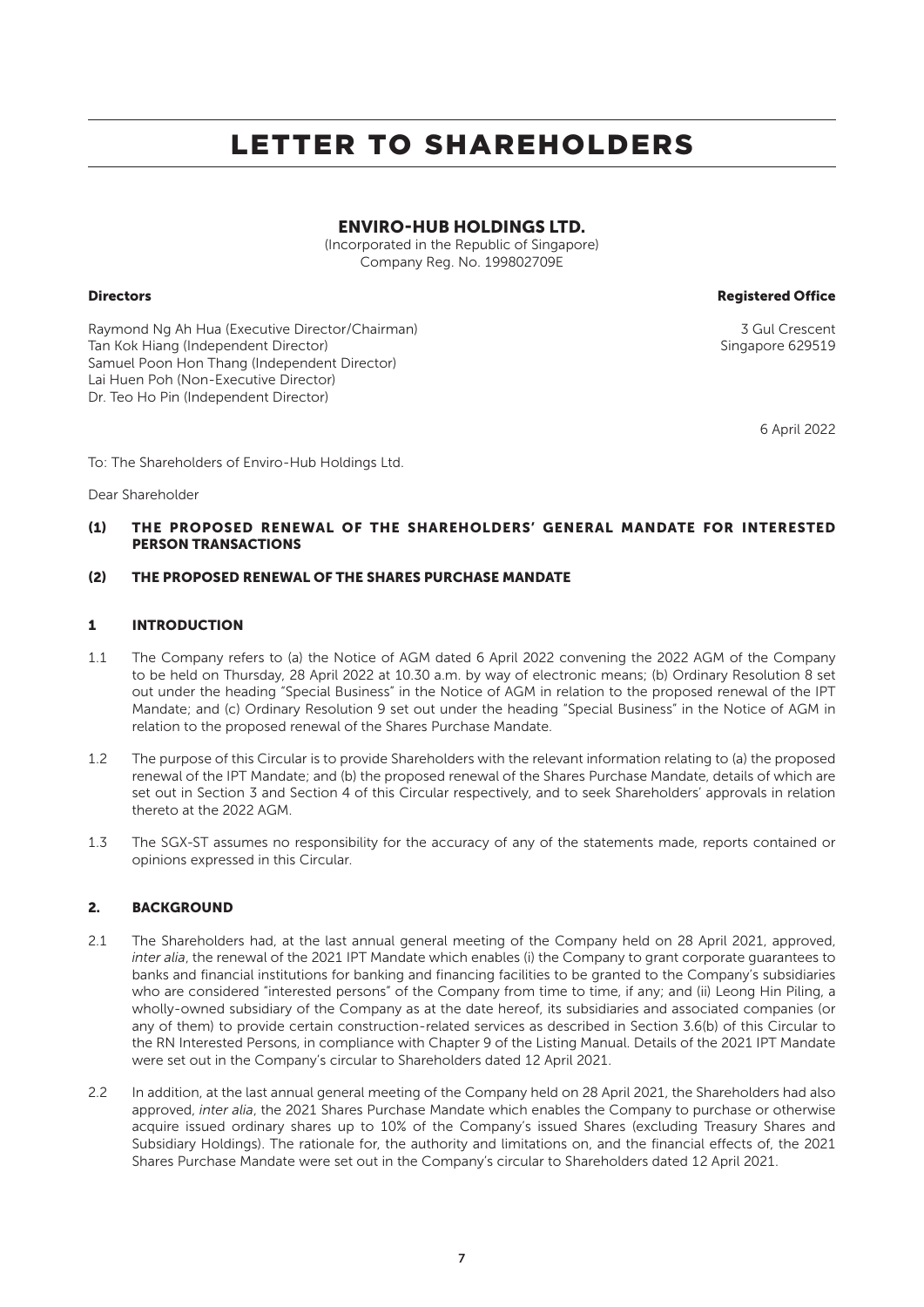2.3 The 2021 IPT Mandate and the 2021 Shares Purchase Mandate will, unless revoked or varied by the Company in general meeting, expire on the date of the upcoming 2022 AGM. Accordingly, Shareholders' approvals are being sought for the renewal of the IPT Mandate and the renewal of the Shares Purchase Mandate at the upcoming 2022 AGM.

### 3. THE PROPOSED RENEWAL OF THE IPT MANDATE

#### 3.1 Background on Chapter 9 of the Listing Manual

Chapter 9 of the Listing Manual governs transactions in which a listed company or any of its subsidiaries or associated companies (known as an "entity at risk") enters into or proposes to enter into with a party who is an "interested person" of the listed company. The objective of Chapter 9 (as stated in Rule 901 of the Listing Manual) is to guard against the risk that "interested persons" could influence a listed company, its subsidiaries or associated companies to enter into transactions with "interested persons" that may adversely affect the interests of the listed company or its shareholders. The main terms used in Chapter 9 of the Listing Manual such as "entity at risk", "interested person" and "associated companies" as well as other terms used are defined in the section entitled "Definitions" of this Circular and in Section 3.2 of this Circular.

Rule 920 of the Listing Manual allows a listed company to seek a general mandate from its shareholders for recurrent transactions with "interested persons" where such transactions are of a revenue or trading nature or those necessary for its day-to-day operations such as the purchase and sale of supplies and materials, but not in respect of the purchase or sale of assets, undertakings or businesses. A general mandate granted by shareholders is subject to annual renewal.

### 3.2 Main Terms used in Chapter 9 of the Listing Manual

For the purposes of Chapter 9 of the Listing Manual:

- (a) an "approved exchange" means a stock exchange that has rules which safeguard the interests of shareholders against interested person transactions according to similar principles to Chapter 9 of the Listing Manual;
- (b) an "**entity at risk**" means:
	- (i) the issuer;
	- (ii) a subsidiary of the issuer that is not listed on the SGX-ST or an approved exchange; or
	- (iii) an associated company of the issuer that is not listed on the SGX-ST or an approved exchange, provided that the listed group, or the listed group and its interested person(s), has control over the associated company;
- (c) an "interested person" means (i) a director, chief executive officer, or controlling shareholder of the issuer; or (ii) an associate of any such director, chief executive officer, or controlling shareholder;

The SGX-ST may deem any person or entity to be an interested person if the person or entity has entered into, or proposes to enter into: (a) a transaction with an entity at risk; and (b) an agreement or arrangement with an interested person in connection with that transaction.

- (d) a "primary interested person" means a person or an entity in Rule 904(4)(a)(i), Rule 904(4)(b)(i), Rule 904(4)(b)(ii), Rule 904(4)(c)(i), Rule 904(4)(c)(ii), Rule 904(4)(d)(i) or Rule 904(4)(d)(ii);
- (e) an "interested person transaction" means a transaction between an "entity at risk" and an "interested person"; and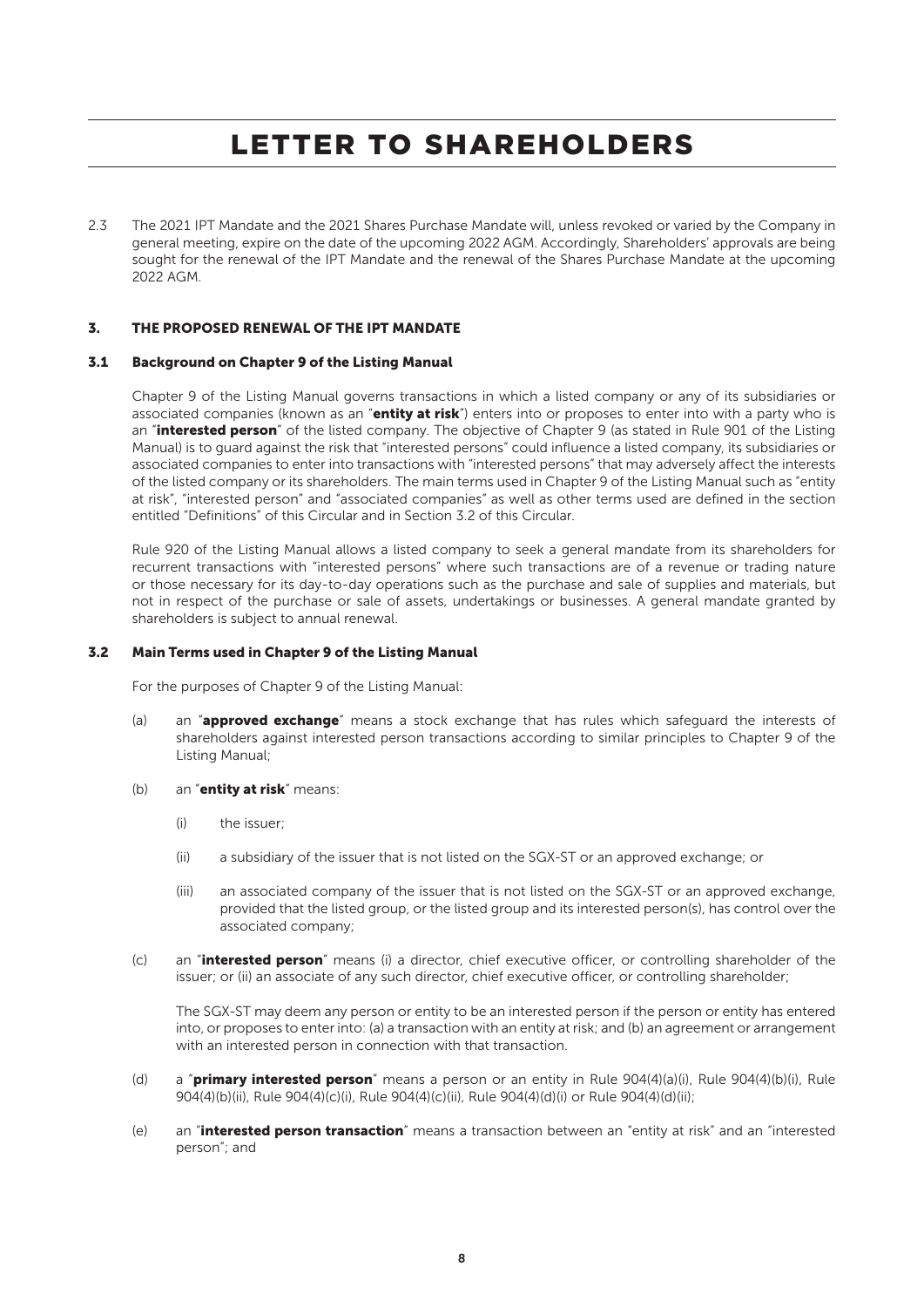(f) a "transaction" includes (i) the provision or receipt of financial assistance; (ii) the acquisition, disposal or leasing of assets; (iii) the provision or receipt of goods or services; (iv) the issuance or subscription of securities; (v) the granting of or being granted options; and (vi) the establishment of joint ventures or joint investments, whether or not in the ordinary course of business, and whether or not entered into directly or indirectly (for example, through one or more interposed entities).

### 3.3 Materiality Thresholds

When Chapter 9 of the Listing Manual applies to a transaction with an "interested person" (except for any transaction which is below S\$100,000 in value and certain transactions which, by reason of the nature of such transactions, are not considered to put the listed company at risk to its "interested person" and are hence excluded from certain requirements of Chapter 9 of the Listing Manual) and the value of the transaction alone or on aggregation with other transactions conducted with the "interested person" during the financial year reaches or exceeds certain materiality thresholds (which are based on the listed group's latest audited consolidated NTA1 ), the listed company is required to make an immediate announcement, or to make an immediate announcement and seek its shareholders' approval for the transaction.

**Threshold 1**: 3% of the latest audited consolidated NTA of the listed company and its subsidiaries.

**Threshold 2**: 5% of the latest audited consolidated NTA of the listed company and its subsidiaries.

An immediate announcement is required where:

- (a) the value of a transaction with interested persons is equal to, or more than, 3% of the listed group's latest audited NTA; or
- (b) the transaction, when aggregated with other transactions entered into with the same interested person (such term as construed under Chapter 9 of the Listing Manual) during the same financial year amounts to 3% or more of the listed group's latest audited NTA.

In addition, shareholders' approval is required for an "interested person transaction" of a value equal to, or exceeding:

- (i) 5% of the listed group's latest audited consolidated NTA; or
- (ii) 5% of the listed group's latest audited consolidated NTA, when aggregated with the values of other transactions entered into with the same interested person (such term as construed under Chapter 9 of the Listing Manual) during the same financial year. However, a transaction which has been approved by shareholders, or is the subject of aggregation with another transaction that has been approved by shareholders, need not be included in any subsequent aggregation.

For the purposes of aggregation, any transaction which is below S\$100,000 in value is to be excluded. However, the Listing Manual provides that while transactions below S\$100,000 are not normally aggregated under Chapter 9 of the Listing Manual, the SGX-ST may aggregate any such transaction entered into during the same financial year and treat them as if they were one transaction.

Pursuant to the Listing Manual, if the group's latest audited net tangible assets is negative, the issuer should consult the SGX-ST on the appropriate benchmark to calculate the relevant thresholds, which may be based on its market capitalisation.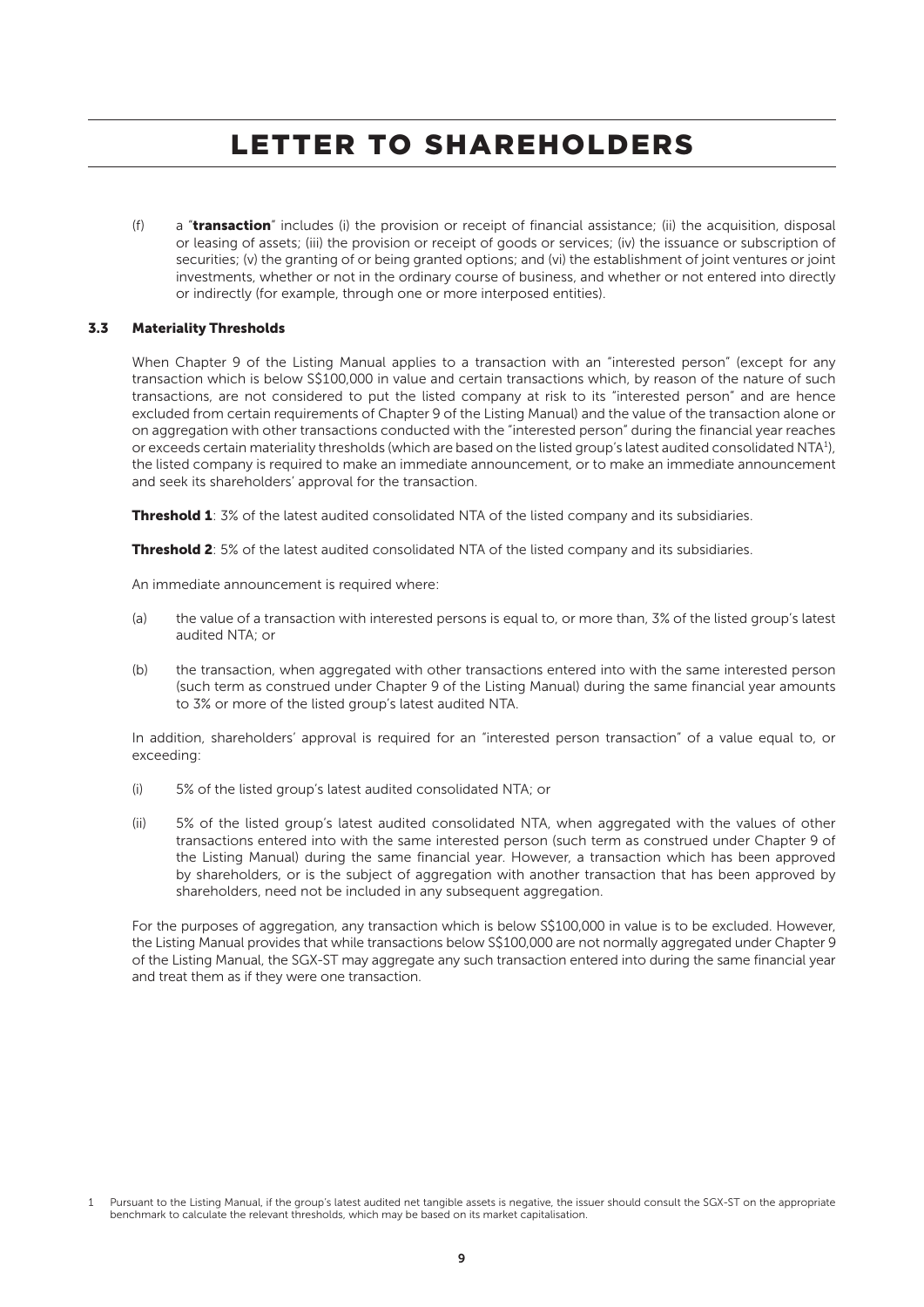In interpreting the term "same interested person" for the purpose of aggregation in Rules 905, 906 and 907, the following applies:

- (a) Transactions between (a) an entity at risk and a primary interested person; and (b) an entity at risk and an associate of that primary interested person, are deemed to be transactions between an entity at risk with the same interested person.
- (b) Transactions between an entity at risk and interested persons who are members of the same group are deemed to be transactions between the entity at risk with the same interested person.

If an interested person (which is a member of a group) is listed, its transactions with the entity at risk need not be aggregated with transactions between the entity at risk and other interested persons of the same group, provided that the listed interested person and other listed interested persons have boards the majority of whose directors are different and are not accustomed to act on the instructions of the other interested person and have audit committees whose members are completely different.

For illustration purposes, based on the latest audited accounts of the Group for the financial year ended 31 December 2021, the consolidated NTA of the Group was approximately S\$53.0 million. Accordingly, in relation to the Company, and for the purposes of Chapter 9 of the Listing Manual, in the current financial year and until such time that the consolidated audited results of the Group for the financial year ending 31 December 2021 are published by the Company, 5% of the latest audited consolidated NTA of the Group would be approximately S\$2.65 million. Based on the above figures, Shareholders' approval would be required for:

- (i) "interested person transaction" with a value equal to or above S\$2.65 million; or
- (ii) "interested person transaction", when aggregated with the values of other transactions entered into with the same interested person during the same financial year, with a value equal to or above S\$2.65 million (unless such transaction has been approved by the Shareholders or is the subject of aggregation with another transaction that has been approved by the Shareholders).

#### 3.4 Rationale For and Benefit of the Proposed Renewal of the IPT Mandate

### (a) In relation to the Recurrent IPT described in Section 3.6(a) of this Circular

The Directors are of the view that it will be beneficial for the Company to be able to grant corporate guarantees to support facilities to be obtained by its subsidiaries if the granting of such corporate guarantees will enable the subsidiaries to secure banking and financing facilities on more favourable terms.

Due to the time-sensitive nature of obtaining banking and financing facilities, renewal of the IPT Mandate will enable the Company to grant corporate guarantees to support banking and financing facilities obtained by its subsidiaries without being separately subject to the obligations in Rules 905 and 906 of the Listing Manual, provided that such Recurrent IPT are entered into on an arm's length basis and on normal commercial terms and are made in accordance with the review procedures for such "interested person transactions" as set out in Section 3.7(a) of this Circular.

### (b) In relation to the Recurrent IPT described in Section 3.6(b) of this Circular

One of the Group's core businesses is the provision of construction-related services such as piling, building and construction related engineering and technical services as well as rental and servicing of machinery for the construction industry (the "Construction-related Core Business").

The Group's Construction-related Core Business operates principally through its wholly-owned subsidiaries, namely Leong Hin Piling and Leong Hin Builders. As at the Latest Practicable Date, Leong Hin Piling is principally engaged in the business of providing piling and construction services as well as the rental of cranes and heavy machinery for the construction industry and Leong Hin Builders is principally engaged in the business of providing general building and construction as well as related engineering and technical services.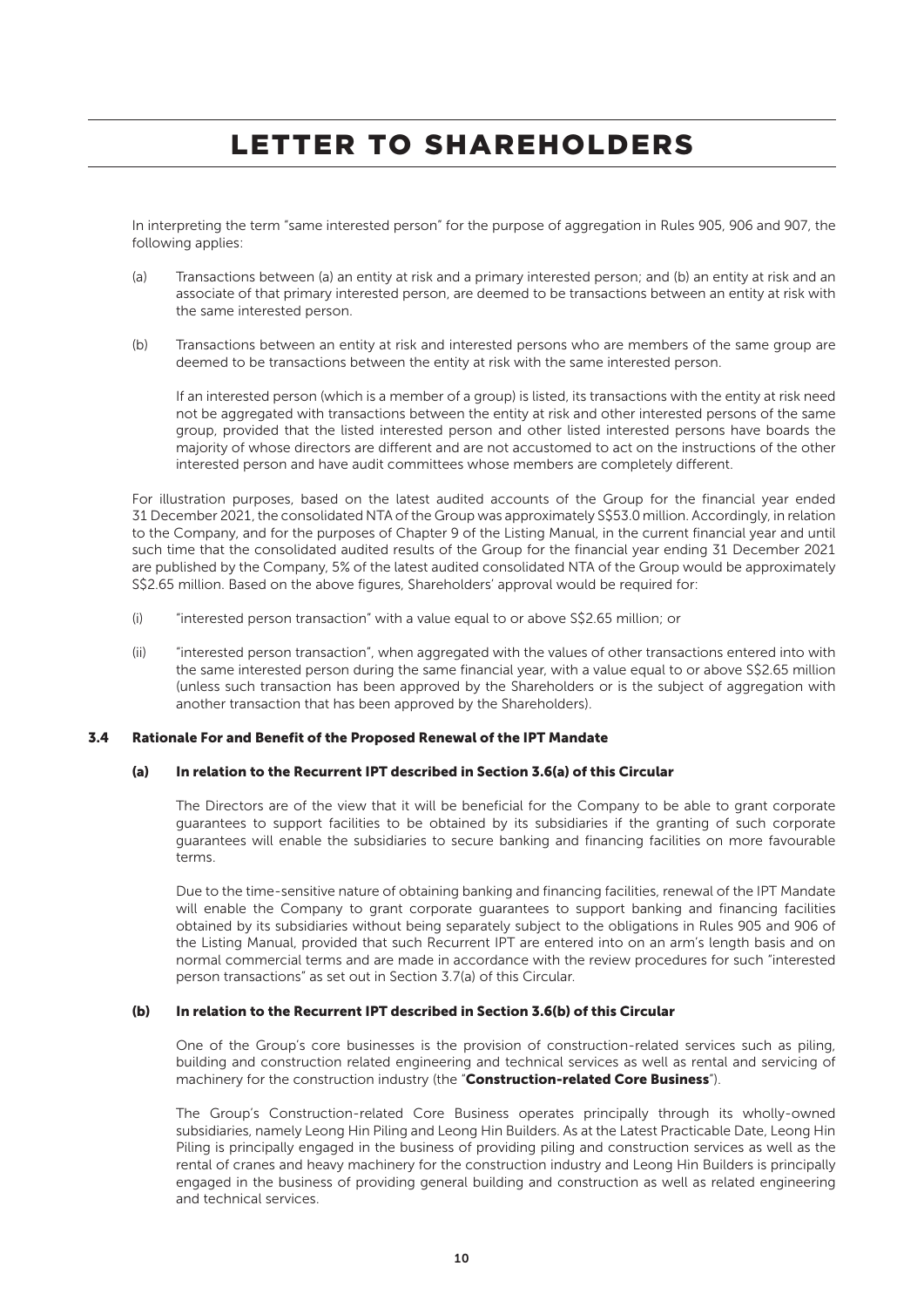It is envisaged that Leong Hin Piling, its subsidiaries and associated companies from time to time, or any of them, (being collectively, the "LHP Entities") would likely in their normal course of business enter into the Recurrent IPT described in Section 3.6(b) of this Circular with the RN Interested Persons and such transactions are likely to occur from time to time with some degree of frequency and may arise at any time. In view of the time-sensitive nature of the construction-based Recurrent IPT between the LHP Entities and the RN Interested Persons, the renewal of the IPT Mandate will enable the LHP Entities to take advantage of the business opportunities offered by such Recurrent IPT which are necessary for the day-to-day operations of the Group's Construction-related Core Business and are in the interests of the Group for enhancing its financial performance, as such transactions are an additional source of revenue for the Group without being separately subject to the obligations in Rules 905 and 906 of the Listing Manual, provided that such Recurrent IPT are entered into on an arm's length basis and on normal commercial terms and are made in accordance with the review procedures set out in Section 3.7(b) of this Circular.

The renewal of the IPT Mandate (and its subsequent renewal thereafter on an annual basis) will enhance the ability of the Group to pursue business opportunities which are time-sensitive in nature, and will eliminate the need for the Company to announce each transaction, and/or to convene separate general meetings on each occasion to seek Shareholders' prior approval to enter into the Recurrent IPT with the specified classes of interested persons described in Section 3.5 of this Circular, which are within the scope of the IPT Mandate. The renewal of the IPT Mandate will also substantially reduce administrative time and expenses associated with the convening of general meetings from time to time on an *ad hoc* basis, improve administrative efficacy considerably, and allow resources and time to be focused on other corporate and business opportunities.

### 3.5 Classes of Interested Persons

The IPT Mandate will apply to the Recurrent IPT as described in Section 3.6 of this Circular which are carried out with the following classes of "interested persons":

(a) subsidiaries of the Company from time to time which fall within the definition of "interested person" as defined in Rule 904 of the Listing Manual in respect of the Recurrent IPT described in Section 3.6(a) of this Circular.

As at the Latest Practicable Date, subsidiaries of the Company which fall within this class of "interested persons" comprise EH Property and its subsidiaries. As at the Latest Practicable Date, the Company holds approximately 51% shareholding interest in EH Property, with the remaining shareholding interest being held by BS Capital. Please refer to Section 3.5(b) below for further details on BS Capital.

(b) Mr. Raymond Ng Ah Hua and the associates from time to time of Mr. Raymond Ng Ah Hua in respect of the Recurrent IPT described in Section 3.6(b) of this Circular.

As at the Latest Practicable Date, the associate(s) of Mr. Raymond Ng Ah Hua comprise, *inter alia*, BS Capital and EH Property and their subsidiaries. Mr. Raymond Ng Ah Hua is the Executive Director and Chairman and a Controlling Shareholder of the Company holding, directly and indirectly, an aggregate of 431,800,564 Shares, representing approximately 28.17% of the issued share capital of the Company as at the Latest Practicable Date. He joined our Board as a Director on 28 October 2004 and was last reelected as Director on 25 April 2019.

As at the Latest Practicable Date, Mr. Raymond Ng Ah Hua is the sole shareholder and a director of BS Capital. BS Capital is a private limited company incorporated in Singapore on 8 November 2003 and is principally engaged in the business of property development, investment and management. As at the Latest Practicable Date, BS Capital holds approximately 49% shareholding interest in EH Property.

Transactions with "interested persons" (including with the specified classes of "interested persons" described in this Section 3.5 of this Circular) which do not fall within the ambit of the IPT Mandate shall be subject to the relevant provisions of Chapter 9 and/or other applicable provisions of the Listing Manual and/or the Act, if any.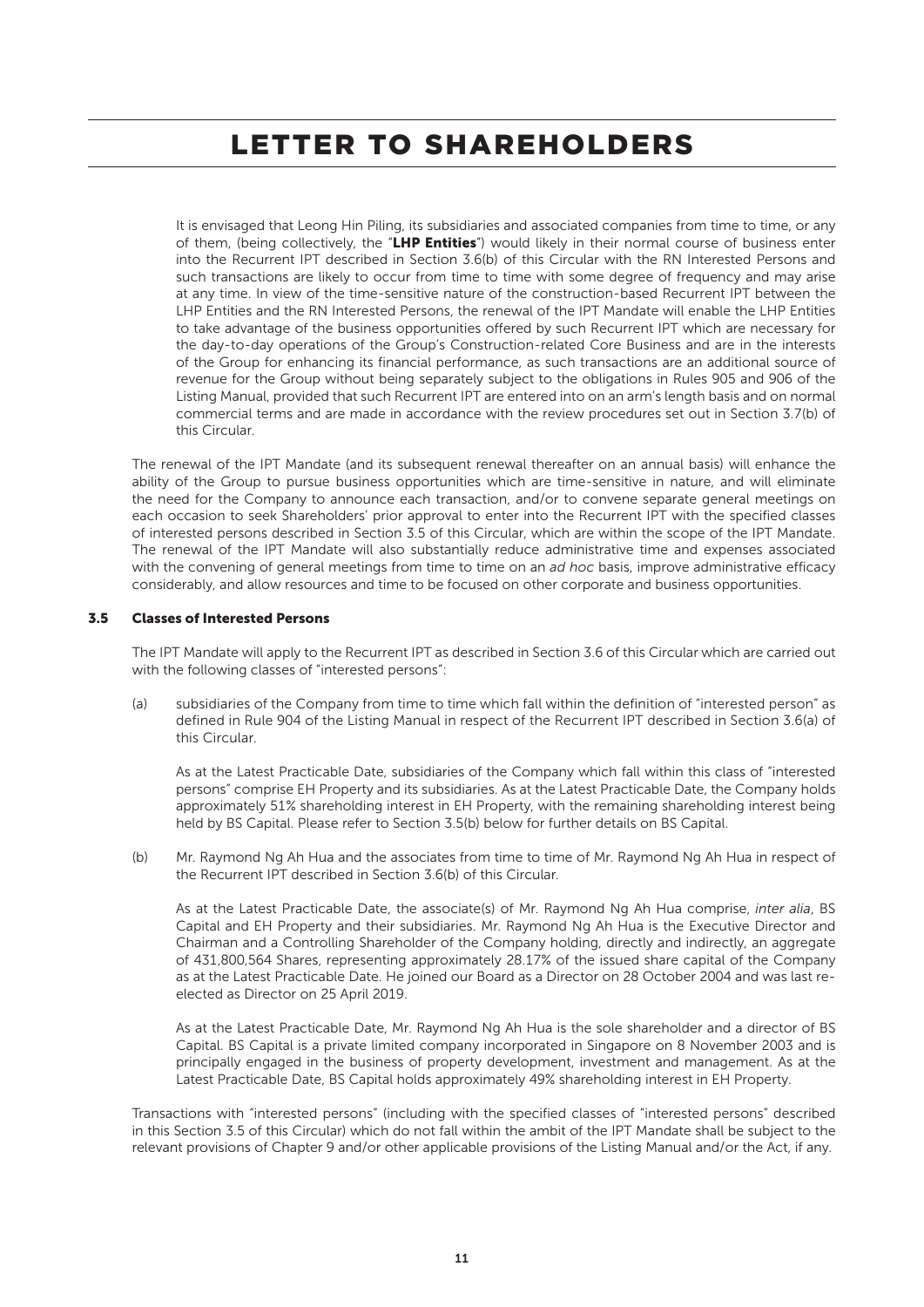### 3.6 Categories of Interested Person Transactions

The categories of "interested person transactions" contemplated under and covered by the IPT Mandate are as follows:

- (a) The categories of "interested person transactions" covered by the IPT Mandate in respect of the class of "interested persons" described in Section 3.5(a) of this Circular are set out below:
	- (i) provision of corporate guarantees by the Company to support banking and financing facilities to be obtained by its subsidiaries which fall within the definition of an "interested person" within the meaning of Chapter 9 of the Listing Manual from time to time, if the granting of such corporate guarantees will enable the subsidiaries to secure banking and financing facilities on more favourable terms; and
	- (ii) this category of "interested person transactions" does not cover the granting of corporate guarantees to support facilities of any "interested persons" where such facilities are not utilised for the Group's ordinary course of business.
- (b) The categories of "interested person transactions" covered by the IPT Mandate in respect of the class of "interested persons" described in Section 3.5(b) of this Circular are set out below:
	- (i) provision of construction-related services by the LHP Entities in their capacity as main contractor for the projects undertaken by the RN Interested Persons;
	- (ii) provision of piling, heavy lifting, haulage and erection services as piling contractor by the LHP Entities to the RN Interested Persons;
	- (iii) rental of piling equipment, cranes and heavy machinery by the LHP Entities to the RN Interested Persons; and
	- (iv) provision of such other services which are incidental to or in connection with the provision of the services described in sub-paragraphs (i) to (iii) above. Such services include but are not limited to supplying of such other equipment or services necessary for the building and construction of projects and related engineering or technical services,

(collectively, the "Recurrent IPT").

### 3.7 Guidelines and Review Procedures for the Recurrent IPT

The Group has in place internal control systems to ensure that transactions with its "interested persons" (including with the specified classes of "interested persons" described in Section 3.5 of this Circular) are made on normal commercial terms, and are consistent with the Group's usual business practices and policies. The Audit Committee of the Company will also review and approve the transactions where applicable, as further described below.

- (a) *Review procedures for the Recurrent IPT described in Section 3.6(a) of this Circular*
	- (i) To ensure that grant of corporate guarantees by the Company is on normal commercial terms and not prejudicial to the interests of the Company and its minority Shareholders, the Audit Committee will review and approve the terms of all corporate guarantees.
	- (ii) The Audit Committee will review and approve the terms of all corporate guarantees, taking into consideration (but not limited to) the following factors:
		- (1) whether the corporate guarantee given by the Company to support banking and financing facilities to be obtained by its subsidiaries is in approximate proportion to the shareholdings of the Company in the subsidiaries;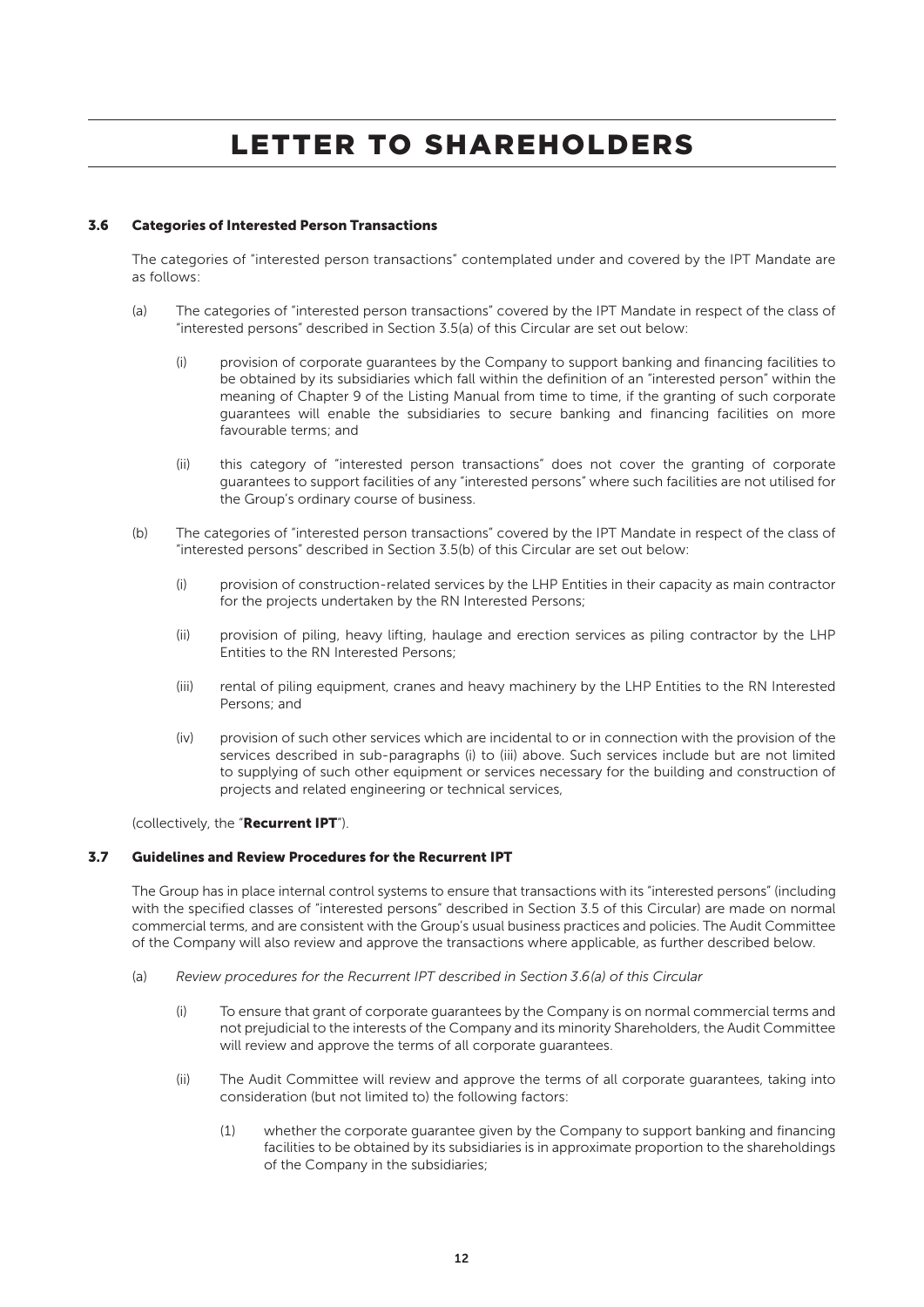- (2) whether the granting of the corporate guarantee is required before banking and financing facilities can be secured and/or whether the terms of the banking and financing facilities are made more favourable with the corporate guarantee; and
- (3) whether the interests of the Company and its minority Shareholders are prejudiced through the granting of the corporate guarantee to banks and financial institutions for banking and financing facilities to be granted to the subsidiary.
- (b) *Review procedures for the Recurrent IPT described in Section 3.6(b) of this Circular*
	- (i) To ensure that the Recurrent IPT with the RN Interested Persons are conducted at arm's length and on normal commercial terms consistent with the Group's usual business practices and policies and on terms which are generally no more favourable than those extended to unrelated third parties and which will not be prejudicial to the interests of the Company and its minority Shareholders, the following guidelines for the review and approval of the Recurrent IPT with the RN Interested Persons will be put in place:
		- (1) all contracts entered into or transactions with the RN Interested Persons are to be carried out at the prevailing market rates or prices of the service or product provided, on terms which are no more favourable to the RN Interested Persons than the usual commercial terms extended to unrelated third parties or otherwise in accordance with the applicable industry norms. As a basis for comparison to determine whether the price and terms offered to the RN Interested Persons are no more favourable than those extended to unrelated third parties, comparison will be made with reference to at least two (2) latest similar transactions between the LHP Entities and unrelated third parties. The comparison will be based on an overall evaluation of whether the price that the LHP Entities can obtain for its work to be completed under the contract with the RN Interested Persons is not lower than that charged to unrelated third parties and the terms of the contract with the RN Interested Persons is not less favourable to the LHP Entities than that entered into with unrelated third parties, taking into account all pertinent factors, including but not limited to, delivery milestones, payment milestones, size of the transaction or contract, customer's credit standing, potential for future repeat business and availability of other potential contracts with unrelated third parties. The comparison of the price and terms offered to the RN Interested Persons shall be conducted by a senior manager or other employee of the LHP Entities with an equivalent designation (who is unrelated to the RN Interested Persons and with no interest, direct or indirect, in the transactions with the RN Interested Persons) and who is familiar with the terms and complexity of contracts of similar nature;
		- (2) in evaluating the price of the contract with the RN Interested Persons, the LHP Entities' usual business practices and policies shall be taken into consideration, to ensure that the price to be received or the margin that can be earned under the contract is consistent and/ or not less favourable than those of similar type of transactions or contracts between the LHP Entities and unrelated third parties;
		- (3) in evaluating the terms of the contract with the RN Interested Persons, the LHP Entities' template contract shall be taken into consideration, to ensure that the terms are not less favourable than that of the template contract;
		- (4) a director of the LHP Entities (who is unrelated to the RN Interested Persons and with no interest, direct or indirect, in the transactions with the RN Interested Persons) will prepare a written evaluation of the contract with the RN Interested Persons, supported by, *inter alia*, the evaluation of the price and terms performed by the senior manager in accordance with sub-paragraphs (1), (2) and (3) above, a budget which projects gross revenue, expenditure, gross operating profit and profit margin that can be obtained from the contract with the RN Interested Persons and any other available contracts or transactions that can be signed or secured with unrelated third parties which can be completed at a higher margin; and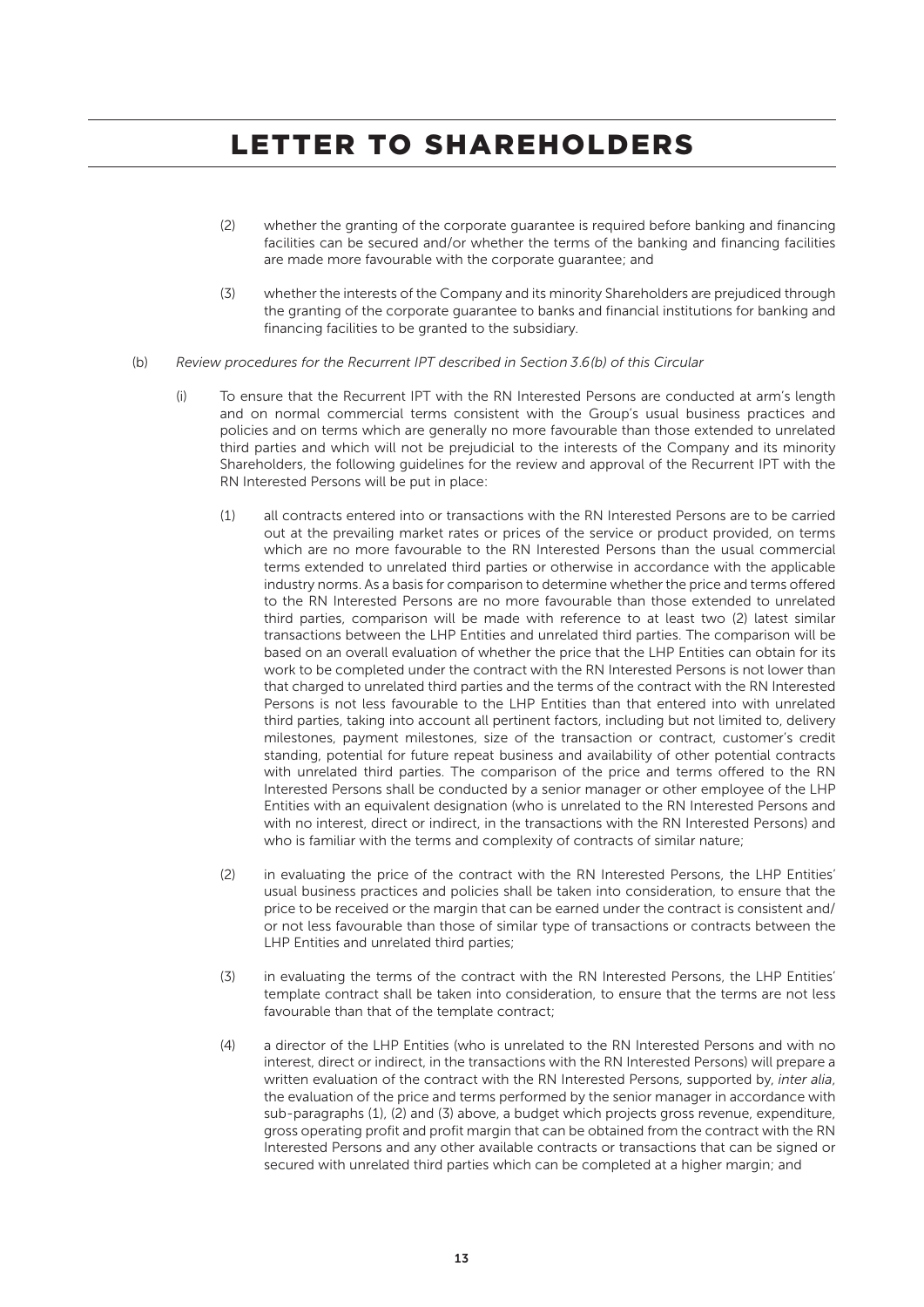- (5) in the event the director of the LHP Entities (who is unrelated to the RN Interested Persons and with no interest, direct or indirect, in the transactions with the RN Interested Persons) determines that it is not possible to carry out the above mentioned procedures in subparagraphs (1), (2) and (3) above or where prevailing market prices or rates are not available due to no similar or comparable contracts or transactions for comparison, the director of the LHP Entities will determine whether the price and terms are fair and reasonable and consistent with the usual business practices and pricing policies of the LHP Entities, having regard to the overall average margins usually obtained by the LHP Entities for the provision and/or supply of substantially similar nature of services and/or materials in accordance with industry norms.
- (ii) In addition to the review procedures set out in Section 3.7(b)(i) of this Circular, the Group will monitor the Recurrent IPT with the RN Interested Persons covered by the IPT Mandate as follows:
	- (1) an "interested person transaction" with a value in excess of S\$100,000 but below or equal to S\$1.0 million shall be reviewed by the Audit Committee at its quarterly meetings;
	- (2) an "interested person transaction" with a value in excess of S\$1.0 million but below or equal to S\$10.0 million shall be reviewed by the Audit Committee within one (1) month from the end of the month in which that "interested person transaction" was entered into; and
	- (3) an "interested person transaction" with a value in excess of S\$10.0 million shall be reviewed and approved by the Audit Committee prior to the entry into such "interested person transaction".

#### 3.8 General Administration Procedures for All Interested Person Transactions

The Group has also implemented the following procedures for the identification of "interested persons" and the record of all "interested person transactions":

- (a) the Finance Department of the Company will maintain a master list of the "interested persons" which comprise the Company's Directors and Controlling Shareholders and their respective associates (which is to be updated immediately if there are any changes), and disclose the list to relevant personnel (such as the Board, Human Resource Manager, Procurement Manager and Marketing Manager) to enable the identification of "interested persons". This master list of "interested persons" will be reviewed by the Audit Committee on a quarterly basis.
- (b) subsidiaries and associated companies of the Group are required to inform the Finance Department of the Company of any significant upcoming transactions with "interested persons" so as to obtain the prior approval of the Audit Committee or Shareholders, where necessary.
- (c) all "interested person transactions" (including transactions below S\$100,000) (including the review procedures established in respect thereof and all information pertinent to the evaluation of transactions entered into with all "interested persons" such as, but not limited to, the price or value of the contract, the budget and its basis, the key terms of the contract and supporting evidence such as similar contracts that had been used to evaluate the "interested person transaction", where applicable) shall be recorded and maintained in a register by the Company's Finance Department and submitted to the Company's internal auditors or compliance officers for review as part of the Company's standard internal audit process. Such compliance review will be performed on a quarterly basis and a quarterly report on such transactions will be forwarded to the Audit Committee. Save for "interested person transactions" for which approval of the Audit Committee was required prior to the entry thereof, the "interested person transactions" set out in the quarterly report of the Company's internal auditors or compliance officers will be reviewed by the Audit Committee at quarterly meetings.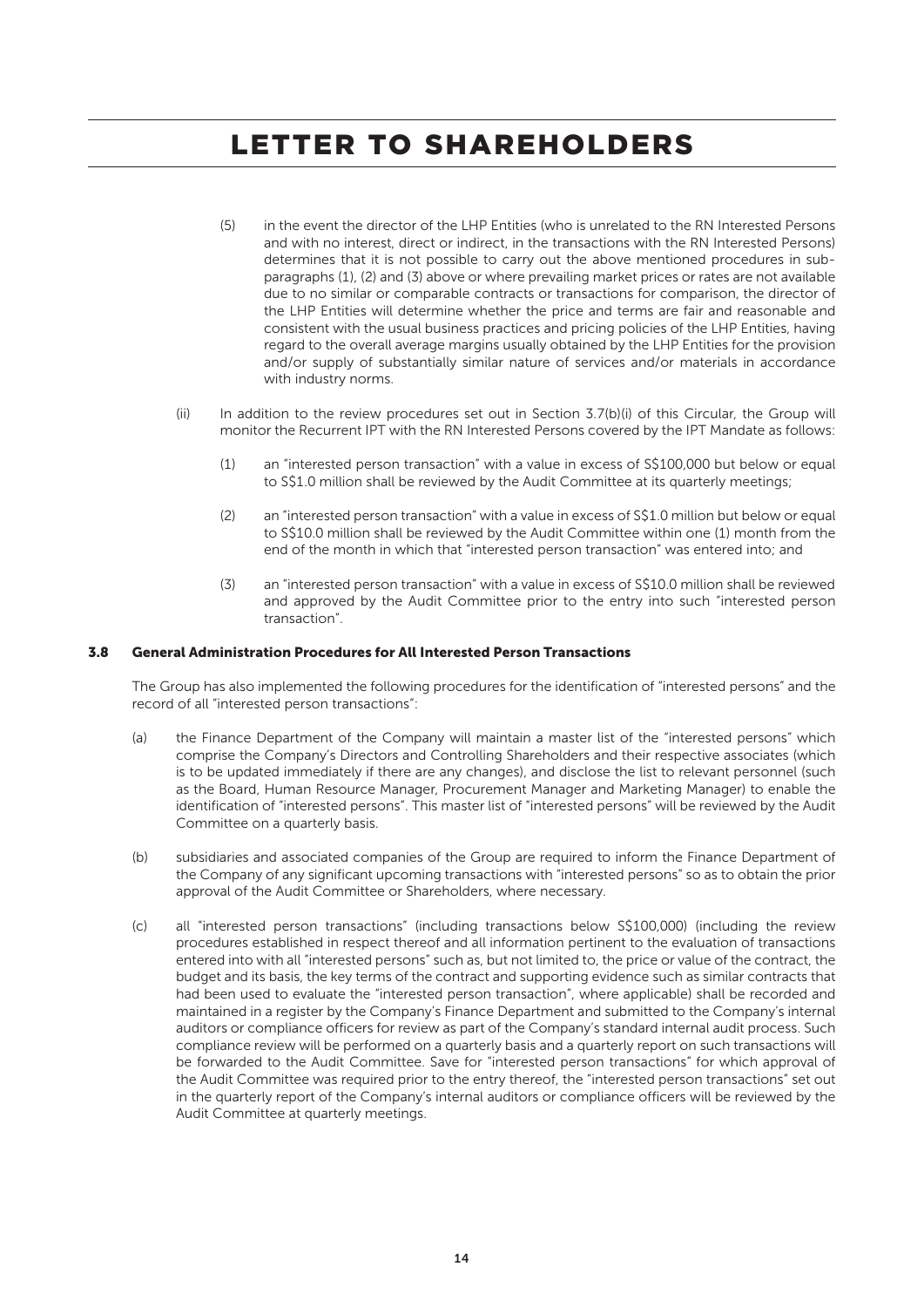- (d) as mentioned in sub-paragraph (c) above, the Audit Committee will carry out quarterly reviews to ensure that the established guidelines and procedures for "interested person transactions" have been complied with and the relevant approvals obtained. If during these quarterly reviews, the Audit Committee is of the view that the above guidelines and procedures are not sufficient or have become inappropriate to ensure that the "interested person transactions" will be carried out on normal commercial terms and will not be prejudicial to the interests of the Company and its minority Shareholders, it will take such actions as it deems appropriate and/or institute additional procedures as necessary to ensure that future transactions of a similar nature are on normal commercial terms and will not be prejudicial to the interests of the Company and its minority Shareholders, and the Company will seek Shareholders' approval for a fresh mandate based on new guidelines and procedures for transactions with the "interested persons".
- (e) during the period prior to obtaining a fresh mandate from Shareholders, all transactions with "interested persons" will be subject to prior review and approval by the Audit Committee or independent Shareholders in accordance with the provisions of the Listing Manual.
- (f) in the event that a member of the Audit Committee (where applicable) is interested in any "interested person transactions", he will abstain from reviewing that particular transaction to ensure that the "interested person transactions" will be carried out on normal commercial terms and will not be prejudicial to the interests of the Company and its minority Shareholders. Approval of that transaction will accordingly be undertaken by the remaining members of the Audit Committee.
- (g) the Board will ensure that all disclosure, approval and other requirements applicable to "interested person transactions", including those required by prevailing legislations, the Listing Manual and accounting standards, will be complied with.
- (h) the Audit Committee shall have overall responsibility for the determination of the review procedures and shall have the authority to delegate such responsibility to individuals or committees within the Company as they deem appropriate. The members of the Audit Committee may, as they deem fit, request for additional information pertaining to the transaction under review and to obtain independent advice or valuations from external or professional sources.

### 3.9 Scope and Validity of the IPT Mandate

The IPT Mandate will cover the Recurrent IPT described in Section 3.6 of this Circular with the specified classes of "interested persons" described in Section 3.5 of this Circular which are of a revenue or trading nature or those necessary for the day-to-day operations of the Group such as the purchase and sale of supplies and materials, but not in respect of the purchase or sale of assets, undertakings or businesses.

The IPT Mandate will not cover any transaction with the specified classes of "interested persons" described in Section 3.5 of this Circular that is below S\$100,000 in value as the threshold and aggregation requirements of Chapter 9 of the Listing Manual would not apply to such transactions. Transactions with the specified classes of "interested persons" described in Section 3.5 of this Circular which do not fall within the ambit of the IPT Mandate will be subject to the relevant provisions of Chapter 9 and/or other applicable provisions of the Listing Manual and/or the Act, if any.

If approved by the Shareholders at the 2022 AGM, the IPT Mandate will take effect from the date of receipt of Shareholders' approval, and will, unless revoked or varied by the Company in a general meeting, continue in force until the date that the next annual general meeting of the Company is held or is required by law to be held, whichever is the earlier. Approval from Shareholders will be sought for the renewal of the IPT Mandate on the date of the next annual general meeting and each subsequent annual general meeting of the Company, subject to satisfactory review by the Audit Committee of its continued application to the Recurrent IPT described in Section 3.6 of this Circular and the review procedures for the transactions as described in Section 3.7 of this Circular. In accordance with Rule 920(1)(b)(viii) of the Listing Manual, Mr. Raymond Ng Ah Hua and his associates will abstain from voting on the resolution(s) approving the IPT Mandate and its subsequent renewal thereafter on an annual basis.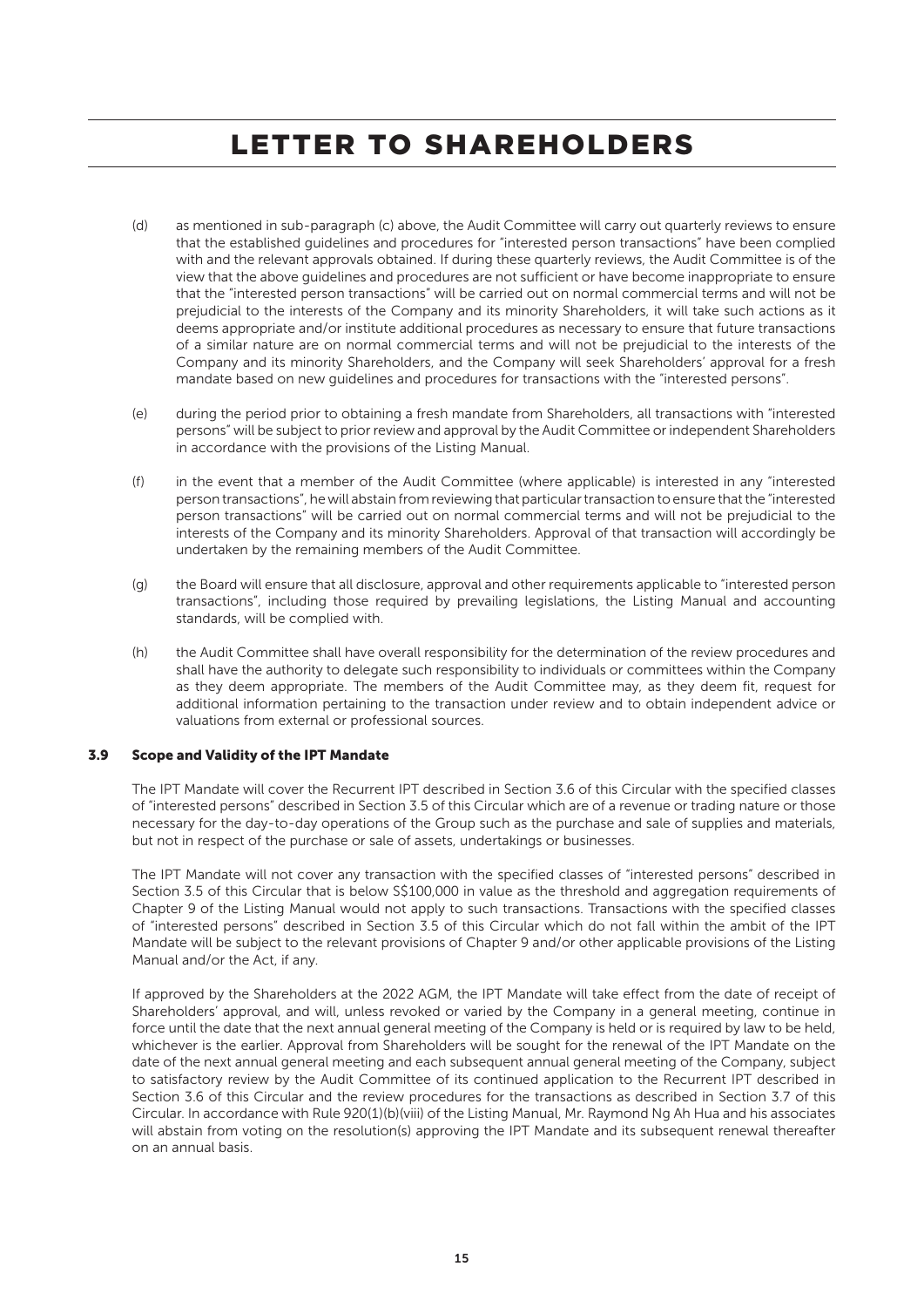### 3.10 Disclosure to Shareholders

The Company will announce the aggregate value of transactions conducted with the classes of "interested persons" described in Section 3.5 of this Circular pursuant to the IPT Mandate for each financial period which the Company is required to report on pursuant to Rule 705 of the Listing Manual and within the time required for the announcement of such report in accordance with Rule 920(1)(a)(ii) of the Listing Manual.

Disclosure will also be made in the annual report of the Company of the aggregate value of the "interested person transactions" conducted pursuant to the IPT Mandate during the current financial year, and in the annual reports for the subsequent financial years during which the IPT Mandate is in force in accordance with Rule 920(1)(a)(i) of the Listing Manual.

The name of the "interested person", nature of relationship and the corresponding aggregate value of the "interested person transactions" will be presented in the following format in accordance with Rule 907 of the Listing Manual:

| the shareholders'<br>mandate pursuant to<br>Rule 920 of the<br><b>Name of interested</b><br>Nature of | less than S\$100,000<br>conducted under<br>and transactions<br>the shareholders'<br>conducted under<br>mandate pursuant to<br><b>Rule 920 of the Listing</b><br><b>Manual (excluding</b><br>transactions less than |
|-------------------------------------------------------------------------------------------------------|--------------------------------------------------------------------------------------------------------------------------------------------------------------------------------------------------------------------|
| <b>Listing Manual)</b><br>relationship<br>person                                                      | S\$100,000)                                                                                                                                                                                                        |

### 3.11 Statement of the Audit Committee

In accordance with Rule 920(1)(c) of the Listing Manual, the Audit Committee of the Company confirms that:

- (a) the methods or procedures for determining the transaction prices under the IPT Mandate have not changed since the last Shareholders' approval for the relevant type of Recurrent IPT; and
- (b) the methods or procedures referred to in Section 3.7 of this Circular are sufficient to ensure that the transactions will be carried out on normal commercial terms and will not be prejudicial to the interests of the Company and its minority Shareholders.

### 4. THE PROPOSED RENEWAL OF THE SHARES PURCHASE MANDATE

### 4.1 Introduction

The Act allows a Singapore-incorporated company to purchase or otherwise acquire its issued ordinary shares. As required under the Act, Regulation 52(2) of the Constitution permits the Company to purchase or otherwise acquire ordinary shares issued by it. Any purchase of Shares by the Company will also have to be made in accordance with, and in the manner prescribed by, the Act and such other laws and regulations as may for the time being be applicable. As the Company is listed on the SGX-ST, it is also required to comply with Part XIII of Chapter 8 of the Listing Manual, which relates to the purchase or acquisition of issued ordinary shares in the capital of a company which is listed on the SGX-ST.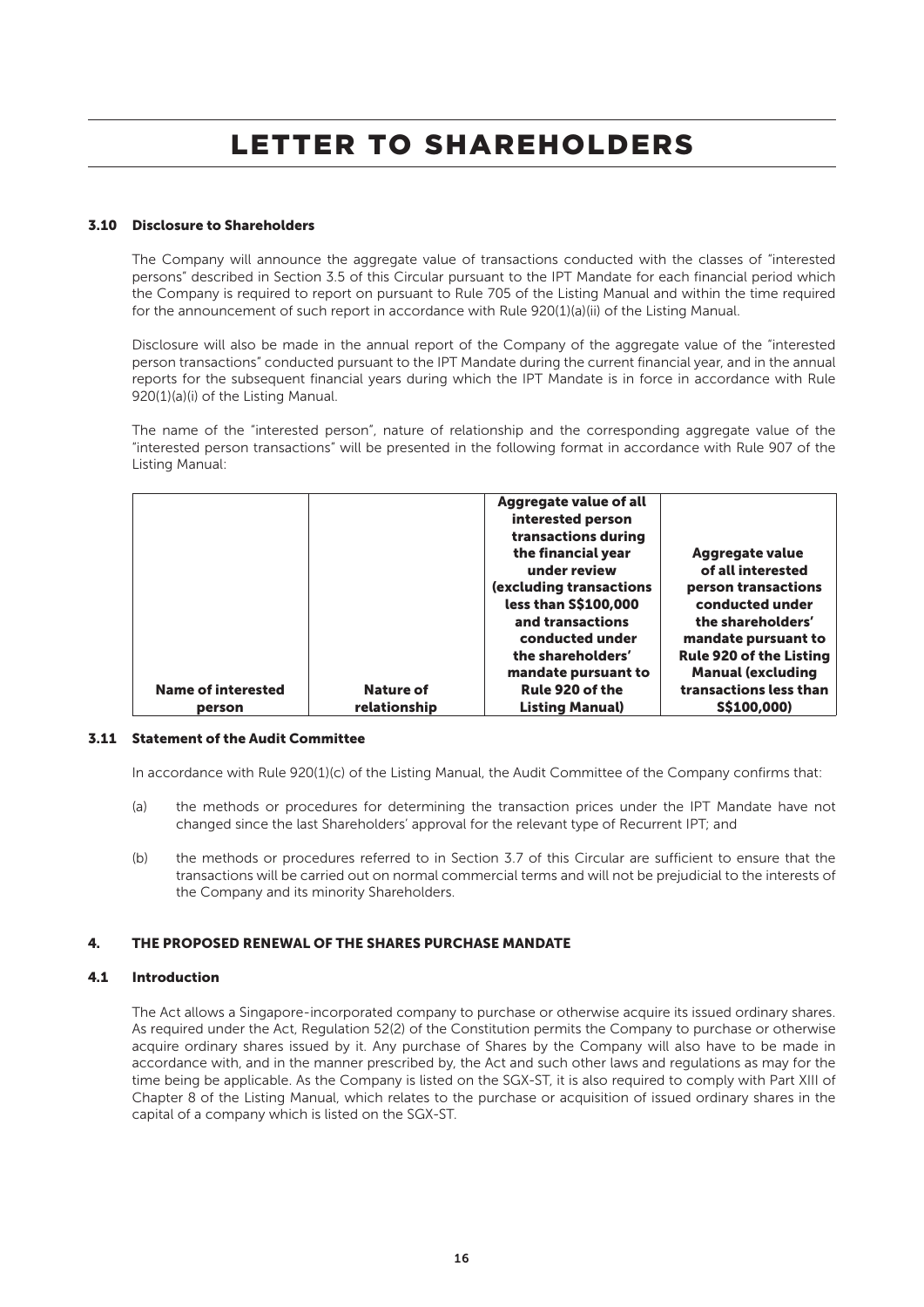Shareholders' approval is sought to authorise the Directors to make Shares Purchases from time to time within the Relevant Period in accordance with the Act of up to ten per cent. (10%) of the total number of issued Shares in the capital of the Company (ascertained as at the date of the resolution passed by Shareholders authorising the proposed renewal of the Shares Purchase Mandate, but disregarding any Shares held as Treasury Shares and Subsidiary Holdings) at the price of up to but not exceeding the Maximum Price, in accordance with the "Guidelines on Shares Purchases" set out in Appendix I of this Circular and the rules of the SGX-ST. The authority conferred on the Directors by the proposed Shares Purchase Mandate to purchase Shares shall continue in force for the Relevant Period.

As at the Latest Practicable Date, the Company has 1,532,995,342 Shares and the exercise in full of the Shares Purchase Mandate would result in the purchase of up to 153,299,534 Shares. The Company may purchase Shares by way of Off-Market Purchases and/or Market Purchases.

### 4.2 Rationale for the Proposed Renewal of the Shares Purchase Mandate

Short term speculation may at times cause the market price of the Company's Shares to be depressed below the true value of the Company and the Group. The proposed Shares Purchase Mandate will provide the Directors with the means to restore investors' confidence and to protect existing Shareholders' investments in the Company in a depressed share-price situation through judicious Shares Purchases to enhance the earnings per Share. The Shares Purchases will enhance the net asset value per Share if the Shares Purchases are made at a price below the net asset value per Share.

The proposed Shares Purchase Mandate will also provide the Company with an expedient and cost-effective mechanism to facilitate the return of surplus cash reserves to the Shareholders as and when the Directors are of the view that this would be in the best interests of the Company and the Shareholders.

The Directors will only make a Shares Purchase as and when the circumstances permit and only if the Directors are of the view that such purchases are in the best interests of the Company and the Shareholders. No Shares Purchase will be made in circumstances which the Directors believe will have or may have a material adverse effect on the liquidity and the orderly trading of the Shares and the financial condition, working capital requirements and gearing level of the Company and the Group.

### 4.3 Terms of the Proposed Shares Purchase Mandate

### 4.3.1 *Maximum Number of Shares*

Only Shares which are issued and fully paid-up may be purchased or acquired by the Company. The total number of Shares which may be purchased or acquired by the Company pursuant to the Shares Purchase Mandate is limited to that number of Shares representing not more than ten per cent. (10%) of the total number of issued Shares (excluding any Shares held as Treasury Shares and Subsidiary Holdings) of the Company ascertained as at the date of the resolution passed by Shareholders authorising the proposed renewal of the Shares Purchase Mandate. Any of the Shares which are held as Treasury Shares or Subsidiary Holdings shall be disregarded for the purposes of computing the 10% limit. As at the Latest Practicable Date, the Company has no Treasury Shares and no Subsidiary Holdings.

Purely for illustrative purposes, on the basis of 1,532,995,342 Shares in issue as at the Latest Practicable Date, and assuming no further Shares are issued on or prior to the 2022 AGM, not more than 153,299,534 Shares (representing ten per cent. (10%) of the Shares in issue as at that date) may be purchased or acquired by the Company pursuant to the proposed Shares Purchase Mandate.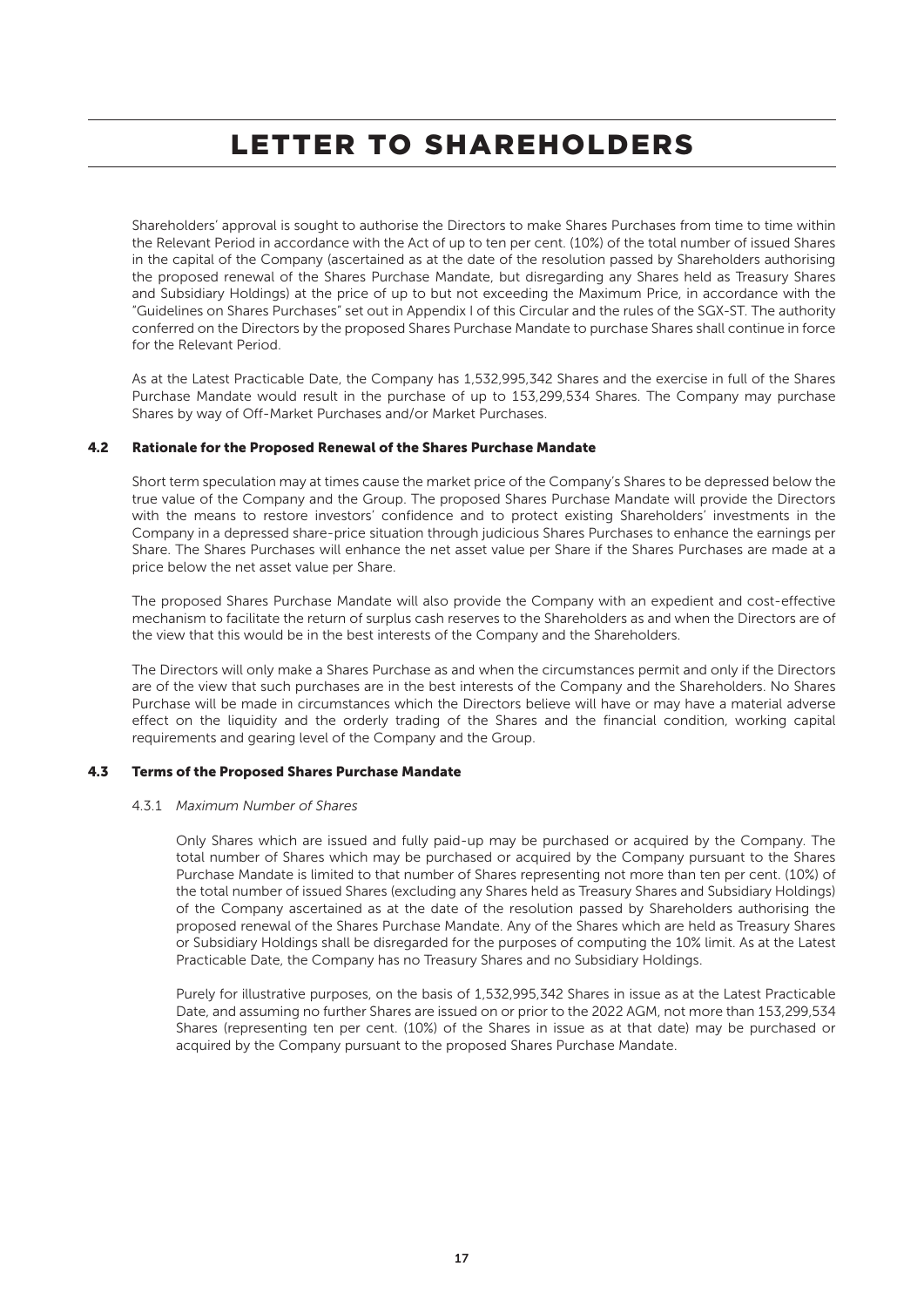### 4.3.2 *Duration of Authority*

Unless revoked or varied by the Company in general meeting, purchases or acquisitions of Shares may be made, at any time and from time to time, on and from the date of the resolution passed by Shareholders for the Shares Purchase Mandate at the 2022 AGM, at which the proposed renewal of the Shares Purchase Mandate is approved, up to the earlier of:

- (a) the conclusion of the next annual general meeting of the Company;
- (b) the expiration of the period within which the next annual general meeting of the Company is required by law to be held; or
- (c) the date on which the purchases or acquisitions of Shares pursuant to the proposed Shares Purchase Mandate are carried out to the full extent mandated.

When seeking the approval of the Shareholders for the renewal of the Shares Purchase Mandate, the Company shall disclose details pertaining to purchases or acquisitions of Shares pursuant to the proposed Shares Purchase Mandate made during the previous twelve (12) months, including the total number of Shares purchased, the purchase price per Share or the highest and lowest prices paid for such purchases of Shares, where relevant, and the total consideration paid for such purchases.

### 4.3.3 *Mode of Purchase*

Shares Purchases can be effected by the Company in either one (1) of the following two (2) ways or both:

- (a) by way of Market Purchases, which means an on-market purchase transacted through the SGX-ST's trading system or on another stock exchange on which the Company's equity securities are listed; or
- (b) by way of Off-Market Purchases on an equal access scheme in accordance with section 76C of the Act.

The Directors may impose such terms and conditions which are not inconsistent with the Shares Purchase Mandate, the Listing Manual, the Act, the Constitution of the Company and other applicable laws and regulations, as they consider fit in the interests of the Company in connection with or in relation to any equal access scheme or schemes. The Company may offer to purchase Shares from time to time by way of Off-Market Purchase under the proposed Shares Purchase Mandate subject to the requirement that the terms of any offer to purchase Shares by the Company shall be *pari passu* in respect of all Offeree Shareholders save under the following circumstances:

- (i) where there are differences in consideration attributable to the fact that the offers relate to Shares with different accrued dividend entitlements;
- (ii) where there are differences in consideration attributable to the fact that the offers relate to Shares with different amounts remaining unpaid; and
- (iii) where there are differences in the offers introduced solely to ensure that every Shareholder is left with a whole number of Shares in board lots of 100 Shares after the Shares Purchases, in the event there are Offeree Shareholders holding odd numbers of Shares.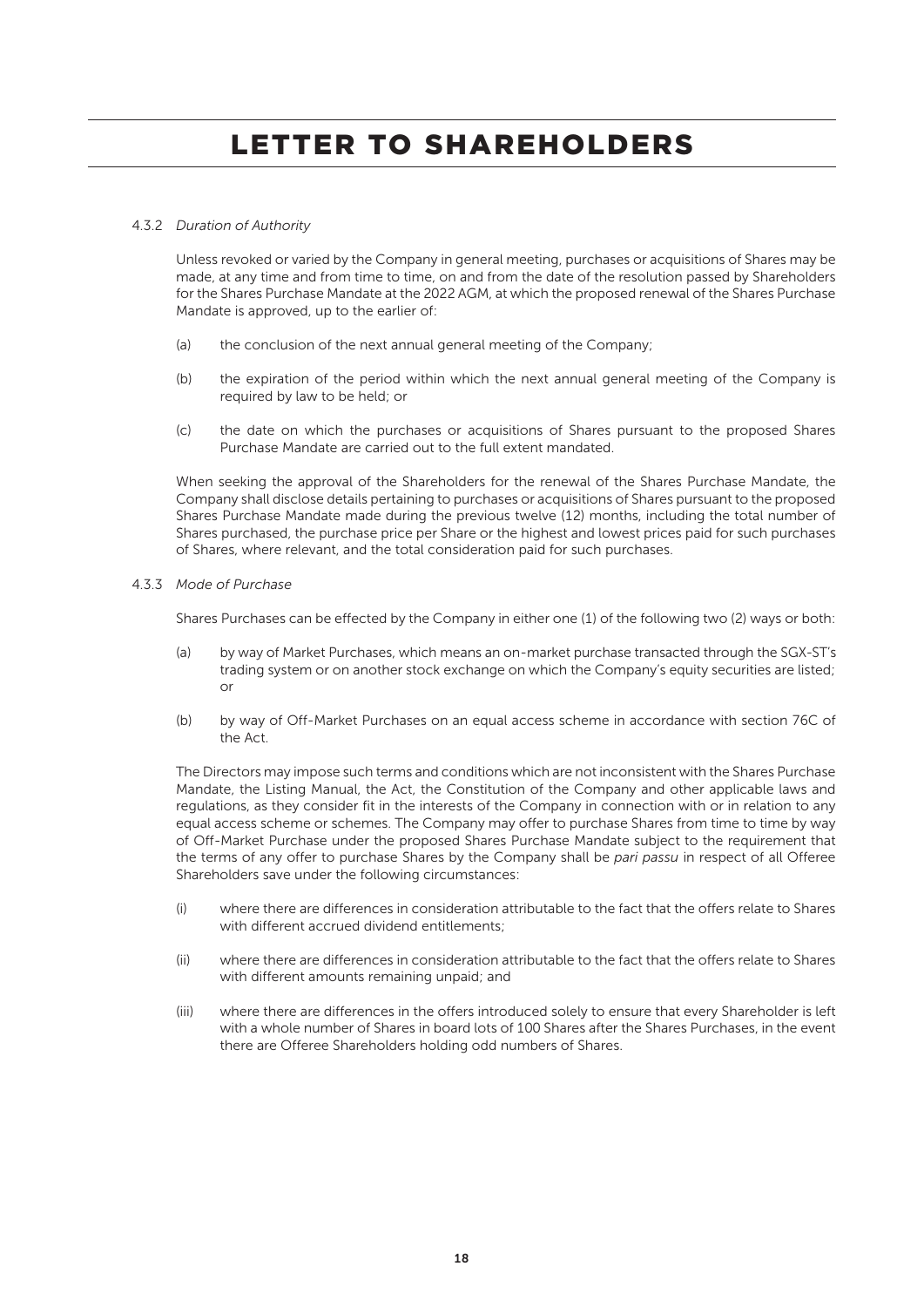For purchases of Shares made by way of an Off-Market Purchase, the Company shall issue an offer document to all Shareholders. The offer document shall contain at least the following information:

- (i) the terms and conditions of the offer;
- (ii) the period and procedures for acceptances;
- (iii) the reasons for the proposed Shares Purchase;
- (iv) the consequences, if any, of the Shares Purchases by the Company that will arise under the Takeover Code or other applicable take-over rules;
- (v) whether the Shares Purchases, if made, would have any effect on the listing of the Company's securities on the Official List of the SGX-ST;
- (vi) details of any Shares Purchase made by the Company in the previous twelve (12) months (whether Market Purchases or Off-Market Purchases), giving the total number of Shares purchased, the purchase price per Share or the highest and lowest prices paid for the purchases, where relevant, and the total consideration paid for the purchases; and
- (vii) whether the Shares purchased by the Company will be cancelled or kept as Treasury Shares.

Offers for Shares Purchases shall be made to every person who holds Shares to purchase or acquire the same percentage of their Shares. All Offeree Shareholders shall be given a reasonable opportunity to accept the offers made by the Company to purchase their Shares by way of Off-Market Purchase under the Shares Purchase Mandate.

### 4.3.4 *Maximum Purchase Price*

The purchase price (excluding brokerage, commissions, stamp duties, applicable goods and services tax and other related expenses) to be paid for the Shares will be determined by the Directors. However, the purchase price to be paid for a Share pursuant to a Shares Purchase as determined by the Directors must not exceed:

- (i) in the case of a Market Purchase, one hundred and five per cent. (105%) of the Average Closing Price (as defined hereinafter); and
- (ii) in the case of an Off-Market Purchase pursuant to an equal access scheme, one hundred and twenty per cent. (120%) of the Average Closing Price,

(the "Maximum Price") in either case, excluding related expenses of the Shares Purchase.

For the above purposes:-

"Average Closing Price" means the average of the closing market prices of a Share over the last five (5) Market Days on which transactions in the Shares were recorded preceding the day of the Market Purchase (which is deemed to be adjusted for any corporate action that occurs during the relevant five (5)-day period and the day on which the purchases are made);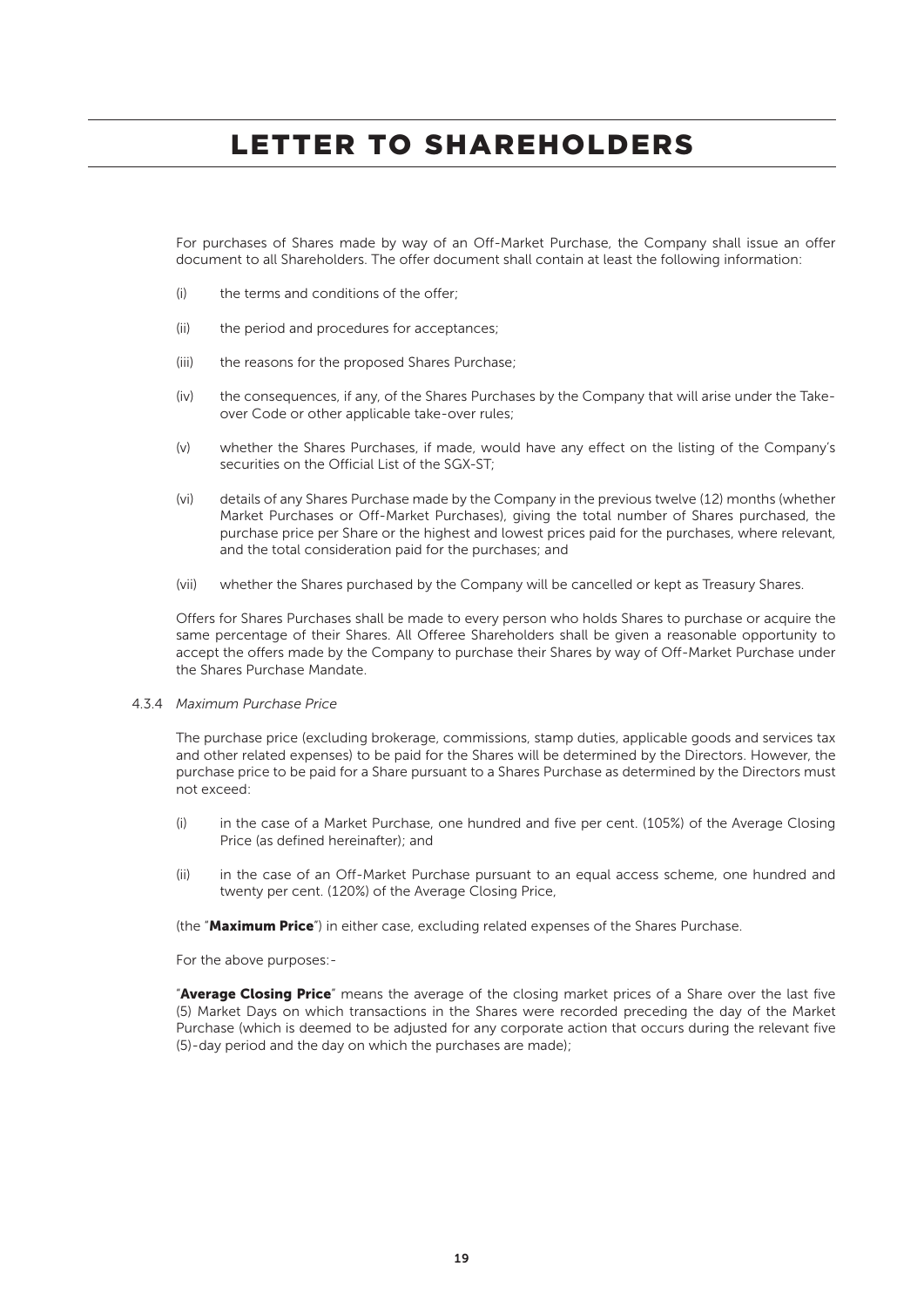### 4.4 Source of Funds

In purchasing Shares, the Company may only apply funds legally available for such purchase in accordance with its Constitution and the applicable laws in Singapore. The Company may not purchase Shares for a consideration other than cash or, in the case of a Market Purchase, for settlement otherwise than in accordance with the trading rules of the SGX-ST. Under the Act, any Shares Purchase undertaken by the Company may be made out of capital or profits that are available for distribution as dividends so long as the Company is solvent (as defined in section 76F(4) of the Act).

The Company will use internal resources to finance purchases of its Shares. When undertaking any Shares Purchase, the Directors will ensure that:

- (i) the Company and the Group will at all times have adequate liquidity and working capital to meet its operational requirements;
- (ii) any Shares Purchase will be financed by the Company's capital or distributable profits in accordance with the Act; and
- (iii) the Company and the Group will not obtain nor incur any borrowings for purposes of financing any Shares Purchase.

### 4.5 Status of Purchased Shares

A Share purchased or acquired by the Company is deemed cancelled immediately on purchase or acquisition (and all rights and privileges attached to the Share will expire on such cancellation) unless such Share is held by the Company as a Treasury Share. Accordingly, the total number of issued Shares will be diminished by the number of Shares purchased or acquired by the Company and which are not held as Treasury Shares. At the time of each purchase of Shares by the Company, the Directors will decide whether the Shares purchased will be cancelled or kept as Treasury Shares, or partly cancelled and partly kept as Treasury Shares, depending on the needs of the Company at that time.

Where Shares are held as Treasury Shares, section 76K of the Act allows the Company to, at any time:

- (i) sell the Shares (or any of them) for cash;
- (ii) transfer the Shares (or any of them) for the purposes of or pursuant to any share scheme, whether for employees, directors or other persons;
- (iii) transfer the Shares (or any of them) as consideration for the acquisition of shares in or assets of another company or assets of a person;
- (iv) cancel the Shares (or any of them); or
- (v) sell, transfer or otherwise use the Treasury Shares for such other purposes as may be prescribed by the Minister for Finance.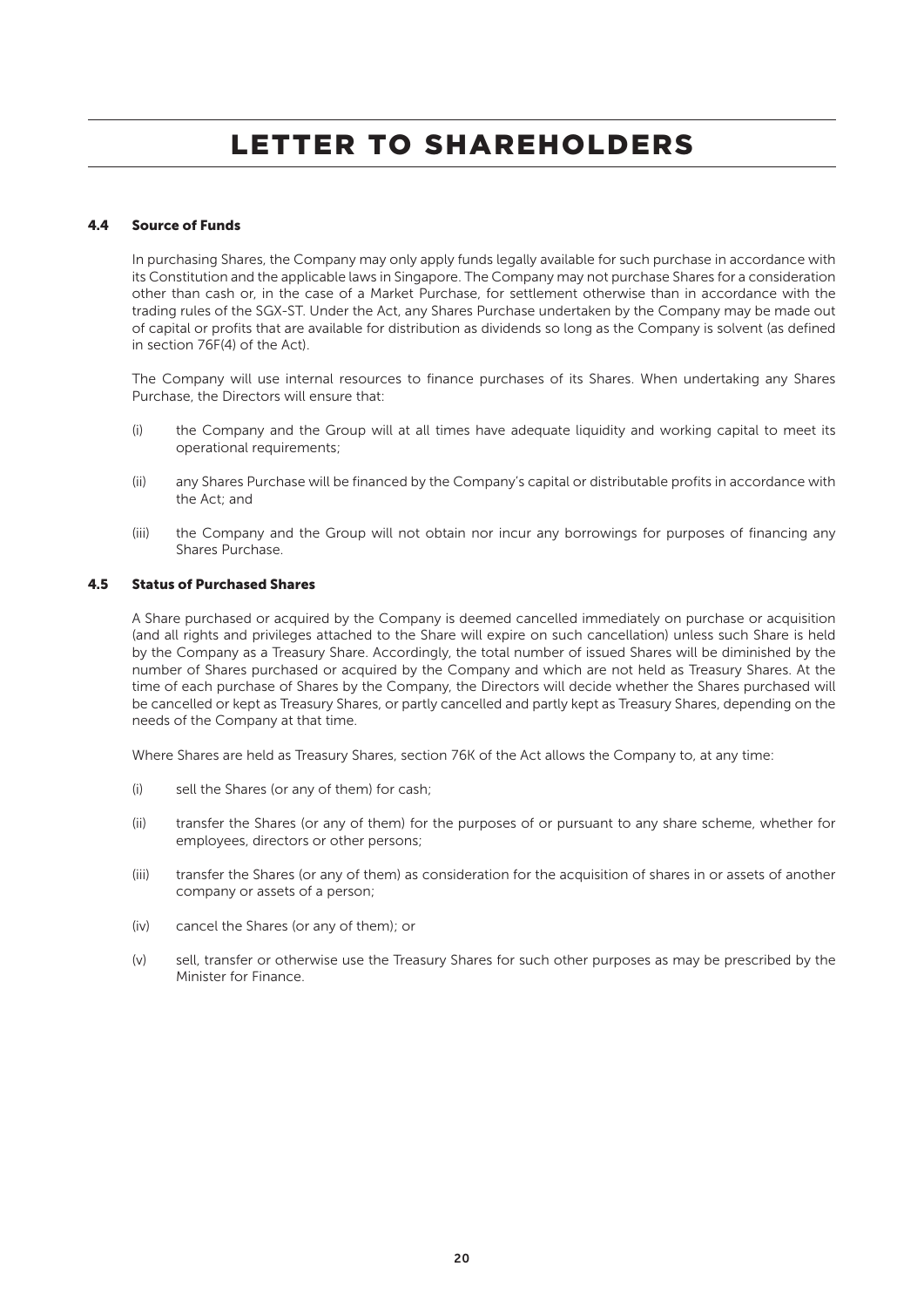Under the Listing Manual, immediate announcement must be made of any sale, transfer, cancellation and/or use of Treasury Shares (in each case, the "Treasury Shares usage"). Such announcement must include details such as the date of the Treasury Shares usage, the purpose of the Treasury Shares usage, the number of Treasury Shares comprised in the Treasury Shares usage, the number of Treasury Shares before and after the Treasury Shares usage, the percentage of the number of Treasury Shares comprised in the Treasury Shares usage against the total number of issued Shares (of the same class as the Treasury Shares) which are listed on the SGX-ST before and after the Treasury Shares usage and the value of the Treasury Shares comprised in the Treasury Shares usage.

The aggregate number of Shares held as Treasury Shares shall not at any time exceed ten per cent. (10%) of the total number of issued Shares at that time. Any Shares in excess of this limit shall be disposed of or cancelled in accordance with section 76K of the Act within six (6) months beginning with the day on which that contravention occurs, or such further period as the Registrar of Companies may allow.

### 4.6 Financial Effects

It is not possible for the Company to realistically calculate or quantify the impact of purchases that may be made pursuant to the Shares Purchase Mandate on the NTA, EPS and gearing of the Company and the Group as the resultant effect would depend on factors such as the aggregate number of Shares purchased and the purchase prices paid at the relevant time.

The Company's total number of issued Shares will be diminished by the total number of Shares purchased by the Company and which are cancelled. The NTA of the Group will be reduced by the aggregate purchase price paid by the Company for the Shares.

Under the Act, purchases or acquisitions of Shares by the Company may be made out of the Company's capital or profits so long as the Company is solvent. Where the consideration paid by the Company for the purchase or acquisition of Shares is made out of profits, such consideration (excluding brokerage, commissions, stamp duties, applicable goods and services tax and other related expenses) will correspondingly reduce the amount available for the distribution of cash dividends by the Company. Where the consideration paid by the Company for the purchase or acquisition of Shares is made out of capital, the amount available for the distribution of cash dividends by the Company will not be reduced.

Purely for illustrative purposes, the impact of the Shares Purchases by the Company pursuant to the proposed Shares Purchase Mandate on the Group's and the Company's financial positions is illustrated below. Based on the existing issued and paid-up ordinary Shares in the capital of the Company as at the Latest Practicable Date, and assuming no further Shares are issued on or prior to the 2022 AGM, the exercise in full of the Shares Purchase Mandate would result in the purchase of up to 153,299,534 Shares.

(i) Assuming that the Shares Purchases were made by the Company by way of Market Purchases at the Maximum Price of S\$0.0678, which is five per cent. (5%) above the average of the closing prices of the Shares over the five (5) Market Days preceding the Latest Practicable Date on which transactions in the Shares were recorded, the maximum amount of funds required for the purchase of up to 153,299,534 Shares is approximately S\$10.39 million.

On this assumption and assuming that all the Shares purchased by the Company are held in treasury, the impact of the Shares Purchases by the Company undertaken in accordance with the proposed Shares Purchase Mandate on the Company's and the Group's audited financial statements for the financial year ended 31 December 2021 is as follows: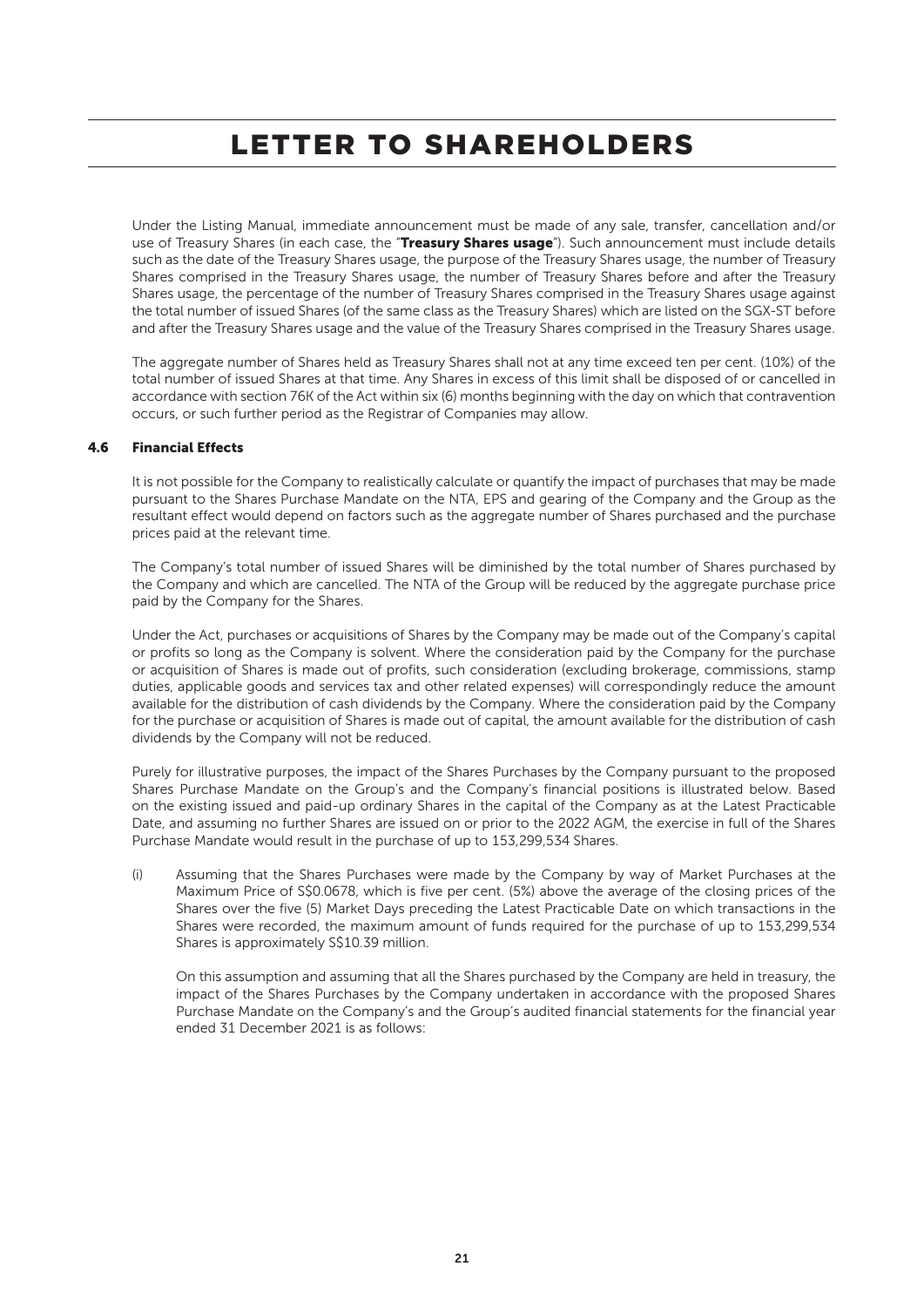|                                              |                                                                | - GROUP ——                                             |                                                                | – COMPANY ──→                                          |
|----------------------------------------------|----------------------------------------------------------------|--------------------------------------------------------|----------------------------------------------------------------|--------------------------------------------------------|
|                                              | <b>Before</b><br><b>Shares</b><br><b>Purchase</b><br>(S\$'000) | After<br><b>Shares</b><br><b>Purchase</b><br>(S\$'000) | <b>Before</b><br><b>Shares</b><br><b>Purchase</b><br>(S\$'000) | After<br><b>Shares</b><br><b>Purchase</b><br>(S\$'000) |
| As at 31 December 2021                       |                                                                |                                                        |                                                                |                                                        |
| Shareholders' funds                          | 80,647                                                         | 70,253                                                 | 56,213                                                         | 45,819                                                 |
| Net tangible assets $(NTA)^1$ / total equity | 52,982                                                         | 42,588                                                 | 56,213                                                         | 45,819                                                 |
| <b>Current Assets</b>                        | 34.989                                                         | 24,595                                                 | 10,943                                                         | 549                                                    |
| <b>Current Liabilities</b>                   | 52,134                                                         | 52,134                                                 | 21,839                                                         | 21,839                                                 |
| <b>Working Capital</b>                       | (17, 145)                                                      | (27, 539)                                              | (10, 896)                                                      | (21, 290)                                              |
| <b>Total Liabilities</b>                     | 77,536                                                         | 77,536                                                 | 23,678                                                         | 23,678                                                 |
| Total loans and borrowings <sup>3</sup>      | 53,275                                                         | 53,275                                                 | 42                                                             | 42                                                     |
| Number of Shares ('000)                      | 1,532,995                                                      | 1,379,695                                              | 1,532,995                                                      | 1,379,695                                              |
| <b>Financial Ratios</b>                      |                                                                |                                                        |                                                                |                                                        |
| NTA per Share (cents)                        | 3.46                                                           | 3.09                                                   | 3.67                                                           | 3.32                                                   |
| Earnings per Share/Loss                      |                                                                |                                                        |                                                                |                                                        |
| per Share <sup>2</sup> (cents)               | 0.175                                                          | 0.195                                                  | (0.105)                                                        | (0.116)                                                |
| Gearing <sup>3</sup>                         | 1.01                                                           | 1.25                                                   |                                                                |                                                        |
| Current ratio <sup>4</sup>                   | 0.67                                                           | 0.47                                                   | 0.50                                                           | 0.03                                                   |

Notes:

(1) NTA equals total assets less total liabilities and intangible assets (including goodwill).<br>(2) EDS (LDS is salgulated based on the number of Shares outstanding as at  $\frac{71}{2}$  Desember

(2) EPS/LPS is calculated based on the number of Shares outstanding as at 31 December 2021.

Gearing equals total bank borrowings, leases and hire purchase creditors for the Group and Company respectively, divided by total equity.

<sup>(4)</sup> Current ratio equals current assets divided by current liabilities.

As at 31 December 2021, the Group had cash balances of approximately S\$15.27 million and the Company had cash balances of approximately S\$2.60 million respectively. In order to effect a purchase of up to 153,299,534 Shares at the Maximum Price computed as at the Latest Practicable Date, cash reserves by the Company of approximately S\$10.39 million will be required. As illustrated above, the purchase of Shares will have the effect of reducing the working capital and the NTA of the Company and the Group by the dollar value of the Shares purchased. The consolidated NTA per Share of the Group as at 31 December 2021 will decrease from 3.46 cents per Share to 3.09 cents per Share as a result of the reduction in the number of issued Shares (excluding Treasury Shares and Subsidiary Holdings) after the Shares Purchases, as set out in the table above.

Assuming that the Shares Purchases had taken place on 31 December 2021, the consolidated basic EPS of the Group for the financial year ended 31 December 2021 will increase from 0.175 cents per Share to 0.195 cents per Share as a result of the reduction in the number of issued Shares (excluding Treasury Shares and Subsidiary Holdings), after taking into account interest income foregone, as set out in the table above.

As the Shares Purchases will reduce the cash reserves of the Group and the Company, there will be a corresponding reduction in the current assets and the Shareholders' funds of the Group and the Company. The current ratios of the Group and the Company will decline. The actual impact on the current ratios will depend on the number of Shares purchased and the prices at which the Shares were purchased.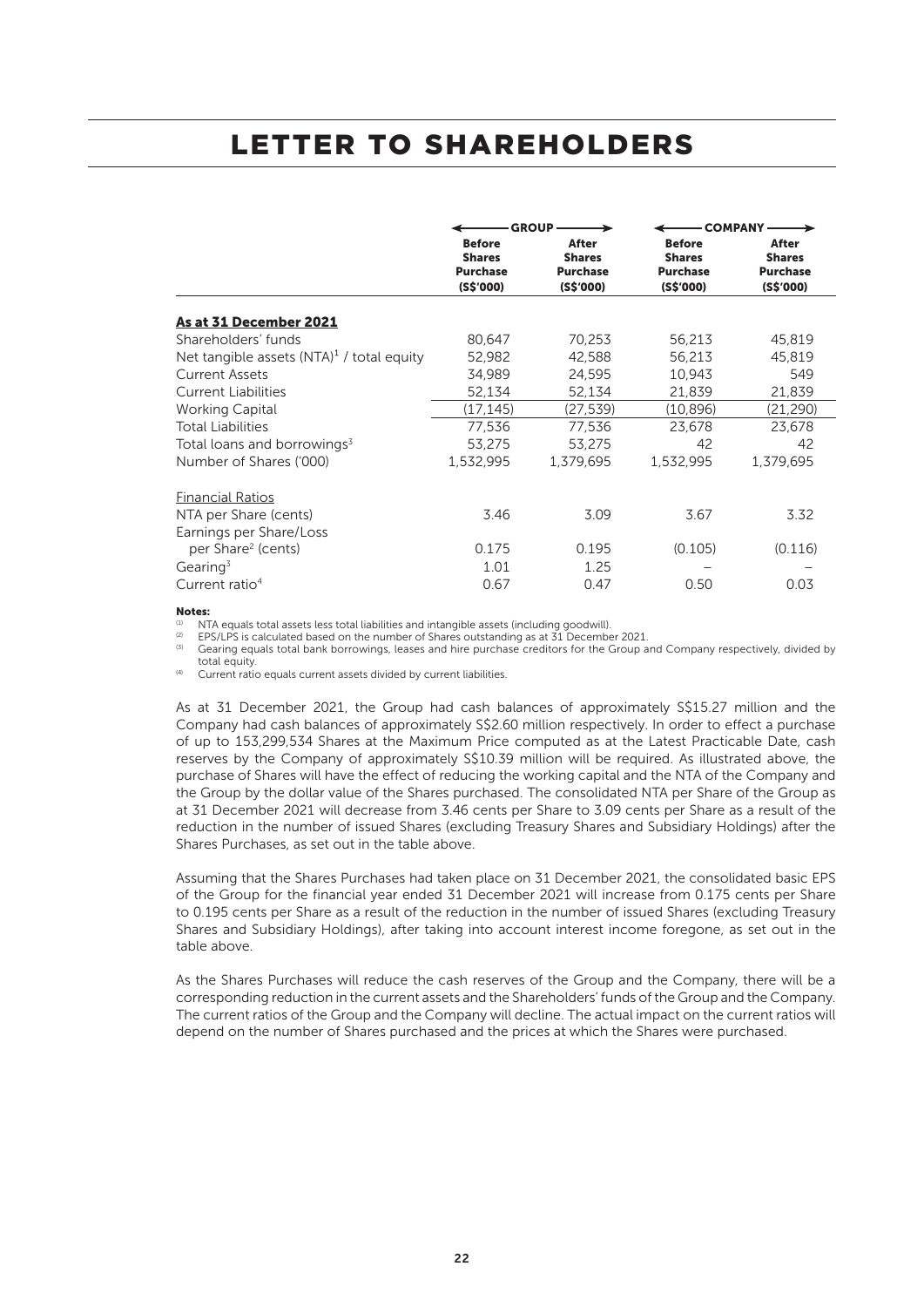(ii) Assuming that the Shares Purchases were made by the Company by way of Off-Market Purchases pursuant to an equal access scheme at the Maximum Price of S\$0.0775, which is one hundred and twenty per cent. (120%) of the average of the closing prices of the Shares over the five (5) Market Days preceding the Latest Practicable Date on which transactions in the Shares were recorded, the maximum amount of funds required for the purchase of up to 153,299,534 Shares is approximately S\$11.88 million.

On this assumption and assuming that all the Shares purchased by the Company are held in treasury, the impact of the Shares Purchases by the Company undertaken in accordance with the proposed Shares Purchase Mandate on the Company's and the Group's audited financial statements for the financial year ended 31 December 2021 is as follows:

|                                              |                                                                | - GROUP -                                              |                                                                | – COMPANY –                                            |
|----------------------------------------------|----------------------------------------------------------------|--------------------------------------------------------|----------------------------------------------------------------|--------------------------------------------------------|
|                                              | <b>Before</b><br><b>Shares</b><br><b>Purchase</b><br>(S\$'000) | After<br><b>Shares</b><br><b>Purchase</b><br>(S\$'000) | <b>Before</b><br><b>Shares</b><br><b>Purchase</b><br>(S\$'000) | After<br><b>Shares</b><br><b>Purchase</b><br>(S\$'000) |
| As at 31 December 2021                       |                                                                |                                                        |                                                                |                                                        |
| Shareholders' funds                          | 80,647                                                         | 68,763                                                 | 56,213                                                         | 44,329                                                 |
| Net tangible assets $(NTA)^1$ / total equity | 52,982                                                         | 41,098                                                 | 56,213                                                         | 44,329                                                 |
| <b>Current Assets</b>                        | 34.989                                                         | 23,105                                                 | 10,943                                                         | (941)                                                  |
| <b>Current Liabilities</b>                   | 52,134                                                         | 52,134                                                 | 21,839                                                         | 21,839                                                 |
| <b>Working Capital</b>                       | (17, 145)                                                      | (29, 029)                                              | (10, 896)                                                      | (22,780)                                               |
| <b>Total Liabilities</b>                     | 77,536                                                         | 77,536                                                 | 23,678                                                         | 23,678                                                 |
| Total loans and borrowings <sup>3</sup>      | 53.275                                                         | 53,275                                                 | 42                                                             | 42                                                     |
| Number of Shares ('000)                      | 1,532,995                                                      | 1,379,695                                              | 1,532,995                                                      | 1,379,695                                              |
| <b>Financial Ratios</b>                      |                                                                |                                                        |                                                                |                                                        |
| NTA per Share (cents)                        | 3.46                                                           | 2.98                                                   | 3.67                                                           | 3.21                                                   |
| Earnings per Share/Loss                      |                                                                |                                                        |                                                                |                                                        |
| per Share <sup>2</sup> (cents)               | 0.175                                                          | 0.195                                                  | (0.105)                                                        | (0.116)                                                |
| Gearing <sup>3</sup>                         | 1.01                                                           | 1.30                                                   |                                                                |                                                        |
| Current ratio <sup>4</sup>                   | 0.67                                                           | 0.44                                                   | 0.50                                                           | (0.04)                                                 |

Notes:

(1) NTA equals total assets less total liabilities and intangible assets (including goodwill).<br>(2) FBC (1 BC is acloudated based on the number of Charge outstanding so at 71 December

(2) EPS/LPS is calculated based on the number of Shares outstanding as at 31 December 2021.

(3) Gearing equals total bank borrowings, leases and hire purchase creditors for the Group and Company respectively, divided by total equity.

Current ratio equals current assets divided by current liabilities.

In order to effect a purchase of up to 153,299,534 Shares at the Maximum Price computed as at the Latest Practicable Date, cash reserves by the Company of approximately S\$11.88 million will be required. As illustrated above, the purchase of Shares will have the effect of reducing the working capital and the NTA of the Company and the Group by the dollar value of the Shares purchased. The consolidated NTA per Share of the Group as at 31 December 2021 will decrease from 3.46 cents to 2.98 cents as a result of the reduction in the number of issued Shares (excluding Treasury Shares and Subsidiary Holdings) after the Shares Purchases, as set out in the table above.

Assuming that the Shares Purchases had taken place on 31 December 2021, the consolidated basic EPS of the Group for the financial year ended 31 December 2021 will increase from 0.175 cents per Share to 0.195 cents per Share as a result of the reduction in the number of issued Shares (excluding Treasury Shares and Subsidiary Holdings), after taking into account interest income foregone, as set out in the table above.

As the Shares Purchases will reduce the cash reserves of the Group and the Company, there will be a corresponding reduction in the current assets and the Shareholders' funds of the Group and the Company. The current ratios of the Group and the Company will decline. The actual impact on the current ratios will depend on the number of Shares purchased and the prices at which the Shares were purchased.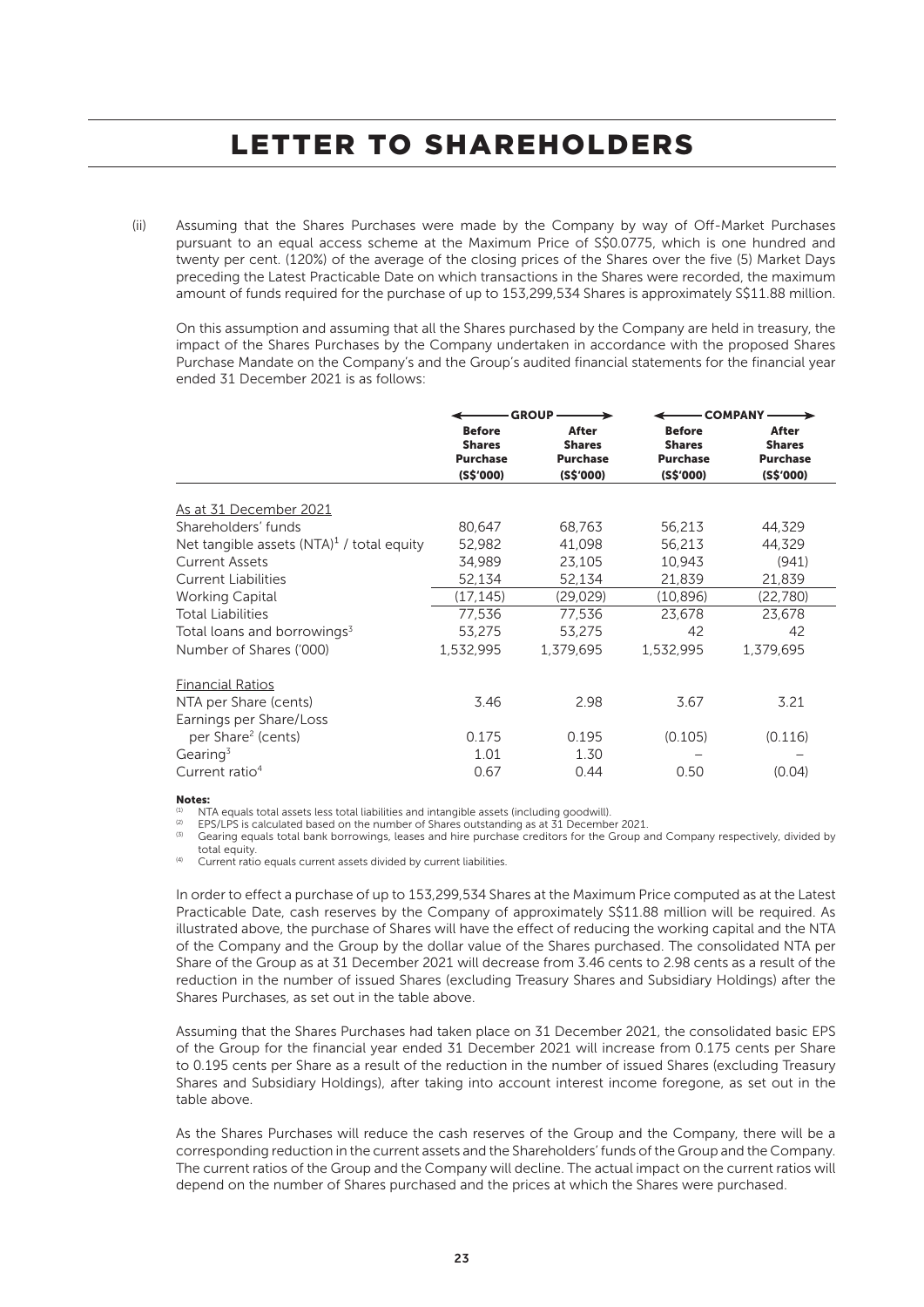Shareholders should note that the financial effects set out above are purely for illustrative purposes and based only on historical numbers for the financial year ended 31 December 2021 and the abovementioned assumptions, and are not representative of future financial performance. Although the proposed Shares Purchase Mandate would authorise the Company to purchase or otherwise acquire up to ten per cent. (10%) of its total number of Shares (excluding Treasury Shares and Subsidiary Holdings), the Company may not necessarily purchase or acquire or be able to purchase or acquire the entire ten per cent. (10%) of its total number of Shares (excluding Treasury Shares and Subsidiary Holdings). In addition, the Company may cancel all or a part of the Shares purchased or acquired or hold all or part of the Shares purchased or acquired in treasury.

### Shareholders who are in doubt as to their respective tax positions or any tax implications arising from the proposed Shares Purchase Mandate in their jurisdictions should consult their own professional advisers.

### 4.7 Take-over Consequences

#### 4.7.1 *Requirement To Make General Offer*

Rule 14.1 of the Take-over Code requires, *inter alia*, that, except with the consent of the Council, where:

- (i) any person acquires, whether by a series of transactions over a period of time or not, shares which (taken together with shares held or acquired by persons acting in concert with him) carry thirty per cent. (30%) or more of the voting rights of a company; or
- (ii) any person who, together with persons acting in concert with him, holds not less than thirty per cent. (30%) but not more than fifty per cent. (50%) of the voting rights and such person, or any person acting in concert with him, acquires in any period of six (6) months additional shares carrying more than one per cent. (1%) of the voting rights,

such person shall extend immediately an offer on the basis set out below to the holders of any class of shares in the capital which carries votes and in which such person or persons acting in concert with him hold shares. In addition to such person, each of the principal members of the group of persons acting in concert with him may, according to the circumstances of the case, have the obligation to extend an offer.

The offer required to be made under the provisions of Rule 14.1 of the Take-over Code shall, in respect of each class of shares in the capital involved, be in cash or be accompanied by a cash alternative at the Required Price.

The statements herein in relation to the Take-over Code do not purport to be a comprehensive or exhaustive description of all implications that may arise under the Take-over Code. Shareholders are advised to consult their professional advisers and/or the Council and/or other relevant authorities at the earliest opportunity as to whether an obligation to make a general offer would arise by reason of any purchase or acquisition of Shares by the Company.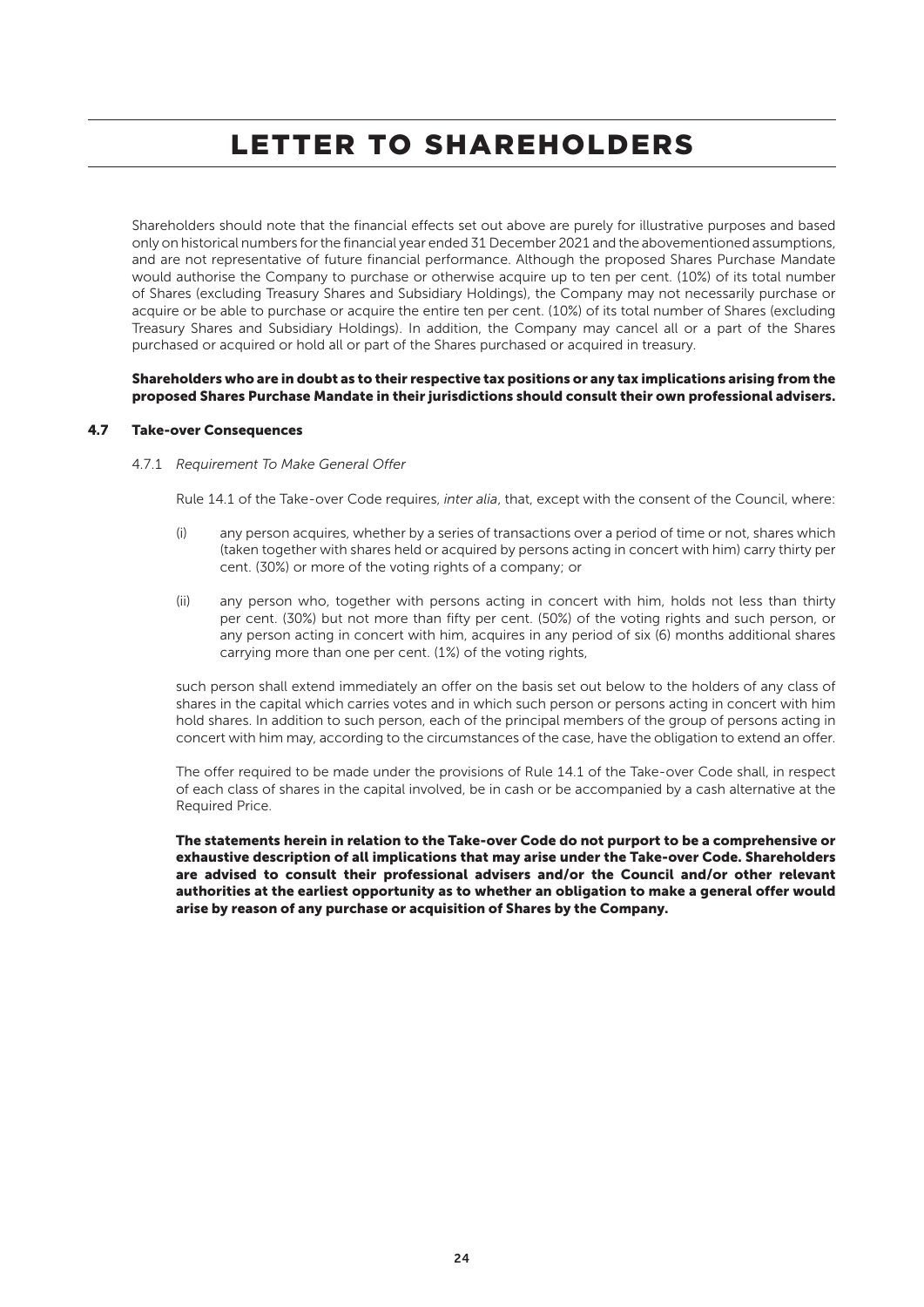| Based on the Register of Directors' Shareholdings and the Register of Substantial Shareholders, as at the Latest Practicable Date, the shareholdings of the Directors<br>and the Substantial Shareholders before and after the purchase of Shares pursuant to the Shares Purchase Mandate, assuming (i) the Company purchases the<br>maximum amount of ten per cent. (10%) of the total number of issued Shares of the Company (excluding Treasury Shares and Subsidiary Holdings), and (ii) there<br>is no change in the number of Shares held by the Directors and the Substantial Shareholders or which they are deemed interested in, will be as follows<br>4.7.2 Application of the Take-Over Code |                                                                                     |                                                                                           |                                                                                                                                       |                                                    |                                                  |                                                                                         |                                                                                                  |                                                                                                                            |                                     |                                          |
|---------------------------------------------------------------------------------------------------------------------------------------------------------------------------------------------------------------------------------------------------------------------------------------------------------------------------------------------------------------------------------------------------------------------------------------------------------------------------------------------------------------------------------------------------------------------------------------------------------------------------------------------------------------------------------------------------------|-------------------------------------------------------------------------------------|-------------------------------------------------------------------------------------------|---------------------------------------------------------------------------------------------------------------------------------------|----------------------------------------------------|--------------------------------------------------|-----------------------------------------------------------------------------------------|--------------------------------------------------------------------------------------------------|----------------------------------------------------------------------------------------------------------------------------|-------------------------------------|------------------------------------------|
|                                                                                                                                                                                                                                                                                                                                                                                                                                                                                                                                                                                                                                                                                                         | in the name<br>of the<br>Substantial<br>No. of shares<br>registered<br>Shareholders | No. of shares<br>held by the<br>Substantial<br>Shareholders<br>in the name<br>of nominees | <b>Before Shares Purchase</b><br>No. of shares<br><b>Shareholders</b><br>in which<br>Substantial<br>are deemed<br>to be<br>interested | Shares <sup>(1)</sup><br>Number of<br><b>Total</b> | Shares <sup>(1)</sup><br>Percentage<br>of Issued | No. of shares<br>registered in<br>the name of<br><b>Shareholders</b><br>the Substantial | No. of shares<br>held by the<br>Substantial<br><b>Shareholders</b><br>in the name<br>of nominees | After Shares Purchase<br>are deemed to<br>in which<br><b>Shareholders</b><br>be interested<br>No. of shares<br>Substantial | Total<br>Number of<br><b>Shares</b> | <b>Shares</b><br>Percentage<br>of Issued |
| Director                                                                                                                                                                                                                                                                                                                                                                                                                                                                                                                                                                                                                                                                                                |                                                                                     |                                                                                           |                                                                                                                                       |                                                    |                                                  |                                                                                         |                                                                                                  |                                                                                                                            |                                     |                                          |
| Raymond Ng Ah Hua <sup>m</sup>                                                                                                                                                                                                                                                                                                                                                                                                                                                                                                                                                                                                                                                                          | 426,320,564                                                                         |                                                                                           | 5,480,000 <sup>(2)</sup>                                                                                                              | 431,800,564                                        | 28.17                                            | 426,320,564                                                                             |                                                                                                  | 5,480,000                                                                                                                  | 431,800,564                         | 31.30                                    |
| Tan Kok Hiang                                                                                                                                                                                                                                                                                                                                                                                                                                                                                                                                                                                                                                                                                           | 2,216,666                                                                           |                                                                                           |                                                                                                                                       | 2,216,666                                          | 0.14                                             | 2,216,666                                                                               |                                                                                                  |                                                                                                                            | 2,216,666                           | 0.16                                     |
| Samuel Poon Hon Thang                                                                                                                                                                                                                                                                                                                                                                                                                                                                                                                                                                                                                                                                                   | 923,333                                                                             |                                                                                           |                                                                                                                                       | 923,333                                            | 0.06                                             | 923,333                                                                                 | $\overline{\phantom{a}}$                                                                         |                                                                                                                            | 923,333                             | 0.07                                     |
| Lai Huen Poh                                                                                                                                                                                                                                                                                                                                                                                                                                                                                                                                                                                                                                                                                            | 2,961,666                                                                           |                                                                                           | 719,442(3)                                                                                                                            | 3,681,108                                          | 0.24                                             | 2,961,666                                                                               | $\overline{\phantom{a}}$                                                                         | 719,442                                                                                                                    | 3,681,108                           | 0.27                                     |
| Dr. Teo Ho Pin                                                                                                                                                                                                                                                                                                                                                                                                                                                                                                                                                                                                                                                                                          |                                                                                     |                                                                                           |                                                                                                                                       |                                                    |                                                  |                                                                                         |                                                                                                  |                                                                                                                            |                                     |                                          |
| Substantial Shareholders<br>(other than Directors)<br>Seow Bao Shuen<br>Law Siau Woei                                                                                                                                                                                                                                                                                                                                                                                                                                                                                                                                                                                                                   | 82,838,025                                                                          | 283,725,000(4)(5)<br>@<br>65,000,000                                                      | $\,$ $\,$<br>L                                                                                                                        | 283,725,000<br>147,838,025                         | 9.64<br>18.51                                    | 82,838,025                                                                              | 65,000,000<br>283,725,000                                                                        | L<br>$\overline{\phantom{a}}$                                                                                              | 147,838,025<br>283,725,000          | 20.56<br>10.72                           |
| This includes 35,000,000 shares registered under the CDP account of Mr. Law Siau Woei's bare trustee, Mr. Yeow Ching Shoong and 8,775,000 shares registered under the CDP account of Mr. Law Siau<br>This includes Mr. Law Siau Woei's interest of 239,950,000 shares held in the name of Citibank Nominees Singapore Pte Ltd.<br>Based on 1,532,995,342 Shares as at the Latest Practicable Date. The Company does not hold any treasury shares.<br>This represents Mr. Raymond Ng Ah Hua's deemed interest held through his spouse<br>This represents Mr. Lai Huen Poh's deemed interest held through his spouse.<br>Notes:<br>$\odot$<br>а<br>$\Xi$<br>$\widehat{\Xi}$<br>$\overline{\mathfrak{S}}$  |                                                                                     |                                                                                           |                                                                                                                                       |                                                    |                                                  |                                                                                         |                                                                                                  |                                                                                                                            |                                     |                                          |
| Out of the 13,614,862 share awards granted by the Company to Mr. Raymond Ng Ah Hua under the 2012 Scheme, there are 8,168,918 shares represented by these performance-linked share awards that have<br>not been vested as at the Latest Practicable Date. The vesting of such share awards depends on certain performance metrics that are only ascertainable at a future date, and it is envisaged that the vesting<br>This represents Ms. Seow Bao Shuen's direct interest of 65,000,000 shares held in the name of Citibank Nominees Singapore Pte Ltd.<br>Woei's bare trustee, Mr. Lee Ching Kang.<br>$\mathbb S$<br>$\circledcirc$                                                                 |                                                                                     |                                                                                           |                                                                                                                                       |                                                    |                                                  |                                                                                         |                                                                                                  |                                                                                                                            |                                     |                                          |
| of these share awards will only take place sometime during the second quarter of F2022, after and the extraordinary general meeting to approve the 2022 Scheme and the<br>termination of the 2012 Scheme. However, under the rule                                                                                                                                                                                                                                                                                                                                                                                                                                                                       |                                                                                     |                                                                                           |                                                                                                                                       |                                                    |                                                  |                                                                                         |                                                                                                  |                                                                                                                            |                                     |                                          |

25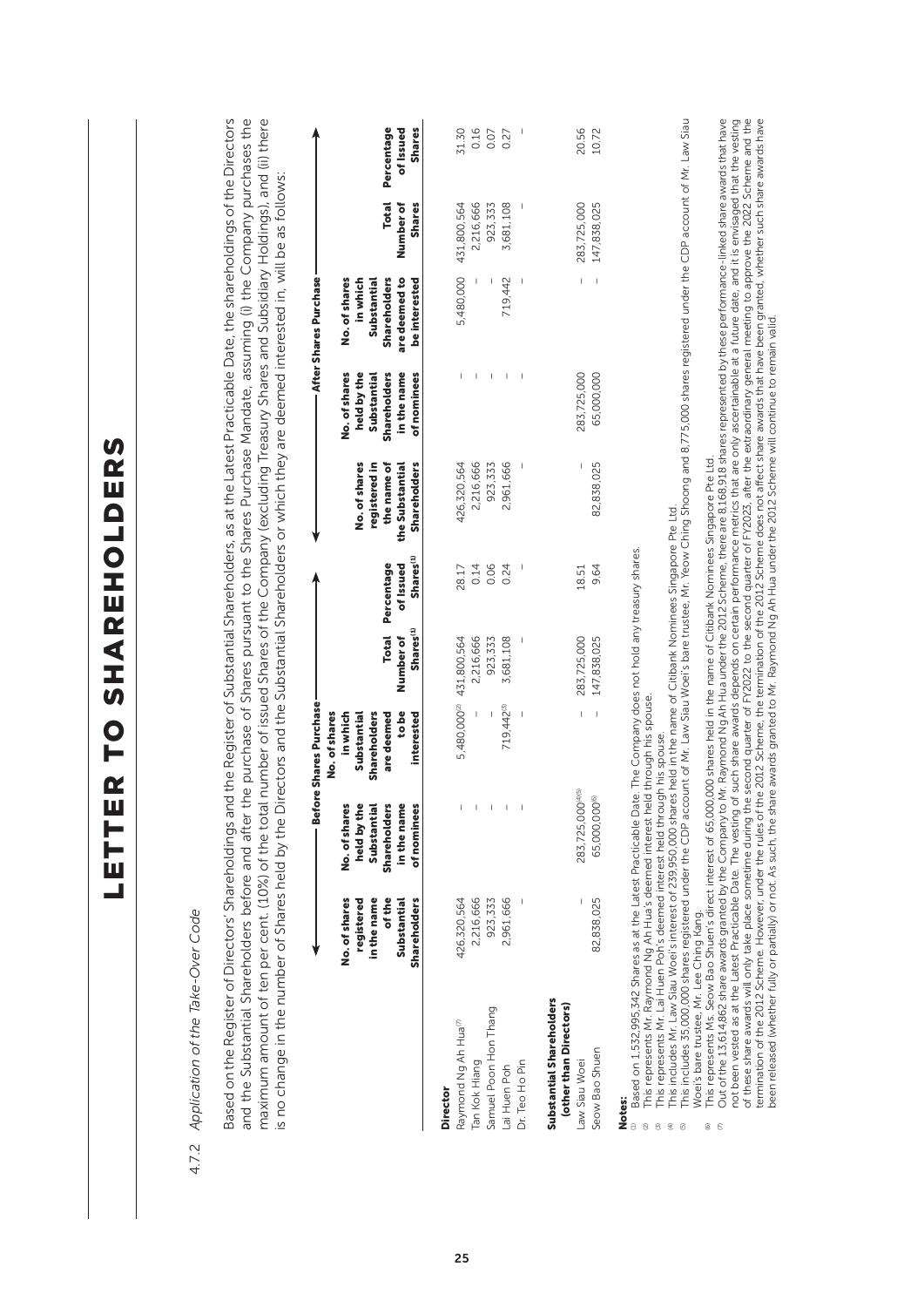### Mr. Raymond Ng Ah Hua and His Concert Parties

As at the Latest Practicable Date, Mr. Raymond Ng Ah Hua holds 431,800,564 Shares, representing approximately 28.17% of the issued Shares (excluding Treasury Shares and Subsidiary Holdings) of the Company. Mdm Ng Sok Eng, who is the spouse of Mr. Raymond Ng Ah Hua, is presumed to be a party acting in concert under the Take-over Code ("concert parties") with Mr. Raymond Ng Ah Hua in relation to her interests in the Company. As at the Latest Practicable Date, Mdm Ng Sok Eng holds 5,480,000 Shares, representing approximately 0.36% of the issued Shares (excluding Treasury Shares and Subsidiary Holdings) of the Company. Accordingly, Mr. Raymond Ng Ah Hua and his concert parties hold in aggregate 431,800,564 Shares, representing approximately 28.17% of the issued Shares (excluding Treasury Shares and Subsidiary Holdings) of the Company as at the Latest Practicable Date.

In the event the Company undertakes Shares Purchases within the Relevant Period of up to ten per cent. (10%) of the issued share capital of the Company (excluding Treasury Shares and Subsidiary Holdings) as permitted by the Shares Purchase Mandate, the aggregate shareholdings and voting rights held by Mr. Raymond Ng Ah Hua and his concert parties may be increased from approximately 28.17% to 31.30%. The aggregate shareholdings and voting rights held by Mr. Raymond Ng Ah Hua and his concert parties may thus be increased by more than one per cent. (1%) within a six (6)-month period. Accordingly, Mr. Raymond Ng Ah Hua and his concert parties may be required to make a general offer to the other Shareholders under Rule 14.1(b) of the Take-over Code.

4.7.3 *Exemption To Make a General Offer Pursuant To section 3(a) of Appendix 2 entitled "Share Buy-Back Guidance Note" of the Take-over Code* 

Pursuant to section 3(a) of Appendix 2 entitled "Share Buy-Back Guidance Note" of the Take-over Code, Mr. Raymond Ng Ah Hua and his concert parties will be exempted from the requirement to make an offer under Rule 14 of the Take-over Code after any Shares Purchase, subject to the following conditions:

- (a) the Circular on the resolution to authorise the renewal of the Shares Purchase Mandate contains advice to the effect that by voting for the resolution for the renewal of the Shares Purchase Mandate, Shareholders are waiving their rights to a general offer at the Required Price from Mr. Raymond Ng Ah Hua and his concert parties who, as a result of the Company purchasing its own Shares, would increase their aggregate voting rights by more than one per cent. (1%) in any six (6)-month period; and the names and voting rights of Mr. Raymond Ng Ah Hua and his concert parties at the time of the resolution and after the proposed Shares Purchases are disclosed in the same Circular;
- (b) the resolution to approve the Shares Purchase Mandate is approved by a majority of those Shareholders present and voting at the meeting on a poll who could not become obliged to make an offer as a result of the Shares Purchase;
- (c) Mr. Raymond Ng Ah Hua and his concert parties to abstain from voting for and/or recommending Shareholders to vote in favour of the resolution to approve the Shares Purchase Mandate;
- (d) within seven (7) days after the passing of the resolution to approve the Shares Purchase Mandate, Mr. Raymond Ng Ah Hua to submit to the Council a duly signed form as prescribed by the Council;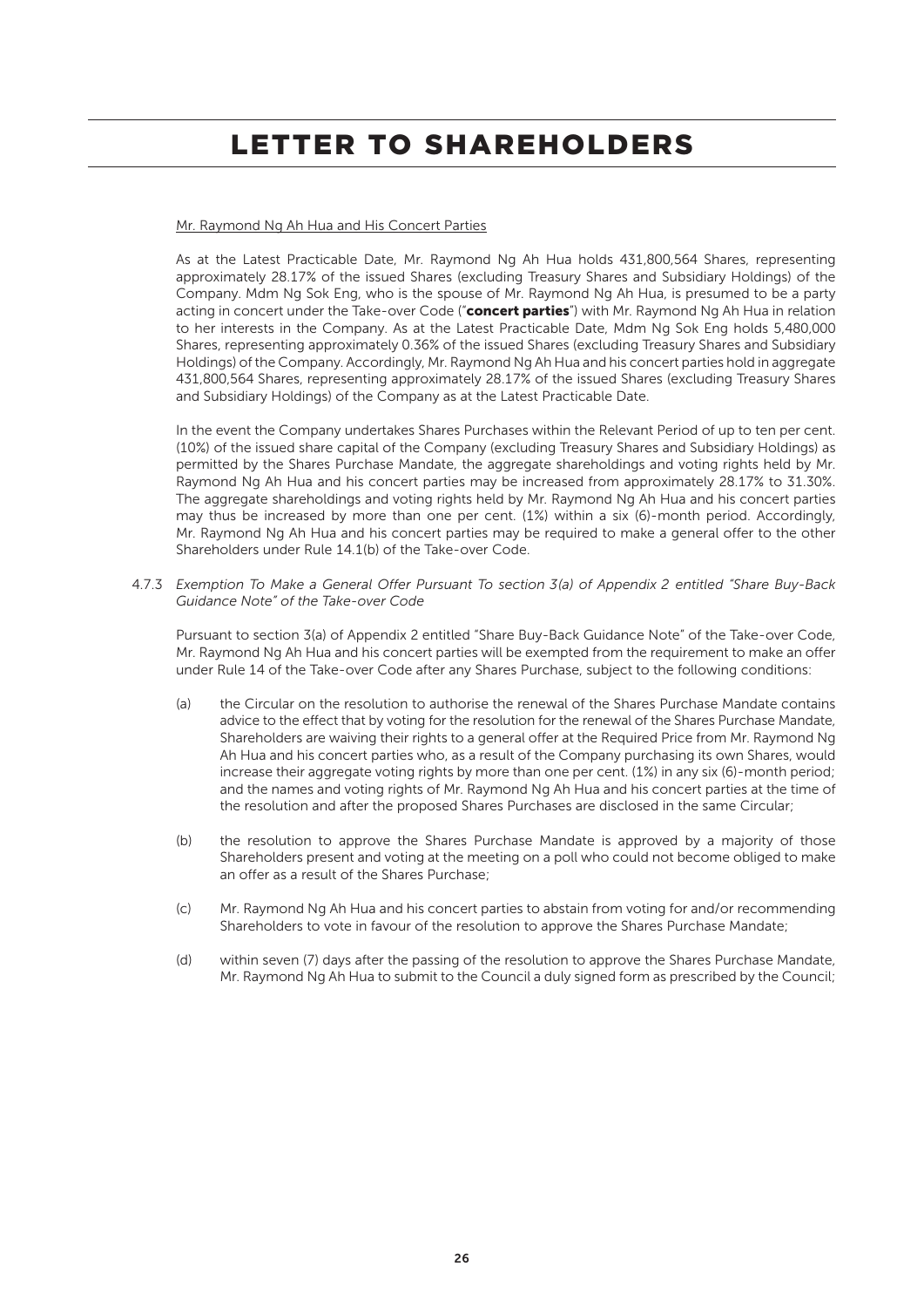- (e) Mr. Raymond Ng Ah Hua and his concert parties not to have acquired and not to acquire any Shares between the date on which they know that the announcement of the proposal for the Shares Purchase Mandate is imminent and the earlier of:
	- (i) the date on which the authority of the Shares Purchase Mandate expires; and
	- (ii) the date on which the Company announces that it has bought back such number of Shares as authorised by the Shares Purchase Mandate or it has decided to cease buying back its Shares, as the case may be,

if such acquisitions, taken together with the Shares Purchase(s), would cause their aggregate voting rights in the Company to increase by more than one per cent. (1%) in the preceding six (6) months.

If the Company ceases to buy back its Shares under the Shares Purchase Mandate and the increase in the voting rights held by Mr. Raymond Ng Ah Hua and his concert parties as a result of the Company buying back its Shares at such time is less than one per cent. (1%), Mr. Raymond Ng Ah Hua and his concert parties will be allowed to acquire further voting rights in the Company. However, any increase in the percentage voting rights held by Mr. Raymond Ng Ah Hua and his concert parties as a result of the Company buying back its Shares will be taken into account together with any voting rights acquired after the cessation by Mr. Raymond Ng Ah Hua and his concert parties in determining whether Mr. Raymond Ng Ah Hua and his concert parties' aggregate voting rights in the Company have increased by more than one per cent. (1%) in any six (6)-month period.

### 4.8 Listing Status of the Company's Securities

The Directors will ensure that the Shares Purchases will not have any effect on the listing of the Company's securities including the Shares listed on the SGX-ST. Rule 723 of the Listing Manual requires at least ten per cent. (10%) of the total number of issued Shares (excluding Treasury Shares, preference shares and convertible equity securities) in a class that is listed to be held by the public at all times. The Directors shall safeguard the interests of public Shareholders (as defined in the Listing Manual) before undertaking any Shares Purchase. Before exercising the Shares Purchase Mandate, the Directors shall at all times take due cognisance of (a) the then shareholding spread of the Company in respect of the number of Shares held by Substantial Shareholders and by non-Substantial Shareholders and (b) the volume of trading on the SGX-ST in respect of the Shares immediately before the exercise of any Shares Purchase.

As at the Latest Practicable Date, there are 662,610,646 Shares in the hands of the public, representing approximately 43.22% of the issued Shares of the Company. The Company is of the view that there is sufficient number of Shares in issue held by public Shareholders which would permit the Company to undertake Shares Purchases of up to ten per cent. (10%) of its issued Shares (excluding Treasury Shares and Subsidiary Holdings) in the capital without affecting the listing status of the Shares on the SGX-ST. The Company will ensure that the Shares Purchases will not cause market illiquidity or affect orderly trade.

#### 4.9 Details of Shares Bought by the Company in the Previous Twelve (12) Months

The Company has not made any Shares Purchase in the twelve (12) months preceding the Latest Practicable Date.

### 4.10 Limits on shareholdings

The Company does not have any limits on the shareholdings of the Shareholders.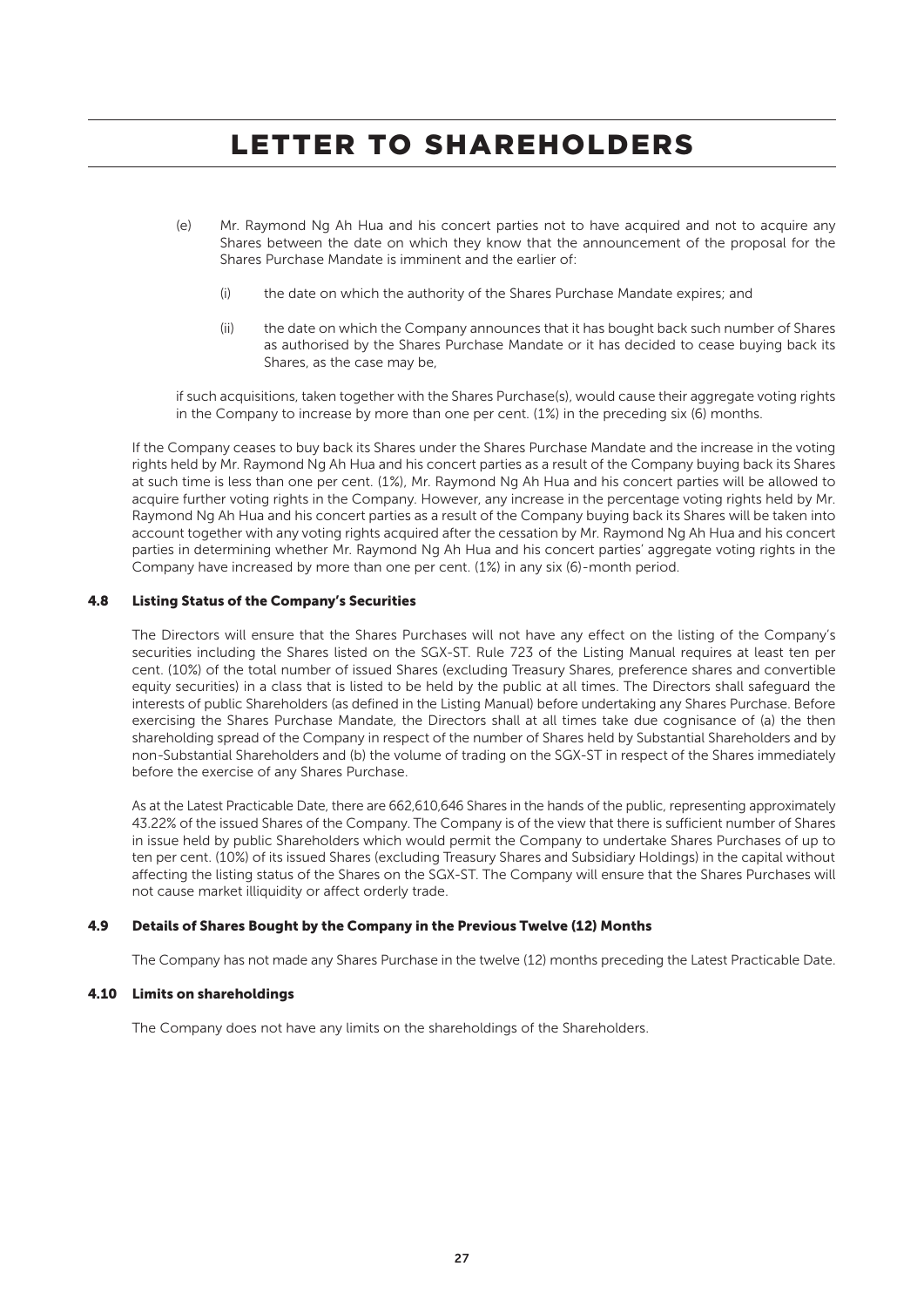### 5. DIRECTORS' AND SUBSTANTIAL SHAREHOLDERS' INTERESTS IN SHARES

The interests of the Directors and Substantial Shareholders in the Shares as at the Latest Practicable Date, based on information in the Register of Directors and Substantial Shareholders as maintained pursuant to the Act, were as follows:

|                                                           | No. of shares<br>registered in<br>the name of<br>the Substantial<br><b>Shareholders</b> | No. of shares<br>held by the<br><b>Substantial</b><br><b>Shareholders</b><br>in the name<br>of nominees | No. of shares<br>in which<br><b>Substantial</b><br><b>Shareholders</b><br>are deemed to<br>be interested | Total<br>Number of<br>Shares <sup>(1)</sup> | <b>Percentage</b><br>of Issued<br>Shares <sup>(1)</sup> |
|-----------------------------------------------------------|-----------------------------------------------------------------------------------------|---------------------------------------------------------------------------------------------------------|----------------------------------------------------------------------------------------------------------|---------------------------------------------|---------------------------------------------------------|
| <b>Directors</b>                                          |                                                                                         |                                                                                                         |                                                                                                          |                                             |                                                         |
| Raymond Ng Ah Hua                                         | 426,320,564                                                                             |                                                                                                         |                                                                                                          | 5,480,000 <sup>(5)</sup> 431,800,564        | 28.17                                                   |
| Tan Kok Hiang                                             | 2,216,666                                                                               |                                                                                                         |                                                                                                          | 2.216.666                                   | 0.14                                                    |
| Samuel Poon Hon Thang                                     | 923.333                                                                                 |                                                                                                         |                                                                                                          | 923.333                                     | 0.06                                                    |
| Lai Huen Poh                                              | 2.961.666                                                                               |                                                                                                         | 719.442 <sup>(6)</sup>                                                                                   | 3.681.108                                   | 0.24                                                    |
| Dr Teo Ho Pin                                             |                                                                                         |                                                                                                         |                                                                                                          |                                             |                                                         |
| <b>Substantial Shareholders</b><br>(other than Directors) |                                                                                         |                                                                                                         |                                                                                                          |                                             |                                                         |
| Seow Bao Shuen<br>Law Siau Woei                           | 82.838.025<br>-                                                                         | 65,000,000 <sup>(2)</sup><br>283.725.000(3)(4)                                                          |                                                                                                          | 147,838,025<br>283.725.000                  | 9.64<br>18.51                                           |

#### Notes:

<sup>(1)</sup> Based on 1,532,995,342 Shares as at the Latest Practicable Date. The Company does not hold any treasury shares.<br><sup>(2)</sup> This represents Ms. Seow Bao Shuen's direct interest of 65,000,000 shares held in the name of Citi

This includes Mr. Law Siau Woei's interest of 239,950,000 shares held in the name of Citibank Nominees Singapore Pte Ltd.<br>This includes 35,000,000 shares registered under the CDP account of Mr. Law Siau Woei's bare trustee

8,775,000 shares registered under the CDP account of Mr. Law Siau Woei's bare trustee, Mr. Lee Ching Kang. (5) This represents Mr. Raymond Ng Ah Hua's deemed interest held through his spouse.<br>
(6) This represents Mr. Raymond Ng Ah Hua's deemed interest held through his spouse.

This represents Mr. Lai Huen Poh's deemed interest held through his spouse.

### 6. ANNUAL GENERAL MEETING

The 2022 AGM, notice of which is enclosed with the Company's 2021 Annual Report, will be held by electronic means on Thursday, 28 April 2022 at 10.30 a.m., for the purpose of considering and, if thought fit, passing, with or without modification, *inter alia*, Ordinary Resolutions 8 and 9 as set out in the Notice of AGM which will be proposed as ordinary resolutions.

### 7. ABSTENTION FROM VOTING

- (a) In accordance with the requirements of Chapter 9 of the Listing Manual, Mr. Raymond Ng Ah Hua and his associates, who are "interested persons" or associates of "interested persons" in the IPT Mandate will, and Mr. Raymond Ng Ah Hua will procure that his associates will, abstain from voting on their shareholdings, if any, at the 2022 AGM in respect of Ordinary Resolution 8 relating to the proposed renewal of the IPT Mandate as set out in the Notice of AGM, and will not accept any appointment as proxies or otherwise for voting on Ordinary Resolution 8 unless specific instructions have been given in the proxy instrument(s) on how the votes are to be cast.
- (b) In addition, in light of the exemption under section 3(a) of Appendix 2 of the Take-over Code, Mr. Raymond Ng Ah Hua and his concert parties, who are Shareholders of the Company, shall abstain from voting in respect of Ordinary Resolution 9 relating to the proposed renewal of the Shares Purchase Mandate, and will not accept any appointment as proxies or otherwise for voting on Ordinary Resolution 9 unless specific instructions have been given in the proxy instrument(s) on how the votes are to be cast.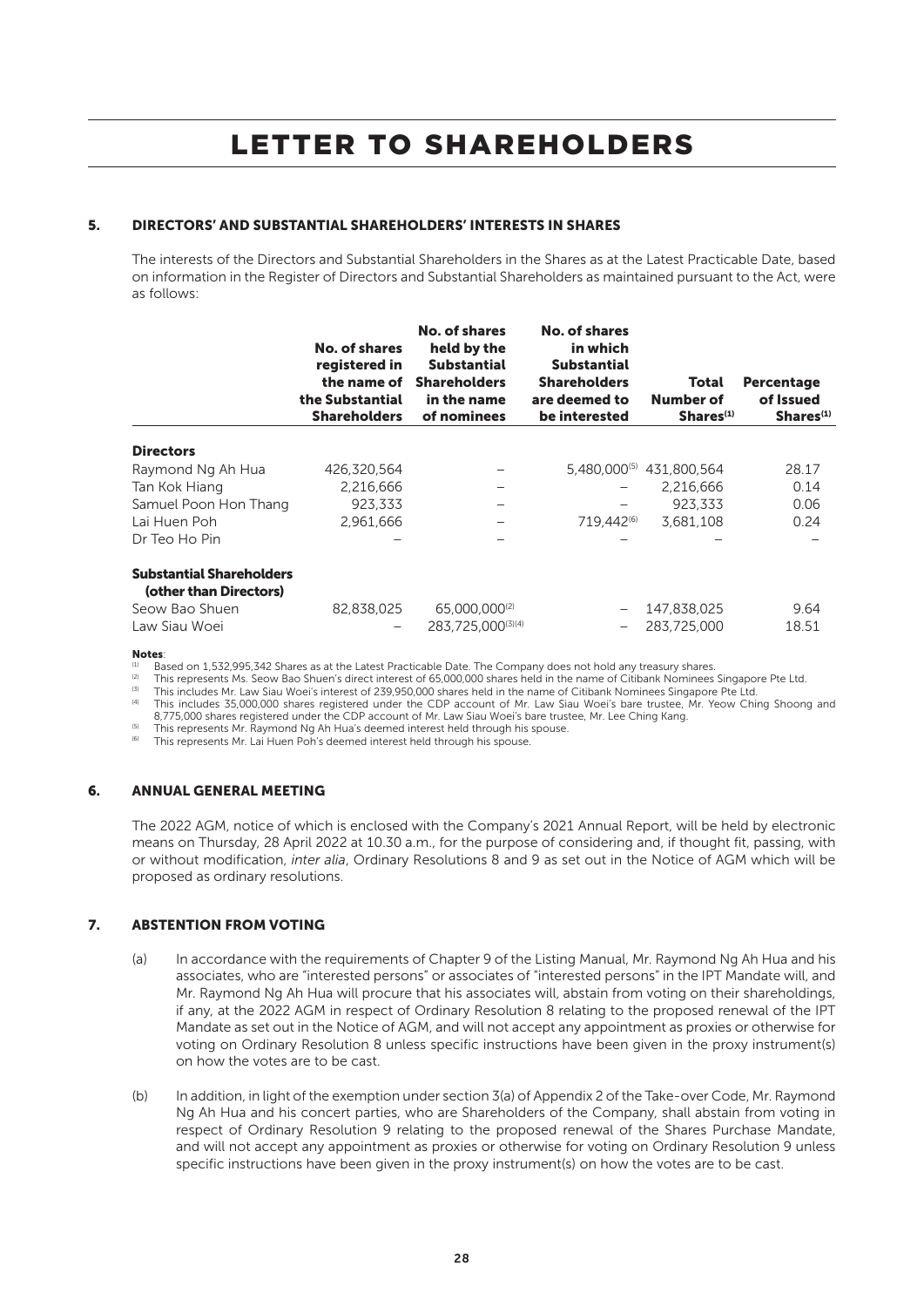### 8. DIRECTORS' RECOMMENDATIONS

#### 8.1 Proposed Renewal of the IPT Mandate

Having fully considered the rationale set out in Section 3.4 of this Circular, and in light of the opinion of the Audit Committee referred to in Section 3.11 of this Circular for the proposed renewal of the IPT Mandate, the Directors, other than Mr. Raymond Ng Ah Hua who has abstained from making any recommendation in view of his interests in the proposed renewal of the IPT Mandate, are of the opinion that the proposed renewal of the IPT Mandate is in the best interest of the Company and recommend that you vote in favour of Ordinary Resolution 8 set out in the Notice of AGM.

#### 8.2 Proposed Renewal of the Shares Purchase Mandate

Having fully considered the rationale set out in Section 4.2 of this Circular for the proposed renewal of the Shares Purchase Mandate, the Directors, other than Mr. Raymond Ng Ah Hua who has abstained from making any recommendation in view of the take-over consequences set out in Section 4.7 of this Circular, are of the opinion that the proposed renewal of the Shares Purchase Mandate is in the best interest of the Company and recommend that you vote in favour of Ordinary Resolution 9 set out in the Notice of AGM.

Shareholders should note that by voting in favour of Ordinary Resolution 9 set out in the Notice of AGM, they are waiving their rights to a general offer at the Required Price from Mr. Raymond Ng Ah Hua and his concert parties under Rule 14.1 of the Take-over Code who, as a result of the Company purchasing its own Shares, would increase their aggregate voting rights by more than one per cent. (1%) in any six (6)-month period.

### 9. DIRECTORS' RESPONSIBILITY STATEMENT

The Directors collectively and individually accept full responsibility for the accuracy of the information given in this Circular and confirm after making all reasonable enquiries, that to the best of their knowledge and belief, this Circular constitutes full and true disclosure of all material facts about the proposed renewal of the IPT Mandate, the proposed renewal of the Shares Purchase Mandate and the Group, and the Directors are not aware of any facts the omission of which would make any statement in this Circular misleading. Where information in this Circular has been extracted from published or otherwise publicly available sources or obtained from a named source, the sole responsibility of the Directors has been to ensure that such information has been accurately and correctly extracted from those sources and/or reproduced in this Circular in its proper form and context.

### 10. DOCUMENTS FOR INSPECTION

Copies of the following documents may be inspected at the registered office of the Company at 3 Gul Crescent Singapore 629519 during normal business hours from the date of this Circular up to and including the date of the  $2022$  AGM $\cdot$ 

- (a) the Constitution of the Company; and
- (b) the annual report of the Company for FY2021.

This Circular and the annual report for FY2021 are also available on the Company's corporate website (http://www.enviro-hub.com) and SGXNet.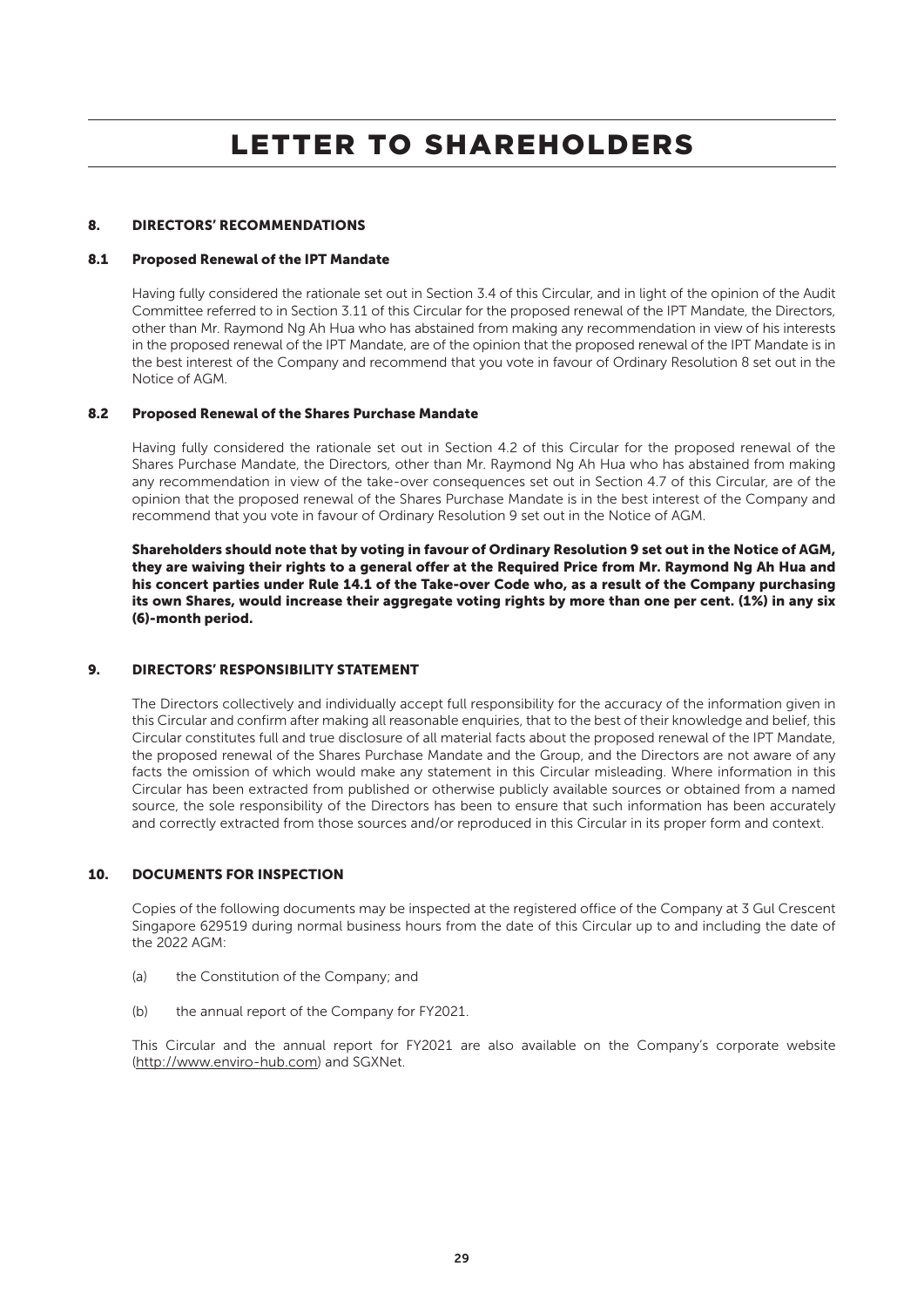### 11. ACTION TO BE TAKEN BY SHAREHOLDERS

In line with the Alternative Arrangements Order, the Company has put in place alternative arrangements relating to attendance at the AGM via electronic means (including arrangements by which the meeting can be electronically accessed via "live" audio-visual webcast or "live" audio-only stream), submission of questions to the Chairman of the AGM in advance of the AGM, addressing of substantial and relevant questions before or at the AGM and voting by appointing the Chairman of the AGM as proxy at the AGM, are set out in the Notice of AGM dated 6 April 2022 which has been uploaded on SGXNet on the same day as this Circular. The announcement and Notice of AGM may also be assessed at the Company's corporate website at http://www.enviro-hub.com.

### (a) Pre-Registration

Shareholders who wish to attend the AGM via "live" audio-visual webcast or "live" audio-only stream, must pre-register by providing their full names, email address, NRIC / passport number / company registration number and address to info@enviro-hub.com by 10.30 a.m. on 26 April 2022 (the "Registration Cut-Off Date") to enable the Company to verify their status as Shareholders.

Following the verification, authenticated Shareholders will receive a confirmation email by 27 April 2022. The email will contain login credentials and instructions to access the "live" audio-visual webcast or audio-only of the AGM proceedings. Shareholders who do not receive an email by 5 p.m. on 27 April 2022 but have registered by 10.30 a.m. on 26 April 2022, should contact the Company at the following email address: info@enviro-hub.com.

Shareholders must not forward the abovementioned email instructions to any other persons who are not members and who are not entitled to attend the AGM. This is also to avoid any technical disruptions or overload to the "live" webcast.

### (b) Submitting questions in advance of the AGM

Shareholders will not be able to ask questions during the "live" audio-visual webcast of the AGM proceedings. Therefore, it is important for Shareholders to promptly pre-register and submit their questions in advance of the AGM, in the following manner: -

- i. **via email**, to: info@enviro-hub.com; or
- ii. via post, to the Company's registered address at 3 Gul Crescent, Singapore 629519.

All questions must be submitted promptly and by no later than 10.30 a.m. on 16 April 2022 to the Company.

For the purpose of verification, when submitting any questions via email, members **MUST** provide the Company with their particulars (comprising full name (for individuals) / company name (for corporations), email address, contact number, NRIC / passport number / company registration number, shareholding type and number of shares held).

The Company's Board of Directors and/or management will endeavor to publicly address the substantial queries from members at least seventy-two (72) hours prior to 10.30 a.m. on 26 April 2022, being the closing date and time for the lodgement of the Proxy Forms and upload the Company's responses on the SGXNet. After the cut-off time for the submission of questions, if there are any subsequent clarifications sought, or follow-up questions, these will be addressed either before the AGM on SGXNet at the URL https://www.sgx.com/securities/company-announcements and the Company's corporate website at http://www.enviro-hub.com or at the AGM itself. The minutes of the AGM, including responses to queries from the members which are addressed during the AGM, shall thereafter be published on SGXNet at the URL https://www.sgx.com/securities/company-announcements and the Company's corporate website at http://www.enviro-hub.com, within one (1) month from the date of the AGM.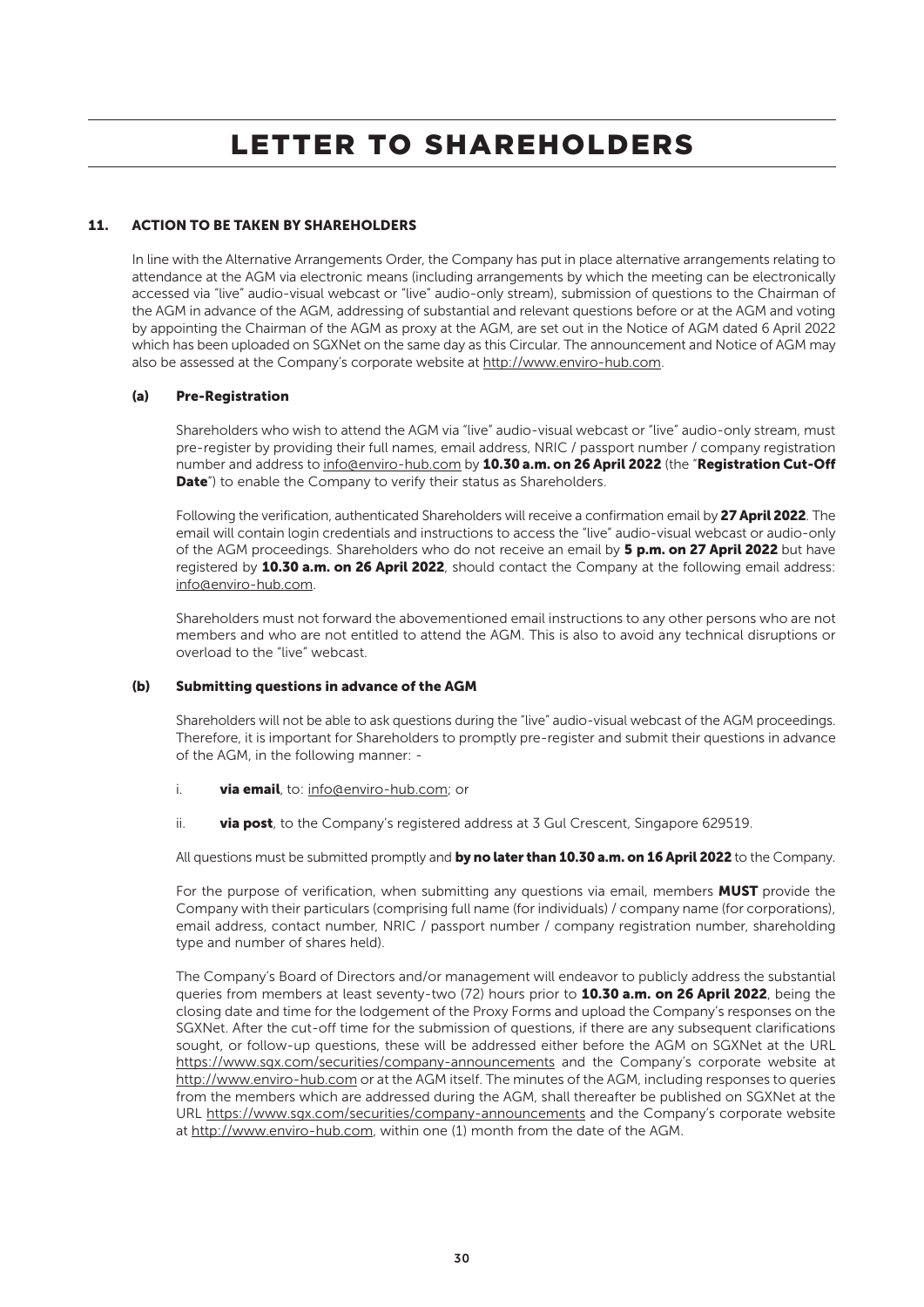Investors who hold shares through relevant intermediaries as defined in section 181 of the Companies Act, including SRS Investors, can submit their questions in relation to any resolution set out in the Notice of AGM upon pre-registration, however, they should, in addition to pre-registering, approach their respective agents at least seven (7) working days before the AGM, so that the necessary arrangements can be made by the relevant agents for their participation in the AGM.

### (c) Submission of Proxy Form

Shareholders will only be able to vote at the AGM by appointing the Chairman of the AGM as proxy to vote on their behalf. Shareholders (other than CDP) holding Shares who wish to vote, should complete, sign and return the Shareholder Proxy Form attached to the Notice of AGM in accordance with the instructions printed therein as soon as possible and, must appoint the Chairman of the AGM as their proxy by completing and submitting the duly completed Proxy Form to the Company in the following manner:-

- i. via email, to: info@enviro-hub.com; or
- ii. **via post**, to the Company's registered address at  $\overline{3}$  Gul Crescent, Singapore 629519,

in either case, not less than forty-eight (48) hours before the time for holding the AGM and at any adjournment thereof, by 10.30 a.m. on 26 April 2022.

In appointing the Chairman of the AGM as Proxy, a member (whether individual or corporate) must give specific instructions as to voting, or abstentions from voting in the Proxy From, failing which the appointment will be treated as invalid.

If the appointor is a corporate, the Proxy Form must be executed under seal or the hand of its duly authorised officer or attorney.

A member who wishes to submit an instrument of proxy by (i) and (ii) must first download the Proxy Form, which is available on SGXNet at the URL https://www.sgx.com/securities/companyannouncements or the Company's corporate website at the URL http://www.enviro-hub.com, complete and sign the Proxy Form, before submitting it by post to the address provided above, or scanning and sending it by email to the email address provided above.

### In view of the current COVID-19 situation, members are strongly encouraged to submit completed Proxy Forms electronically by email.

Investors who hold shares through relevant intermediaries as defined in section 181 of the Companies Act, including SRS Investors, and wish to appoint the Chairman of the AGM as proxy, should approach their respective agents to submit their votes by 18 April 2022 in order to allow sufficient time for their respective relevant intermediaries to in turn submit a Proxy Form to appoint the Chairman of the AGM to vote on their behalf by 10.30 a.m. on 26 April 2022.

The Company shall be entitled to reject the instrument appointing the Chairman of the AGM as proxy if it is incomplete, improperly completed, illegible or where the true intentions of the appointor are not ascertainable from the instructions of the appointor specified in the instrument appointing the Chairman of the AGM as proxy (such as in the case the appointor submits more than one instrument of proxy).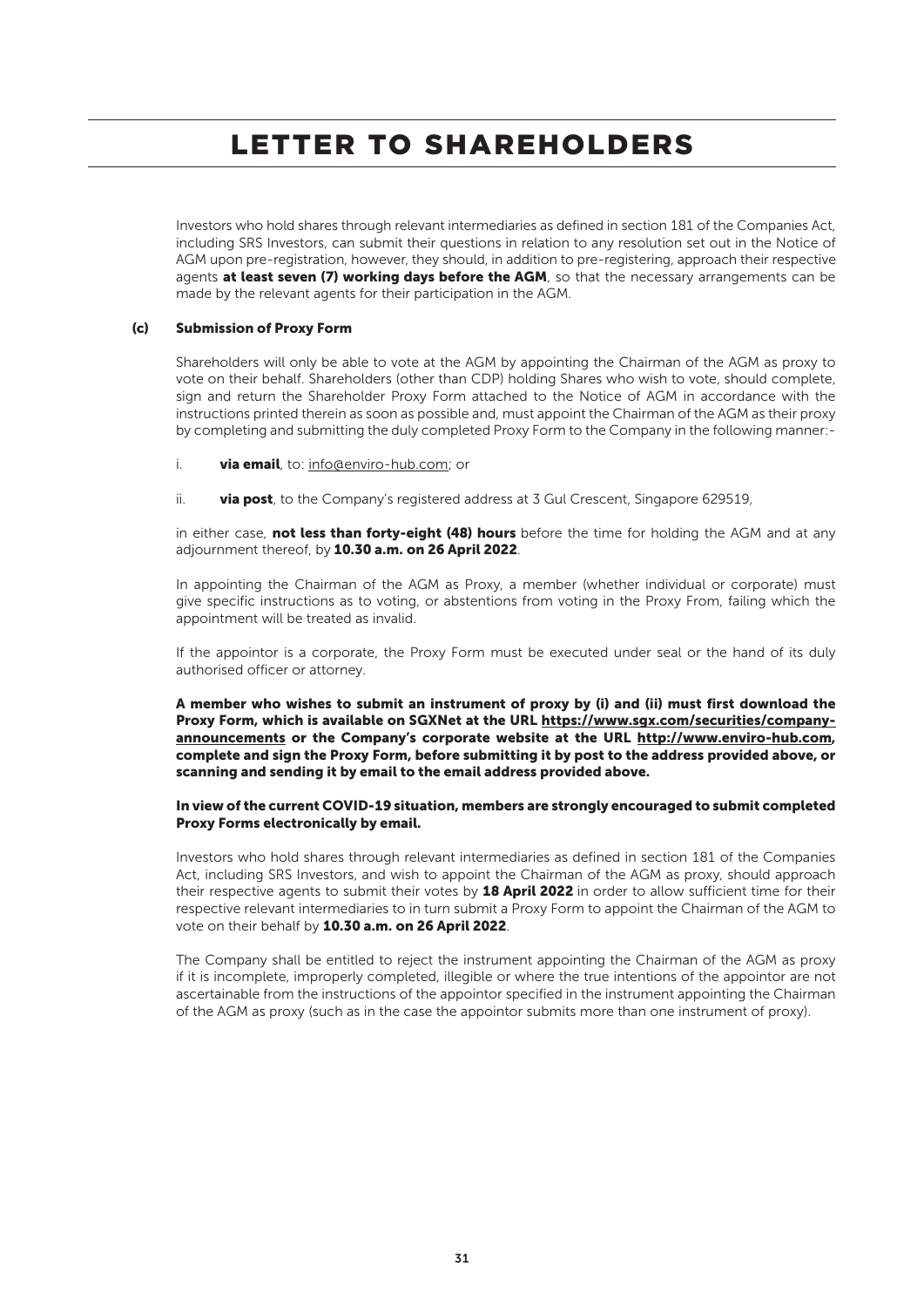A Depositor's name must appear on the Depository Register maintained by The Central Depository (Pte) Limited at least seventy-two (72) hours before the time fixed for holding the AGM in order for the Depositor to be entitled to vote on any or all of the resolution at the AGM by appointing the Chairman of the AGM as his/her proxy to do so on his/her behalf. In view of section 81SJ(4) of the SFA, a Depositor shall not be regarded as a shareholder of the Company entitled to attend the AGM and to speak and vote thereat unless his/her name appears in the Depository Register maintained by the CDP at least seventytwo (72) hours before the AGM. Any Shareholder who is holding his/her shares via the CDP but whose name is not registered with the CDP seventy-two (72) hours before the AGM will not be entitled to attend and vote at the AGM. Accordingly, even if such shareholder deposits his/her Proxy Form seventy-two (72) hours before the AGM, the Chairman of the AGM who is appointed as his/her proxy will not be entitled to vote on his/her behalf at the AGM.

### In view of the current COVID-19 situation, members are strongly encouraged to submit completed Proxy Forms electronically via email.

Yours faithfully, For and on behalf of the Board of Directors of Enviro-Hub Holdings Ltd.

Raymond Ng Ah Hua Executive Chairman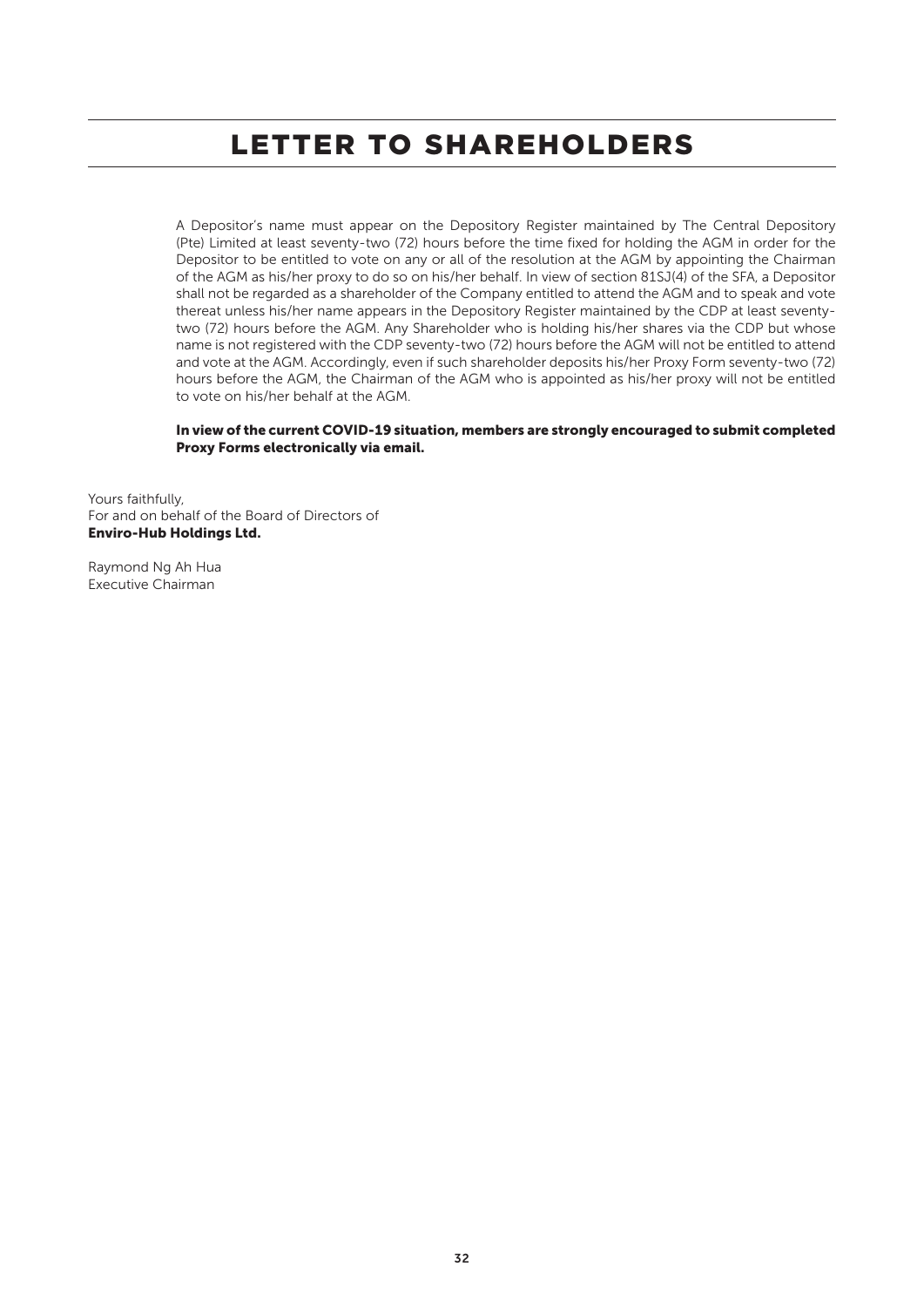### 1. Shareholders' Approval

- (a) Purchases of Shares by the Company must be approved in advance by the Shareholders at a general meeting of the Company, by way of a general mandate.
- (b) Unless revoked or varied by the Company in general meeting, a general mandate authorising the purchase of Shares by the Company representing up to ten per cent. (10%) of the issued Shares in the capital of the Company (excluding any Shares held as Treasury Shares and Subsidiary Holdings) will expire on the earlier of:
	- (i) the conclusion of the next annual general meeting of the Company;
	- (ii) the expiration of the period within which the next annual general meeting of the Company is required by law to be held; or
	- (iii) the date on which the purchases or acquisitions of Shares pursuant to the Shares Purchase Mandate are carried out to the full extent mandated.
- (c) The authority conferred on the Directors by the Shares Purchase Mandate to purchase Shares shall be renewed at the next annual general meeting of the Company.
- (d) When seeking Shareholders' approval for the renewal of the Shares Purchase Mandate, the Company shall disclose details pertaining to the purchases of Shares made during the previous twelve (12) months, including the total number of Shares purchased, the purchase price per Share or the highest and lowest prices for such purchases of Shares, where relevant, and the total consideration paid for such purchases.

### 2. Mode of Purchase

Shares Purchases can be effected by the Company in either one (1) of the following two (2) ways or both:

- (a) by way of Market Purchases, which means an on-market purchase transacted through the SGX-ST's trading system or on another stock exchange on which the Company's equity securities are listed; or
- (b) by way of Off-Market Purchases on an equal access scheme in accordance with section 76C of the Act.

#### 3. Funding Of Shares Purchases

- (a) In purchasing the Shares, the Company may only apply funds legally permitted for such purchase in accordance with its Constitution, and the relevant laws and regulations enacted or prescribed by the relevant competent authorities in Singapore.
- (b) Under the Act, any purchase by the Company may be made out of capital or profits that are available for distribution as dividends, so long as the Company is solvent (as defined by section 76F(4) of the Act).
- (c) The Company may not purchase Shares for a consideration other than cash or, in the case of a Market Purchase, for settlement otherwise than in accordance with the trading rules of the SGX-ST.

### 4. Trading Restrictions

The number of Shares which can be purchased pursuant to the Shares Purchase Mandate is such number of Shares which represents up to a maximum of ten per cent. (10%) of the issued Shares in the capital of the Company (excluding Treasury Shares and Subsidiary Holdings) as at the date of the resolution passed by Shareholders authorising the proposed renewal of the Shares Purchase Mandate.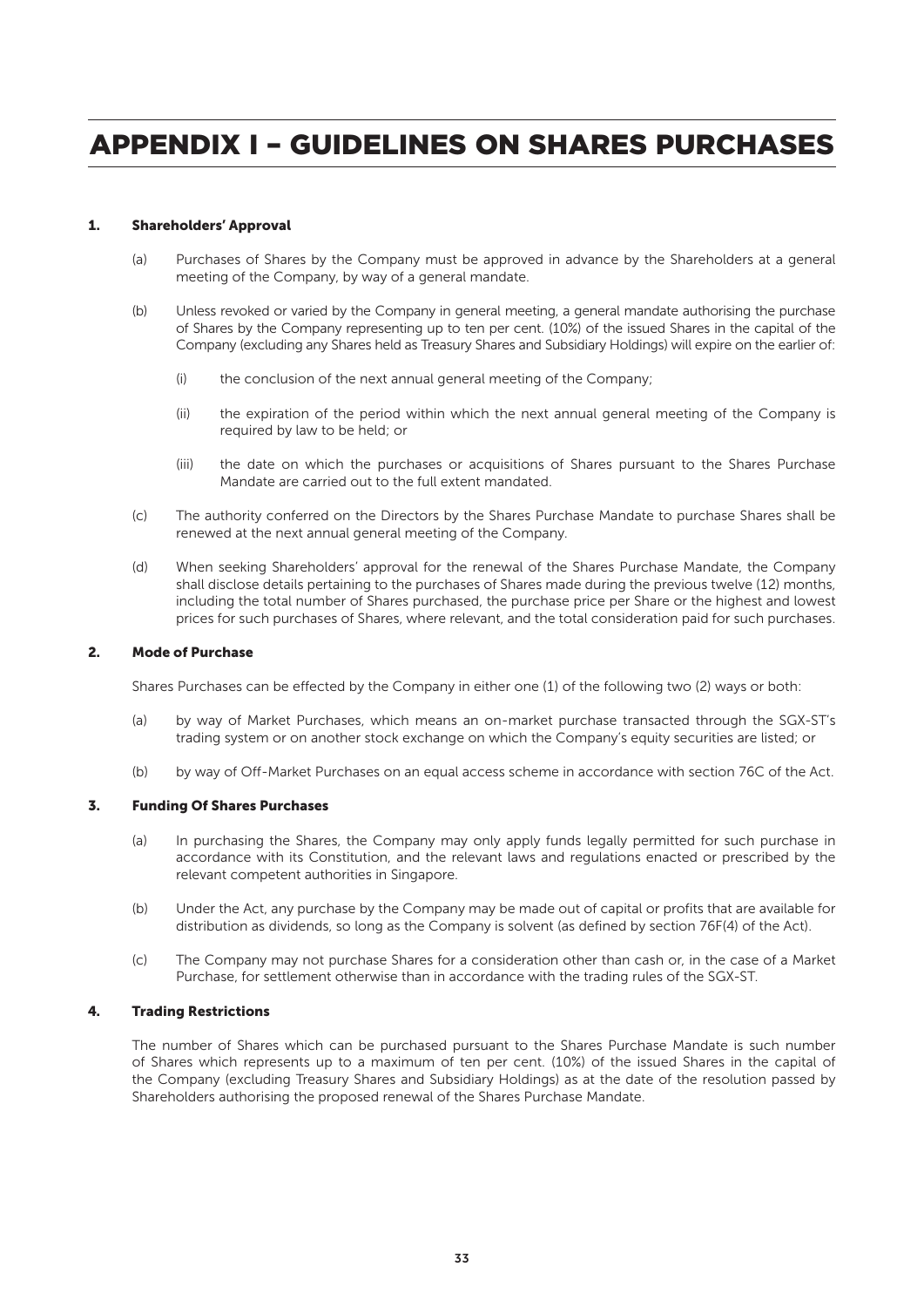### 5. Price Restrictions

Any Shares Purchase undertaken by the Company shall be at the price of up to but not exceeding the Maximum Price.

#### 6. Off-Market Purchases

- (a) For purchases of Shares made by way of an Off-Market Purchase, the Company shall issue an offer document to all Shareholders. The offer document shall contain at least the following information:
	- (i) the terms and conditions of the offer;
	- (ii) the period and procedures for acceptances;
	- (iii) the reasons for the proposed Shares Purchase;
	- (iv) the consequences, if any, of the Shares Purchases by the Company that will arise under the Takeover Code or other applicable take-over rules;
	- (v) whether the Shares Purchases, if made, would have any effect on the listing of the Company's securities on the Official List of the SGX-ST;
	- (vi) details of any Shares Purchase made by the Company in the previous twelve (12) months (whether Market Purchases or Off-Market Purchases), giving the total number of Shares purchased, the purchase price per Share or the highest and lowest prices paid for the purchases, where relevant, and the total consideration paid for the purchases; and
	- (vii) whether the Shares purchased by the Company will be cancelled or kept as Treasury Shares.
- (b) Offers for Shares Purchases shall be made to every person who holds Shares to purchase or acquire the same percentage of their Shares. All Offeree Shareholders shall be given a reasonable opportunity to accept the offers made by the Company to purchase their Shares under the Shares Purchase Mandate.
- (c) The Company may offer to purchase Shares from time to time under the Shares Purchase Mandate subject to the requirement that the terms of any offer to purchase Shares by the Company shall be *pari passu* in respect of all Offeree Shareholders save under the following circumstances:
	- (i) where there are differences in consideration attributable to the fact that the offers relate to Shares with different accrued dividend entitlements;
	- (ii) where there are differences in consideration attributable to the fact that the offers relate to Shares with different amounts remaining unpaid; and
	- (iii) where there are differences in the offers introduced solely to ensure that every Shareholder is left with a whole number of Shares in board lots of 100 Shares after the Shares Purchases, in the event there are Offeree Shareholders holding odd numbers of Shares.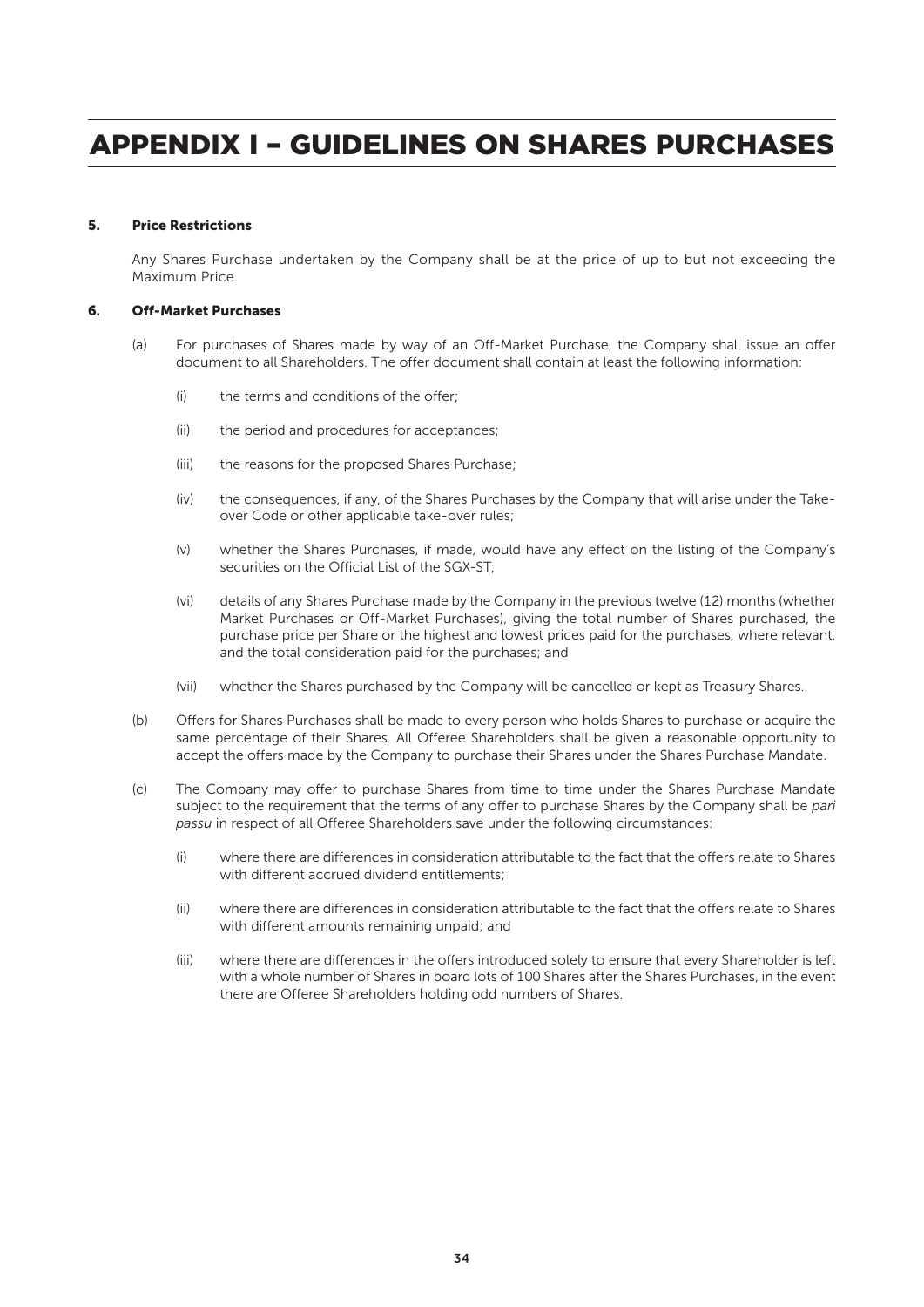### 7. Status of Purchased Shares

A Share purchased or acquired by the Company is deemed cancelled immediately on purchase or acquisition (and all rights and privileges attached to the Share will expire on such cancellation) unless such Share is held by the Company as a Treasury Share. Accordingly, the total number of issued Shares will be diminished by the number of Shares purchased or acquired by the Company and which are not held as Treasury Shares. At the time of each purchase of Shares by the Company, the Directors will decide whether the Shares purchased will be cancelled or kept as Treasury Shares, or partly cancelled and partly kept as Treasury Shares, depending on the needs of the Company at that time.

Where Shares are held as Treasury Shares, section 76K of the Act allows the Company to, at any time:

- (i) sell the Shares (or any of them) for cash;
- (ii) transfer the Shares (or any of them) for the purposes of or pursuant to any share scheme, whether for employees, directors or other persons;
- (iii) transfer the Shares (or any of them) as consideration for the acquisition of shares in or assets of another company or assets of a person;
- (iv) cancel the Shares (or any of them); or
- (v) sell, transfer or otherwise use the Treasury Shares for such other purposes as may be prescribed by the Minister for Finance.

Under the Listing Manual, immediate announcement must be made of any sale, transfer, cancellation and/or use of Treasury Shares (in each case, the "Treasury Shares usage"). Such announcement must include details such as the date of the Treasury Shares usage, the purpose of the Treasury Shares usage, the number of Treasury Shares comprised in the Treasury Shares usage, the number of Treasury Shares before and after the Treasury Shares usage, the percentage of the number of Treasury Shares comprised in the Treasury Shares usage against the total number of issued Shares (of the same class as the Treasury Shares) which are listed on the SGX-ST before and after the Treasury Shares usage and the value of the Treasury Shares comprised in the Treasury Shares usage.

The aggregate number of Shares held as Treasury Shares shall not at any time exceed ten per cent. (10%) of the total number of issued Shares at that time. Any Shares in excess of this limit shall be disposed of or cancelled in accordance with section 76K of the Act within six (6) months beginning with the day on which that contravention occurs, or such further period as the Registrar of Companies may allow.

### 8. Notification to ACRA

- (a) Within thirty (30) days of the passing of a Shareholders' resolution to approve any purchase of Shares, the Company shall lodge a copy of such resolution with ACRA.
- (b) The Company shall notify ACRA within thirty (30) days of a purchase of Shares. Such notification shall include details of the date of the purchases, the total number of Shares purchased by the Company, the number of Shares cancelled, the number of Shares held as Treasury Shares, the Company's total number of issued Shares as at the date of the Shareholders' resolution approving the purchase of the Shares and after the purchase of Shares, the amount of consideration paid by the Company for the purchases, whether the Shares were purchased out of profits or the capital of the Company and such other particulars as may be required in the prescribed form.